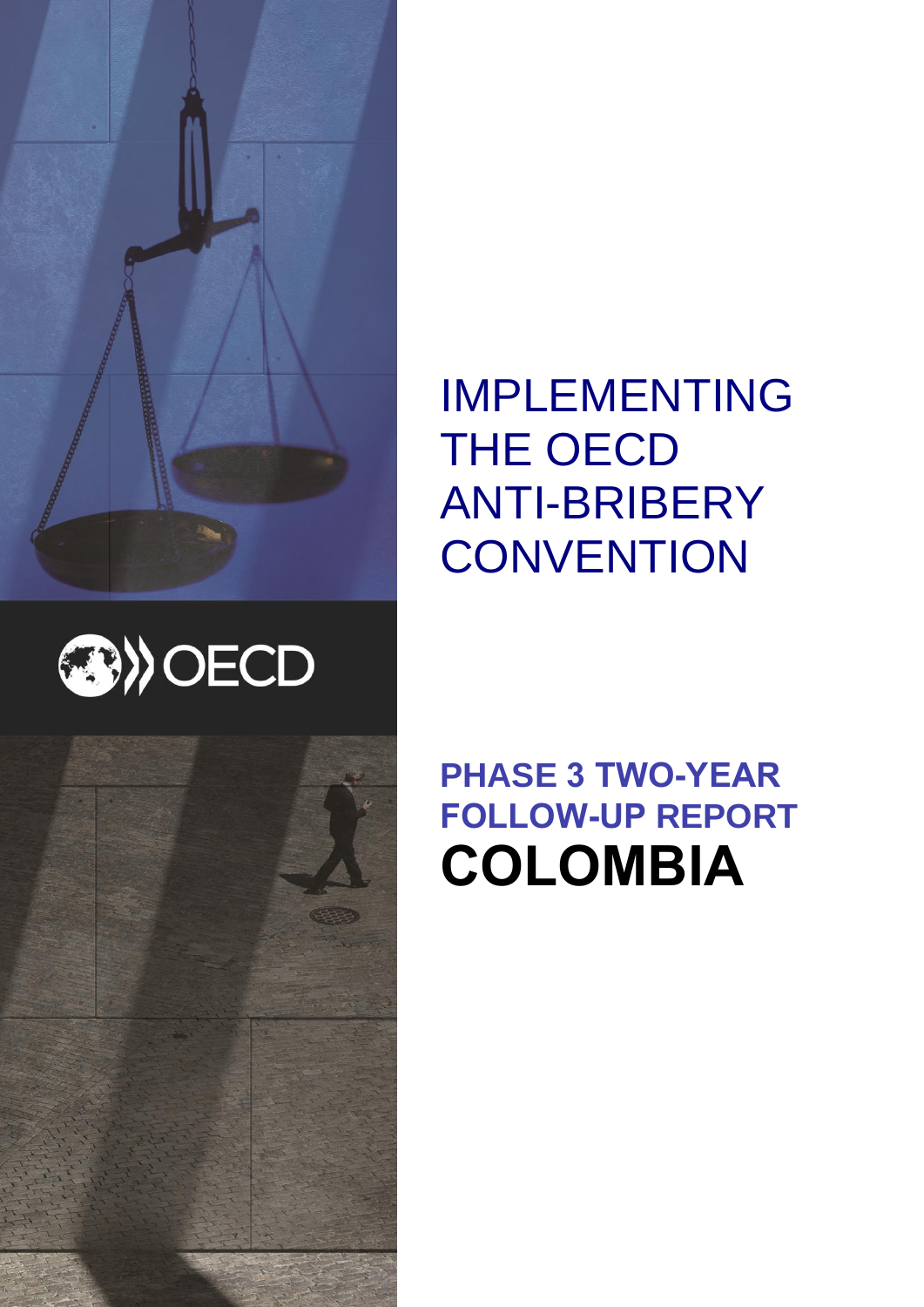This report, submitted by Colombia, provides information on the progress made by Colombia in implementing the recommendations of its Phase 3 report. The OECD Working Group on Bribery's summary of and conclusions to the report were adopted on 10 December 2021.

The Phase 3 report evaluated and made recommendations on Colombia's implementation of the OECD Convention on Combating Bribery of Foreign Public Officials in International Business Transactions and the 2009 Recommendation of the Council for Further Combating Bribery of Foreign Public Officials in International Business Transactions. It was adopted by the OECD Working Group on Bribery on 12 December 2019.

This document and any map included herein are without prejudice to the status of or sovereignty over any territory, to the delimitation of international frontiers and boundaries and to the name of any territory, city or area.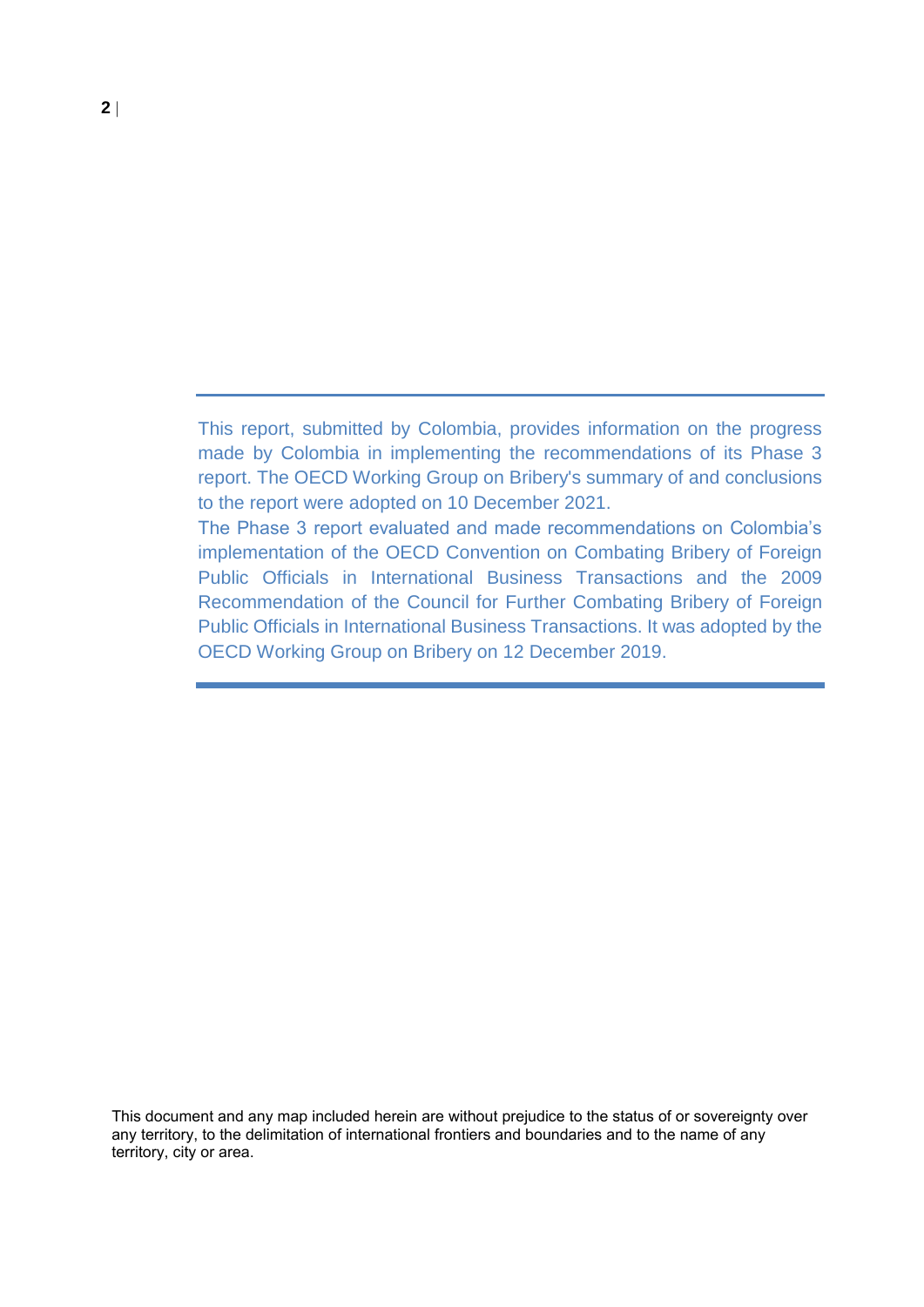## **Table of contents**

| Colombia Phase 3: Two Year Written Follow-Up – Summary and Conclusions by the<br><b>Working Group on Bribery</b> |    |
|------------------------------------------------------------------------------------------------------------------|----|
| Annex. Phase 3 Evaluation of Colombia: Two-Year Written Follow-Up Report by<br>Colombia                          | 12 |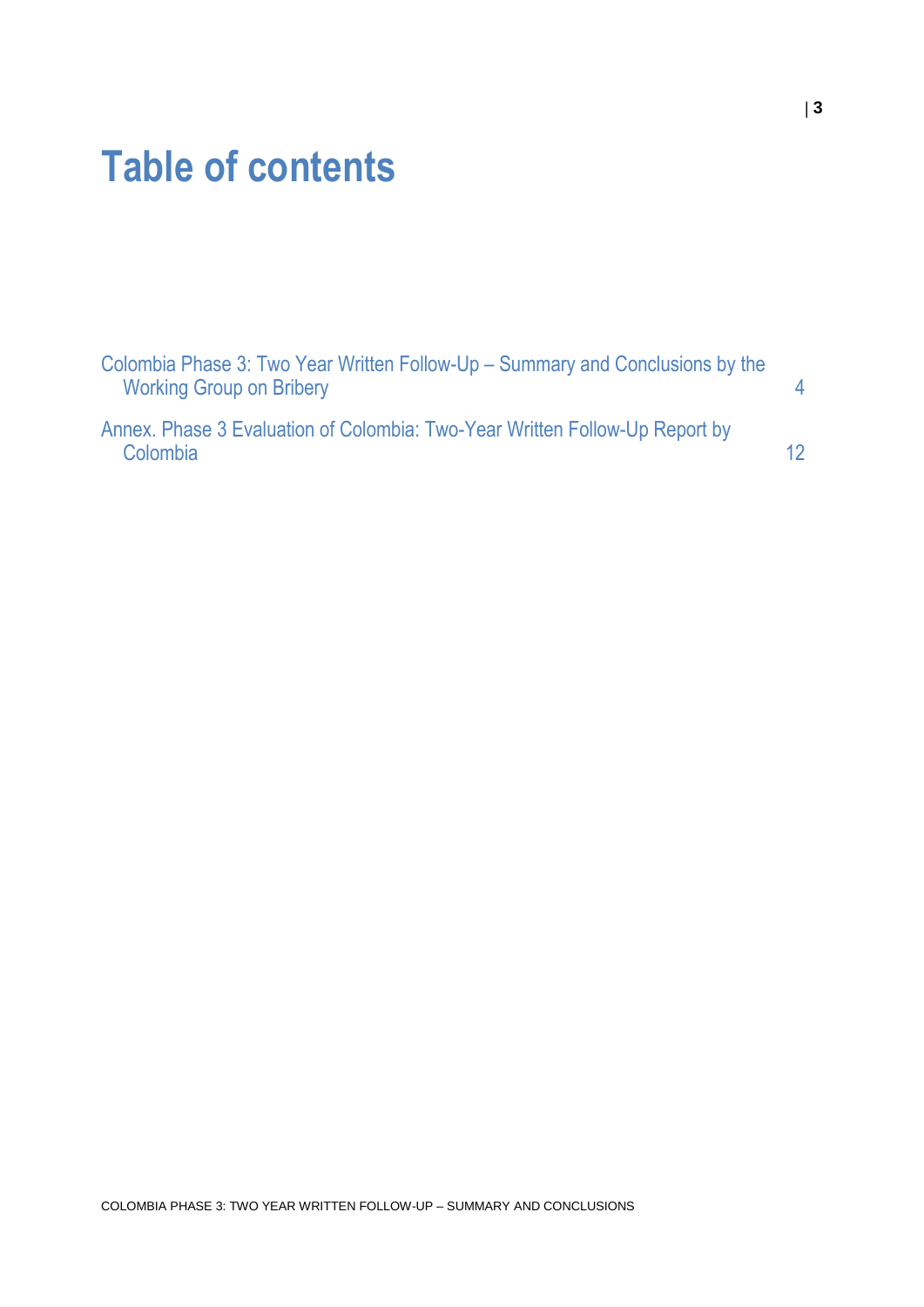# <span id="page-3-0"></span>**Colombia Phase 3: Two Year Written Follow-Up – Summary and Conclusions by the Working Group on Bribery**

#### **Summary of main findings**<sup>1</sup>

1. In December 2021, Colombia presented its two-year written follow-up report to the OECD Working Group on Bribery ("Working Group" or "WGB"), outlining the steps taken to implement the 34 recommendations and to address the follow-up issues contained in its December 2019 Phase 3 [evaluation.](https://www.oecd.org/corruption/Colombia-Phase-3-Report-ENG.pdf) Based on Colombia's two-year written follow-up report, the Working Group concludes that Colombia has fully implemented 12 recommendations, partially implemented 13 recommendations and not implemented 9 recommendations.

2. The Working Group welcomes efforts by Colombia to reinforce its framework for investigating and prosecuting foreign bribery, in particular by providing training to key investigators and prosecutors in the Prosecutor General's Office ("PGO") and the Superintendency of Corporations ("Superintendency"). The Protocol on Exchange of Information between these two bodies, along with its accompanying Memorandum of Understanding (MOU) and the regular Committee meetings between the PGO and Superintendency should also lead to improved co-ordination and increased enforcement of the foreign bribery offence as concerns both natural and legal persons. Efforts to enhance co-operation between Colombia's financial intelligence unit (UIAF), fiscal authorities (DIAN) and law enforcement authorities are also expected to facilitate the conduct of foreign bribery investigations and prosecutions. The Working Group further welcomes the introduction of Bill 341/2020 before Colombia's Parliament in October 2020, which should reinforce Colombia's foreign bribery enforcement framework. Bill 341/2020 appears to have the potential to address a number of Phase 3 recommendations, in particular as concerns legal persons, including benefits for collaboration and confiscation of the proceeds of the bribery, co-operation between the Superintendency and other public entities, and the false accounting offence and corresponding sanctions. As of the time of adoption by the Working Group of the present summary and conclusions (10 December 2021), Bill 341/2020 was still undergoing the Parliamentary process, and was expected to be passed into law by end 2021. There was therefore insufficient time for the evaluation team and the

<sup>1</sup> The evaluation team for this Phase 3 two-year written follow-up evaluation of Colombia was composed of lead examiners from Chile (*Mr. Alejandro Litman*, Legal Advisor, Anti-Corruption Specialised Unit, Public Prosecutor's Office) and Luxembourg (*Ms. Cindy Coutinho*, Attachée, Criminal and Judicial Affairs Department, Ministry of Justice) as well as members of the OECD Anti-Corruption Division (*Ms. France Chain*, Coordinator of the Phase 3 Follow-Up Evaluation of Colombia and Senior Legal Analyst, *Mr. Apostolos Zampounidis*, Legal Analyst and *Ms. Martha Monterrosa*, Legal Analyst).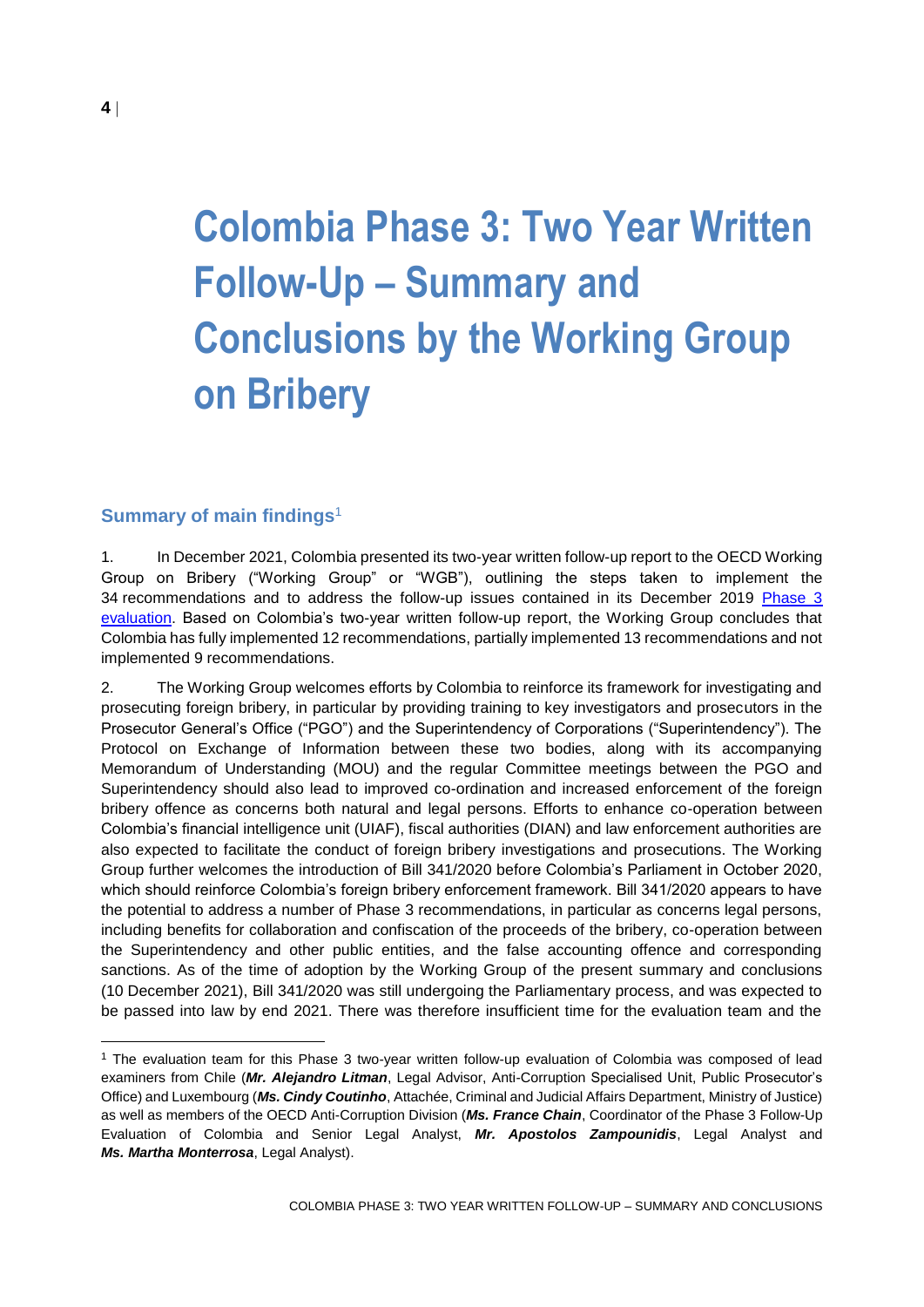Working Group to carry out an in-depth review of relevant provisions in their final form. In addition, shortly before the Working Group's discussions of Colombia's report, the evaluation team was disappointed to learn from Colombia that the chapter dedicated to the protection of whistleblowers had been removed from the bill. Furthermore, on 6 December, a new article 68 was introduced in Bill 341/2020 that would allow for sanctions against "legal representatives or members of any community organisation" for defamation or slander against public officials, former public officials or their family. If passed, this could hamper freedom of the press, as outlined by several Colombian media,<sup>2</sup> and  $-$  coupled with the absence of adequate whistleblower protection in Colombia – could become a major disincentive for reporting corruption, including foreign bribery. Colombia indicates that there are still several steps before final adoption of the bill and that the government will do everything in its power to ensure article 68 does not become law, including by calling on the Constitutional Court. The Working Group will follow up on all aspects of Bill 341/2020 relevant once it is passed into law.

3. In terms of other positive developments, the Working Group welcomes efforts to strengthen Colombia's anti-money laundering framework to combat foreign bribery, including the recognition in the National Anti-Money Laundering Policy of the linkages between foreign bribery and money laundering. It further commends Bancóldex for the significant steps taken over the past two years to put in place stronger measures to prevent and detect foreign bribery in officially supported export credits. Finally, the WGB welcomes Colombia's renewed active participation in the Working Group's meetings, law enforcement networks and other horizontal work.

4. Notwithstanding these positive achievements, the Working Group regrets that Colombia has not taken steps to address some of the Working Group's recommendations. In particular, no steps have been taken since Phase 3 to enhance safeguards and protect the independence of foreign bribery investigations and prosecutions. This, along with the absence of new concluded foreign bribery cases, raises the Working Group's concern. In addition, while initial steps have been taken to collect statistics on sanctions imposed for foreign bribery and related offences, the absence of any concluded foreign bribery case since Phase 3 makes it difficult to assess whether sanctions imposed in practice are sufficiently effective, proportionate and dissuasive. The Working Group further regrets the limited engagement of the PGO as concerns enforcement of foreign bribery cases, as well as its minimal participation in this two-year follow-up evaluation.

5. With respect to foreign bribery enforcement, at the time of Colombia's Phase 3 evaluation in 2019, the Working Group welcomed the proactive engagement by Colombian law enforcement authorities, in particular, the Superintendency of Corporations. In 2019, 20 preliminary foreign bribery investigations into legal persons had been opened by the Superintendency, of which 15 preliminary foreign bribery investigations have now been dismissed due to lack of grounds and 5 are still ongoing. As of end 2021, there appears to have been a decrease in enforcement: while the Superintendency continues to be fairly active in its enforcement efforts involving legal persons, there is very limited apparent progress with respect to cases involving natural persons. In addition to the reported 20 ongoing investigations in the Phase 3 report, the *Construction Company* case was closed by the Superintendency due to lack of merit before an indictment was issued. As a positive development, since 2019, the Superintendency opened six new preliminary foreign bribery investigations, four of which were dismissed and two of which are ongoing (one with preliminary inquiry – *indagación preliminar –*, prior to an indictment). The *Water Utility Company* case – already concluded at the time of Phase 3 – remains the Superintendency's only completed foreign bribery case resulting in sanction against a legal person. As concerns natural persons, the PGO has not reported any progress since Phase 3 – noting that, at the time, no foreign bribery case involving an individual had been prosecuted or concluded.

<sup>2</sup> See, for example, "Colombia Reports, 8 December 2021, [Colombia's congress approves media bans;](https://colombiareports.com/colombias-congress-seeks-to-shut-down-news-media/) El Pais, 7 December 2021, [Pese a polémica por artículo de censura a la prensa, fue aprobada la Ley Anticorrupción;](http://www.elpais.com.co/politica/pese-a-polemica-por-articulo-de-censura-a-la-prensa-fue-aprobada-la-ley-anticorrupcion.html) and Pares, 7 December 2021, [El mico contra la libertad de prensa en Proyecto de Ley Anticorrupción.](https://www.pares.com.co/post/el-mico-contra-la-libertad-de-prensa-en-la-proyecto-de-ley-anticorrupci%C3%B3n)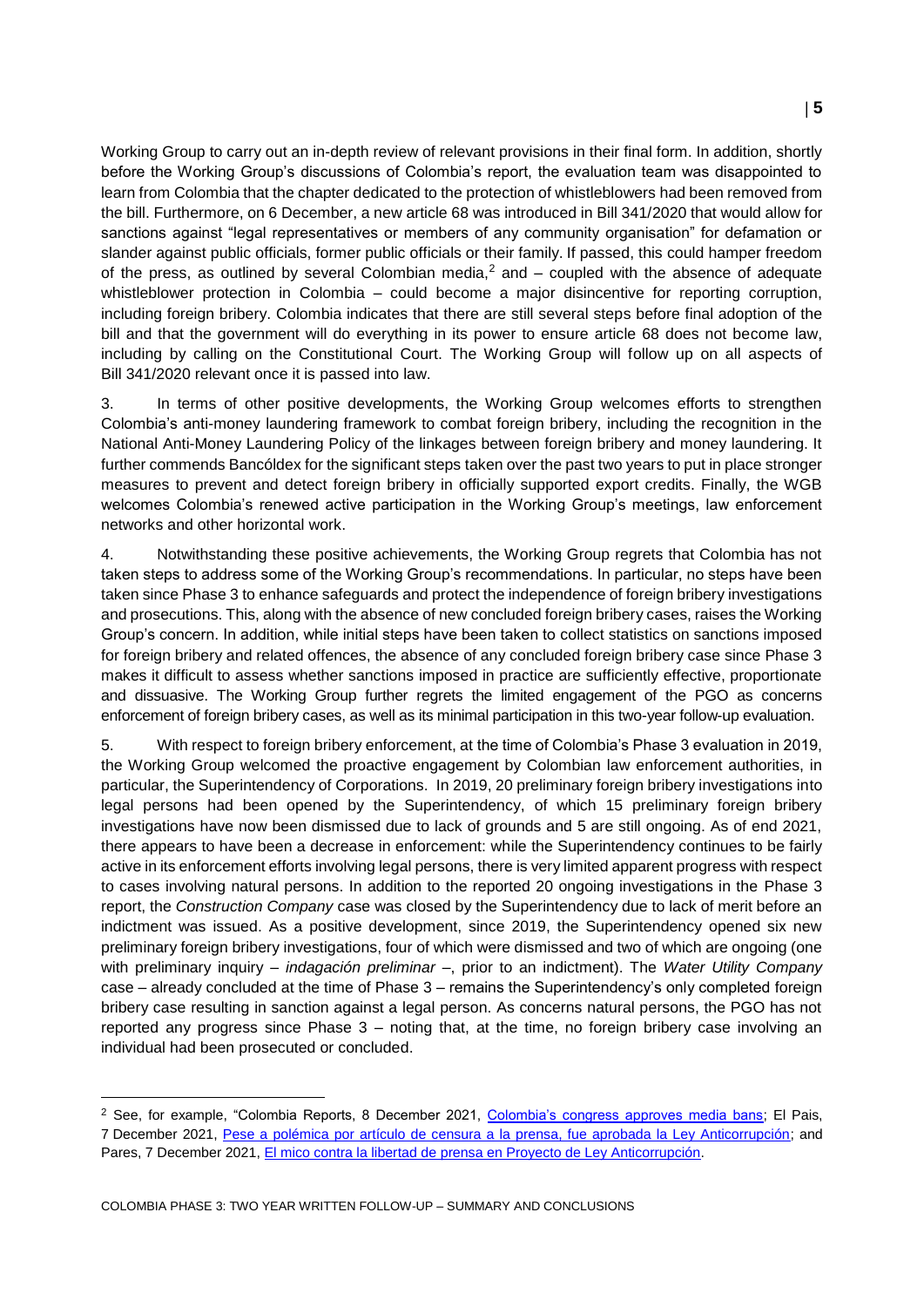**6**

- 6. In summary, based on Colombia's report, since Phase 3 in 2019:
	- Concerning legal persons and proceedings by the Superintendency:
		- o No further foreign bribery cases have been concluded with sanctions;
		- $\circ$  7 foreign bribery investigations (6 preliminary investigations and 1 preliminary inquiry) are ongoing involving legal persons, 3 of which are included in the WGB's Matrix of foreign bribery cases<sup>3</sup> [*Contracting Services Company*, *Aviation Company*, *Reinsurance Company* cases] and four, which are not.
		- o 31 investigations have been discontinued due to no merit or competence.
		- Concerning natural persons and proceedings by the PGO:
			- o No foreign bribery cases have been concluded with sanctions;
			- o Colombia is carrying out investigations into natural persons related to the *Construction Company*, *Contracting Services Company*, *Aviation Company* and the *Reinsurance Company*  cases.
			- o The PGO clarified that its investigation into natural persons related to the *Water Utility Company* case (already ongoing at the time of Phase 3, and concluded by the Superintendency where legal persons were concerned) was not a foreign bribery investigation but rather a domestic bribery case.

7. The Working Group's Summary and Conclusions with respect to specific Phase 3 recommendations are presented below. The summary and conclusions should be read in conjunction with the report prepared by Colombia, annexed to the present document.

## **Recommendations for ensuring effective investigation, prosecution and sanctioning of foreign bribery**

- *Recommendation 1 – Not implemented*: The Working Group welcomes proposed amendments in Bill 341/2020, which appear to address the concerns raised by the Working Group concerning liability of legal persons for foreign bribery. The bill aims to clarify that benefits for collaboration would only apply if self-reports by legal persons are made prior to the Superintendency becoming aware of the misconduct by other sources, prior to investigations being carried out by another domestic or foreign authority, and are accompanied by appropriate remedial action. Notwithstanding this positive development, until the bill is passed into law and the final relevant provisions can be assessed by the Working Group, this recommendation remains not implemented.
- *Recommendation 2(a) – Not implemented*: As noted above in the summary of foreign briberyrelated enforcement actions, no foreign bribery case has been concluded since Phase 3. Consequently, the Working Group is not in a position to assess whether sanctions imposed in practice against legal persons in foreign bribery cases are effective, proportionate and dissuasive. The Working Group nevertheless welcomes amendments introduced by Bill 341/2020, which would ensure that the sanction never be less than the benefit obtained or sought.
- *Recommendation 2(b) Not implemented*: The Working Group recommended that Colombia adopt legislation to allow for confiscation of the proceeds of foreign bribery in the hands of legal persons, even in the absence of proceedings against a natural person. The Protocol of Exchange of Information between the Superintendency and the PGO is a welcome step, including the appointment of a representative from the Money Laundering and Asset Forfeiture Unit, to facilitate the sharing of information for the purpose of confiscation, but does not amount to the adoption of

<sup>&</sup>lt;sup>3</sup> The Matrix is a collection of foreign bribery allegations using public sources, such as the media. The inclusion of allegations in the Matrix does not prejudge the issue of whether the allegations are, in fact, an offence under any applicable law.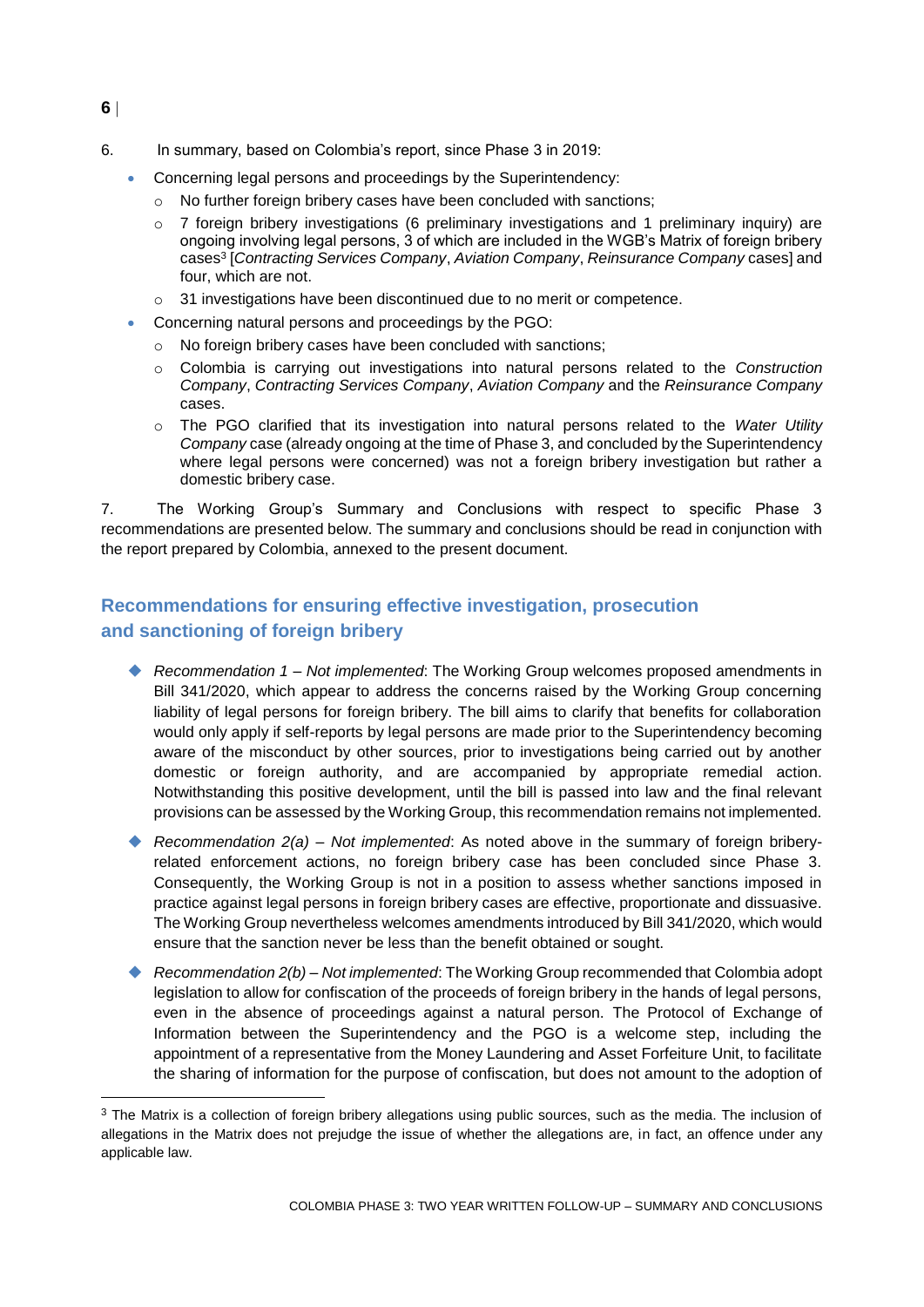the necessary legislation. A proposed amendment in Bill 341/2020 would allow for imposition of a sanction against legal persons corresponding to the value of the benefit obtained or sought, in addition to the fine already available. The Working Group therefore encourages Colombia to proceed with the passing of this law.

- *Recommendation 3(a) – Fully implemented*: The Working Group welcomes the amendments to the 2019 MoU between the Superintendency and UIAF. The 2021 MoU now allows the UIAF to: (1) spontaneously disclose relevant foreign bribery-related financial information to the Superintendency, and (2) respond to requests by the Superintendency in the context of specific foreign bribery cases. Another positive step is the recognition in the National AML Policy (CONPES 4042 of 2021) of the linkages between foreign bribery and money laundering, and the importance of information exchange between the UIAF and the Superintendency for purposes of foreign bribery investigations against legal persons.
- *Recommendation 3(b) Fully implemented, and converted to a follow-up:* The Working Group welcomes Colombia's efforts to provide training to investigators and prosecutors on the specificities of the foreign bribery offence, including trainings to the Criminal Investigations and Interpol Directorate, the Department of Financial Crimes, Special Directorate for Financial Investigations (DEIF), Corps of Technical Investigators (CTI) and the Tax and Customs Police (POLFA). Moreover, a guide on investigation of the foreign bribery offence was issued to virtually all officials in the PGO. The Working Group encourages the Superintendency and the PGO to continue their training efforts for investigators and prosecutors, and will follow up in the context of the next evaluation cycle to ensure that this training yields concrete results.
- *Recommendation 3(c) Fully implemented and converted to a follow-up:* The Working Group welcomes Colombia's efforts since Phase 3 to establish a Committee to support the implementation of the MoU and Protocol between the PGO and the Superintendency with a view to facilitating exchange of information between the two bodies in specific foreign bribery cases. The Working Group welcomes the frequency and consistency of committee meetings in 2020 and 2021, as well as indications that the PGO and the Superintendency have exchanged information on eight alleged foreign bribery cases during this time. The Working Group will continue to follow up on the practical effectiveness of this mechanism in the context of Colombia's next evaluation cycle.
- *Recommendation 3(d) Fully implemented:* The Working Group welcomes Colombia's National AML Policy (CONPES 4042 of 2021), which recognises the link between money laundering and corruption, as well as makes an express reference to combatting foreign bribery into a national strategy and policy document. Colombia's National AML policy will be implemented by a variety of government stakeholders. The national policy highlights some of the shortcomings identified by the Working Group during the Phase 3 evaluation. In particular, it promotes the fluid exchange of information between different entities to strengthen administrative investigations and sanctioning against legal and natural persons for foreign bribery by the Superintendency and the PGO.
- *Recommendation 3(e) Not implemented*: The Working Group regrets that Colombia has not established further safeguards against any political interference in foreign bribery cases. In particular, Colombia has not taken any steps, either through policies, training or issuing clear criteria since Phase 3, to address the risk of politicisation of the appointment of the Prosecutor General and, in turn, the risk of direct intervention in individual foreign bribery proceedings by means of technical legal committees or the allocation of cases to individual prosecutors.
- ◆ *Recommendation 4(a) Partially implemented*: In Phase 3, the unavailability of statistics on criminal, civil and administrative sanctions imposed in domestic and foreign bribery cases against natural and legal persons made it difficult to assess whether sanctions imposed in practice were sufficiently effective, proportionate, and dissuasive. The Superintendency now publishes on its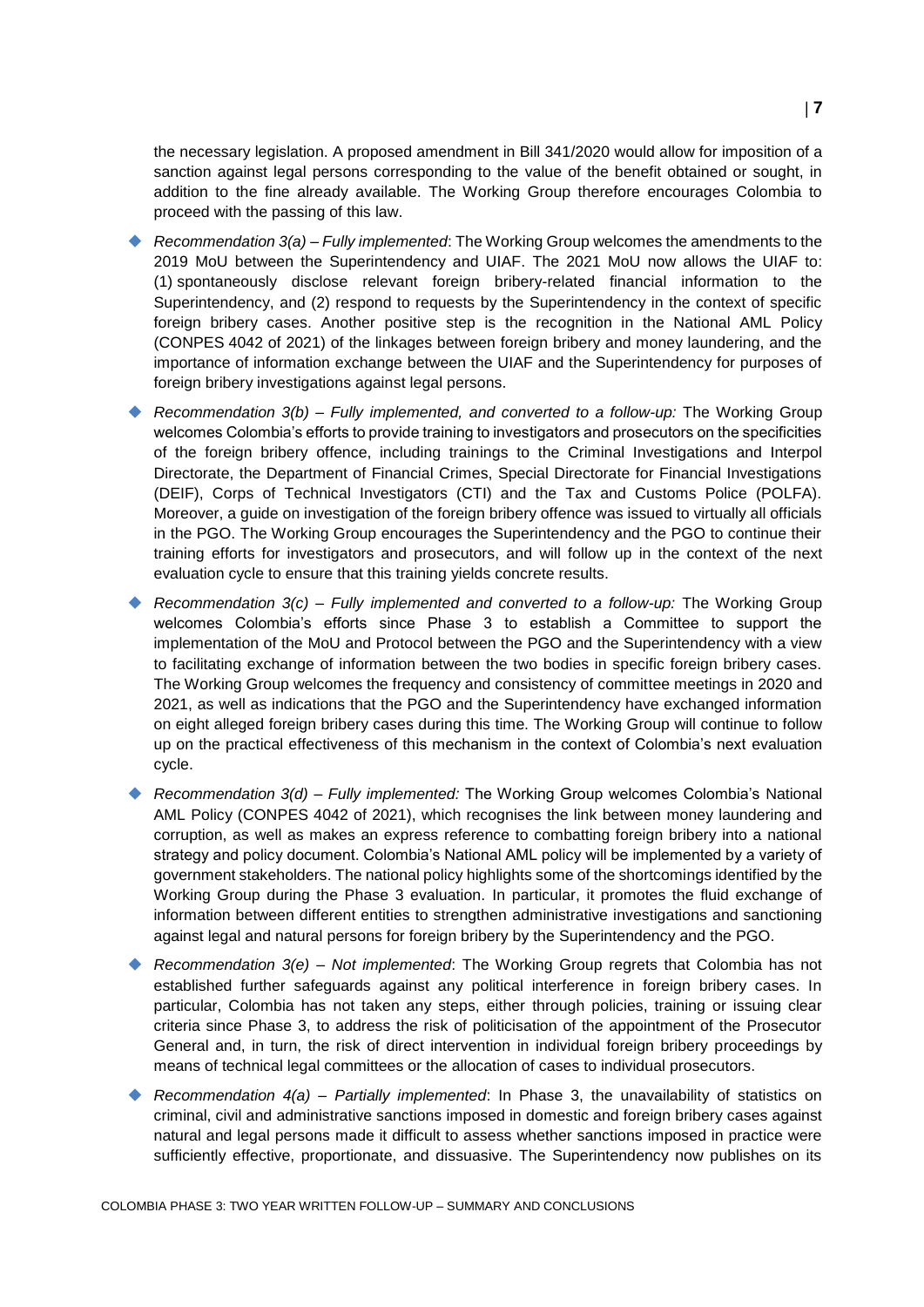website detailed information on concluded cases against legal persons, including sanctions imposed. However, detailed statistics concerning sanctions imposed against natural persons were not provided.

- *Recommendation 4(b) – Partially implemented*: Colombia reports that the Delegate for Criminal Finance of the PGO has implemented a system to collect statistics on the use of confiscation, including in foreign bribery cases. However, no statistics could be provided since no foreign bribery cases to date have led to confiscation in Colombia.
- *Recommendation 4(c) Partially implemented*: Colombia indicates that the PGO maintains an information system that keeps detailed statistics in relation to money laundering cases, including on sanctions, fines and asset seizures or confiscation. However, Colombia could not provide statistics specific to foreign bribery related money laundering cases, as none have been concluded.
- ◆ *Recommendation 4(d) Partially implemented*: Colombia reports that the Specialised Directorate for the Investigation of Money Laundering in the Directorate for Financial Crime of the PGO has implemented a system to collect statistics on procedural fraud and falsification of private documents. While this is an encouraging step, Colombia has yet to provide supporting statistics.
- *Recommendation 4(e) Partially implemented*: Colombia reports that the Superintendency initiated a process to aggregate historical direct MLA requests within its investigations against legal persons and has been able to collect updated MLA data from 2018 to December 2021. The Working Group welcomes these new efforts by the Superintendency to collect such data, and recognises that Law 1778/2016 allows the Superintendency to engage in direct MLA requests; however, concerns remain whether the Superintendency, as an administrative body, will be able to effectively solicit MLA and furthermore collect this data in a comprehensive manner, particularly since there appears to be no efforts by the PGO to collect comprehensive data on MLA requests in relation to foreign bribery cases for natural persons.

## **Recommendations for ensuring effective prevention, detection and reporting of foreign bribery**

- *Recommendation 5(a) – Partially implemented*: The Working Group welcomes the many steps taken by Colombia to address the scope of Designated Non-Financial Business and Professions (DNFBPs) covered by AML reporting obligations and customer due diligence (CDD) obligations. The scope of non-financial entities covered by reporting obligations has increased since Phase 3, as have the CDD obligations, in particular related to PEPs and beneficial ownership, notably thanks to Decree 830 of 26 July 2021 and changes to the Basic Legal Circular of the Superintendency of Corporations (new Chapter X). Amendments relating to these topics have also been included in Bill 341/2020. While these are welcome steps, the Working Group's concerns remain in terms of the scope of coverage for individuals (lawyers and accountants) when they are not entities (law firms, accounting firms), given the high money laundering risk faced by these professions and the very limited number of professionals covered.
- *Recommendation 5(b) Fully implemented*: The Working Group welcomes the numerous trainings and awareness-raising activities conducted by the Superintendency for compliance officers, administrators and the public since Phase 3 to provide guidance to reporting entities. Likewise, the Working Group welcomes the efforts of the UIAF to develop case typologies for the financial and non-financial sectors that specifically address identification of red flags for active foreign bribery.
- *Recommendation 6(a) Not implemented*: Bill 341/2020 includes amendments to the Code of Commerce that would introduce a specific false accounting offence covering all types of omissions and falsifications prohibited under Article 8 of the Anti-Bribery Convention, as well as providing for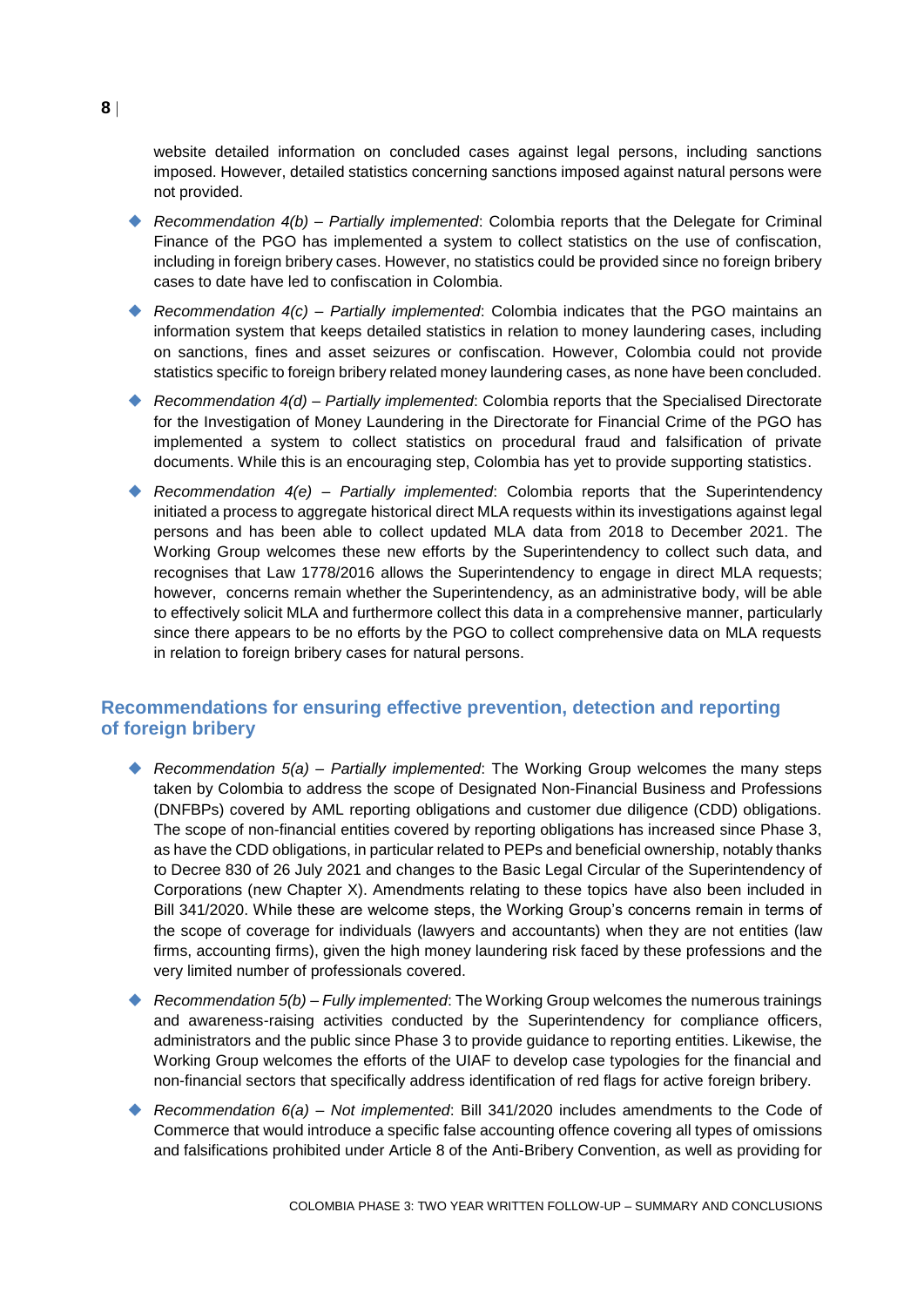sanctions against legal persons and natural persons. The amendment will also increase the sanctions considerably with maximum fines being approximately USD 525 400 for natural persons and USD 26.27 million for legal persons. The Working Group welcomes this development. However, until the bill is passed into law and the final relevant provisions can be assessed by the Working Group, this recommendation remains not implemented.

- *Recommendation 6(b) Not implemented*: The Working Group regrets that Colombia has not taken measures to adopt effective protection for auditors. Bill 341/2020 proposes to introduce whistleblower protection in both the private and public sectors (see below recommendation 9), but it is uncertain if the provisions contemplated would amount to effective protection for private sector auditors who report suspected acts of foreign bribery either within or outside the company.
- *Recommendation 6(c) Fully implemented*: The Working Group welcomes the training initiatives conducted by the Superintendency for fiscal auditors since Phase 3, which include both in-person training and online materials. The widely disseminated online materials specifically address the practicalities around the reporting processes as well as the detection of foreign bribery red flags, which is a welcome development to promote the role and obligations of fiscal auditors.
- *Recommendation 7(a) Not implemented*: As concerns the non-tax deductibility of bribes, Colombia has not taken any steps to sufficiently extend the statutory time limit during which a tax return may be re-examined. As at the time of Phase 3, the ordinary time period that tax authorities have to investigate is three years from the date of filing of the tax return (with the exception of transfer pricing).
- *Recommendation 7(b) Fully implemented*: In order to put in place, the necessary mechanisms to inform DIAN of foreign bribery-related convictions concerning legal persons, the Superintendency and DIAN signed in 2021 a framework co-operation MoU relating to digital information exchange, with a complementary agreement pending to further define the scope of exchange. Furthermore, the PGO and DIAN share relevant information of foreign bribery-related convictions concerning natural persons through periodic working group meetings held between the two entities. Based on this information, DIAN reviews all tax crimes, including foreign bribery and whether bribes were impermissibly deducted.
- *Recommendation 7(c) – Partially implemented*: The above mentioned framework co-operation MoU includes plans for the provision of training to DIAN officials on foreign bribery red flags, and the first training was conducted by the Superintendency on 7 December 2021. Such training sessions, along with the circulation of an online training course in April 2020, are a welcome first step. The Working Group looks forward to broader and regular trainings of DIAN officials with a view to enhancing their capacity to detect foreign bribery red flags.
- *Recommendation 7(d) – Partially implemented*: As concerns the sharing of information from DIAN to Colombian law enforcement authorities, Colombia reports progress in communications between DIAN and the PGO: in particular, under Decree 1742/2020, DIAN is under obligation to provide foreign bribery-related information to the PGO and the entities conduct periodic working group meetings. Where the Superintendency is concerned, Bill 341/2020 would amend Law 1778/2016 and introduce a duty on DIAN to collaborate with the Superintendency in the detection, investigation and sanctioning of foreign bribery. The Working Group welcomes this development. However, until the bill is passed into law and the final relevant provisions can be assessed by the Working Group, this recommendation is considered only partially implemented.
- *Recommendation 8(a) – Partially implemented*: The Working Group welcomes the efforts by the Ministry of Foreign Affairs to include training on foreign bribery as part of the induction process for all officials posted abroad, and to publish on its website the Superintendency's guide on the fight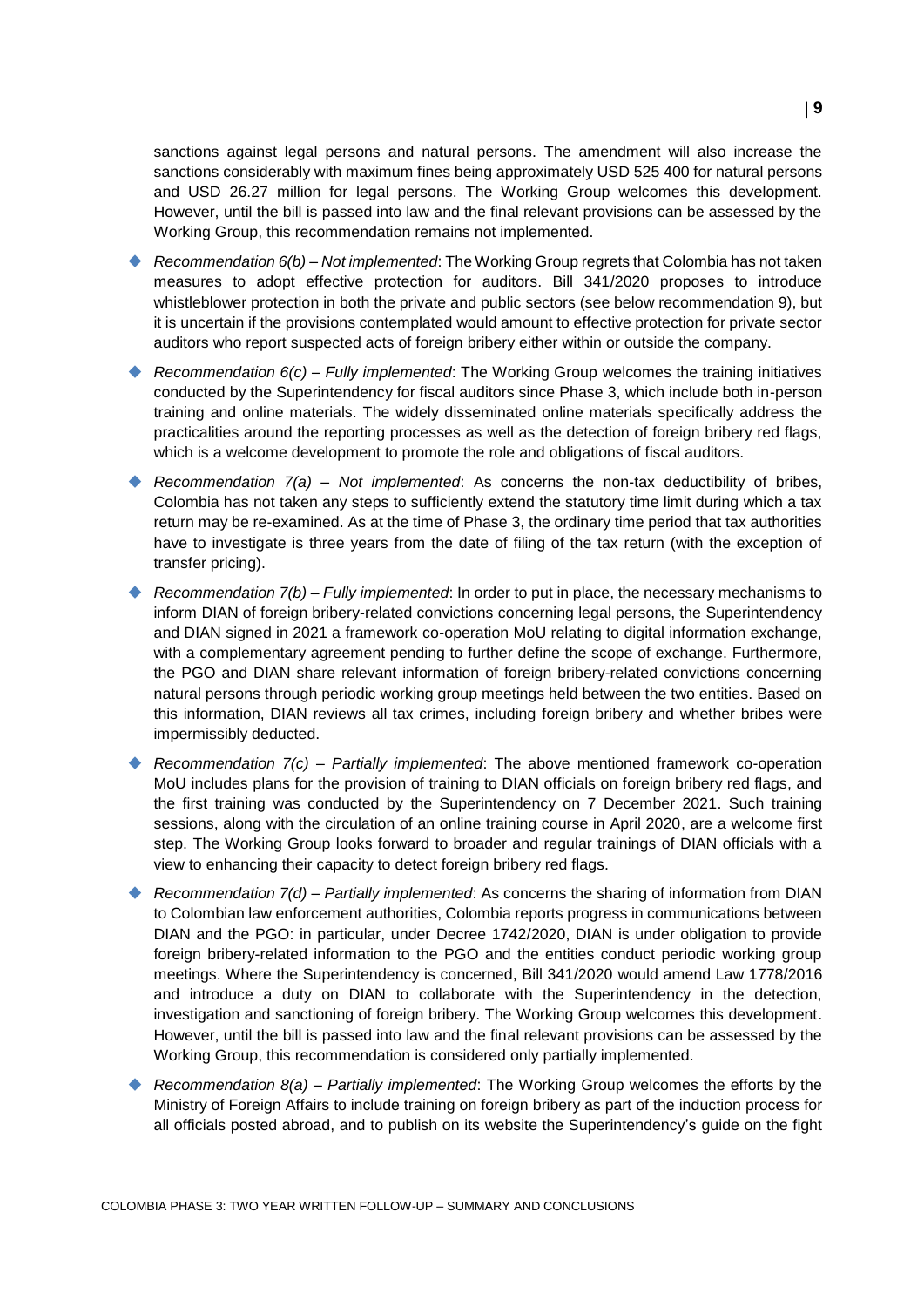against foreign bribery. The Working Group encourages the Secretariat of Transparency also to take steps to raise the awareness of foreign bribery among Colombian public officials.

- *Recommendation 8(b) – Fully implemented*: Colombia's Secretariat of Transparency has resumed successfully its role as the head of delegation to the Working Group. Colombia has participated actively in all Working Group meetings since Phase 3, as well as in surveys and activities conducted under the auspices of the Working Group, and ensured the participation of relevant authorities in the WGB Law Enforcement Officials meeting as well as other regional law enforcement meetings.
- *Recommendation 8(c) – Partially implemented*: The Working Group is encouraged by Colombia's efforts to conduct awareness raising and training on foreign bribery, including the Superintendency´s initiative to provide awareness raising and training to the judiciary. These include educational material, courses, webinars and conferences for the private and public sector, and sessions for unions, companies, and the Chamber of Commerce. However, it does not appear that the professions that are concerned by the new reporting obligation under Law 1952/2019, and that were specifically identified for targeted training in Phase 3, in particular judicial employees, notaries and other authorities that administer justice, have participated in these awareness-raising initiatives. The Working Group considers that further efforts are therefore necessary in this regard.
- *Recommendation 8(d) – Partially implemented*: Colombia has made some efforts to increase the visibility and accessibility of its public channels for reporting foreign bribery. For instance, the Superintendency has promoted its reporting channel through its awareness-raising and training activities on foreign bribery and on its website. Colombia has also implemented an Inter-Institutional Transparency and Anti-corruption Network (RITA) to promote the creation and improvement of reporting channels within public entities, which includes reporting on foreign bribery. However, to date, Colombia has not received reports on foreign bribery, and it is unclear how the PGO is promoting awareness of its channel for reporting. Further efforts therefore appear necessary to promote the awareness and effectiveness of reporting channels for foreign bribery.
- *Recommendation 9 – Not implemented*: In Phase 3, the Working Group expressed serious concerns about the absence of whistleblower protection and the circumstances faced by whistleblowers in the country. Bill 341/2020 initially included provisions on whistleblower protection but regrettably, these were removed during the discussion of the bill in Parliament. This is Colombia's third failed attempt since 2017 to legislate on whistleblower protection, and reinforces the Working Group's concerns from Phase 2 and Phase 3 regarding whistleblower protection in the country.
- *Recommendation 10(a) Not implemented*: Colombia reports that it is possible for public officials to access the debarment lists of multilateral financial institutions on the Colombian Anticorruption Portal (PACO) of the Secretariat of Transparency, but provides no concrete information on efforts to encourage public procurement authorities to make routine use of these lists, as per this recommendation. Similarly, there is no indication that Colombia has taken steps to encourage procurement authorities to consider using internal controls, ethics or compliance programmes, as also recommended by the Working Group under recommendation 10(a). Colombia reports that Bill 341/2020 will introduce internal controls, ethics and compliance programmes; notwithstanding this positive development, until the bill is passed into law and the final relevant provisions can be assessed by the Working Group, this recommendation remains not implemented.
- *Recommendation 10(b) Partially implemented*: Concerning the reporting and recording of foreign bribery convictions and sanctions in a central system, Colombia reports that the Superintendency sends resolutions of foreign bribery cases concerning legal persons to the Chamber of Commerce (as was done in the *Water Utility Company* case) or to the Superintendency of Finance if it concerns a financial entity, with the sanction being reflected in the company's certificate. Further, Colombia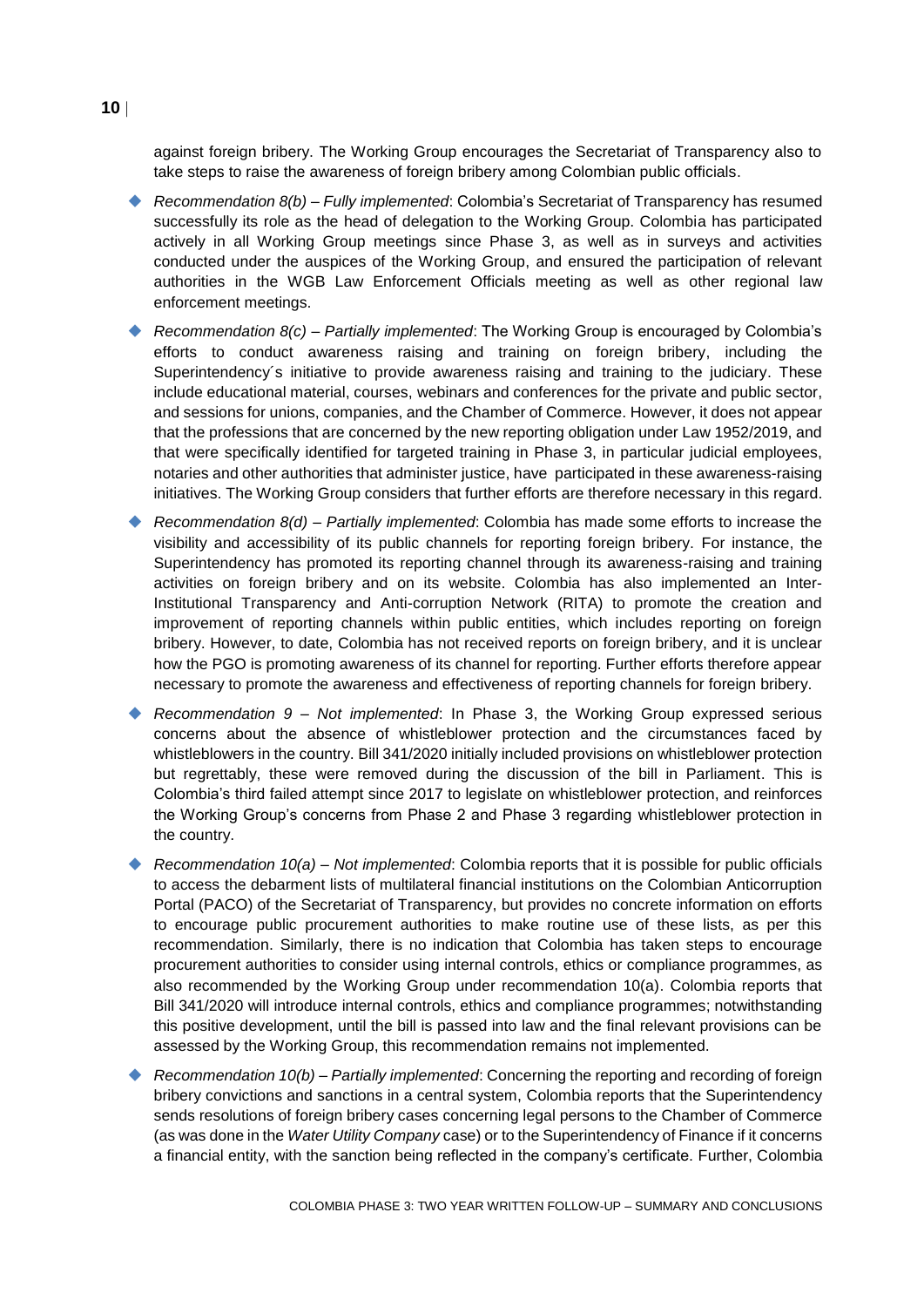reports that the Chamber of Commerce administers the Single Business and Social Registry (RUES), which aims to promote transparency of business through inquiries of fines and sanctions. In relation to natural persons under the jurisdiction of the PGO, Colombia did not indicate whether the responsible authorities have any policy in place similar to that of the Superintendency to ensure convictions and sanctions are adequately registered in an analogous centrally accessible system.

 *Recommendations 11(a), (c), (d) and (e), Fully implemented; Recommendation 11(b) – Partially Implemented:* Colombia's Development Bank, Bancóldex, which serves as Colombia's export credit agency, has significantly strengthened its efforts to prevent and detect foreign bribery in the transactions it supports. In particular, since 2020, Bancóldex has been active in raising the awareness of foreign bribery among its staff, intermediary banks, and other clients (*11(a)*). It has further started verifying that prospective clients do not appear on the debarment lists of international financial institutions. In case of such a listing, or where Bancóldex detects foreign bribery red flags through news and dubious transaction screening, this would trigger enhanced due diligence, and may be ground for exclusion from the selection process, or for declaring an event of default, in case such a listing occurs after the conclusion of the promissory note (*11(c) and (d)*). Bancóldex has included a standard default clause in this regard in the promissory notes concluded with intermediary banks and other clients (*11(e))*. However, Bancóldex still does not require from intermediary banks, and other clients to provide anti-corruption declarations i.e. to undertake that neither they, nor anyone acting on their behalf have engaged or will engage in bribery, and disclose whether they or anyone acting on their behalf in connection with the transaction are currently under charge or, within a five-year period preceding the application, have been convicted for foreign bribery. Despite assertions in Phase 3 that it would do so,<sup>4</sup> Bancóldex now explains that this is not possible due to the nature of the promissory notes that it concludes. The Working Group welcomes steps taken by Bancóldex to require clients to respond to the Wolfsberg Questionnaire, which includes an anti-bribery chapter, but notes that this does not include a requirement to provide anti-corruption declarations, as recommended under 11(b).

## **Conclusions of the Working Group on Bribery**

8. Based on these findings, the Working Group concludes that recommendations  $3(a)-(d)$ ,  $5(b)$ ,  $6(c)$ , 7(b), 8(b), 11(a), (c), (d) and (e) have been fully implemented, with recommendations 3(b) and (c) converted to follow-up issues; recommendations  $4(a)$ -(e),  $5(a)$ ,  $7(c)$  and (d),  $8(a)$ , (c) and (d),10(b), and 11(b) have been partially implemented; and recommendations 1, 2(a) and (b), 3(e), 6(a) and (b), 7(a), 9, and 10(a) have not been implemented. The Working Group invites Colombia to report back in writing within two years (i.e. by December 2023) on outstanding recommendations 1, 2(a) and (b), 3(e), 6(a) and (b), and 9 as well as on the status of foreign bribery enforcement and on any other relevant issues arising in particular from the passing into law of Bill 341/2020. As per the Phase 4 procedures (para. 60), which also apply to Phase 3, Colombia may ask for additional recommendations to be re-assessed at that time. The Working Group will continue to monitor follow-up issues as case law and practice develop. In particular, Colombia will inform the Working Group as soon as Bill 341/2020 is enacted into law, in the context of the Tour de Table in March 2022. Colombia will also report to the Working Group on its foreign bribery enforcement actions in the context of its annual update.

<sup>4</sup> See Phase 3 report, para. 200.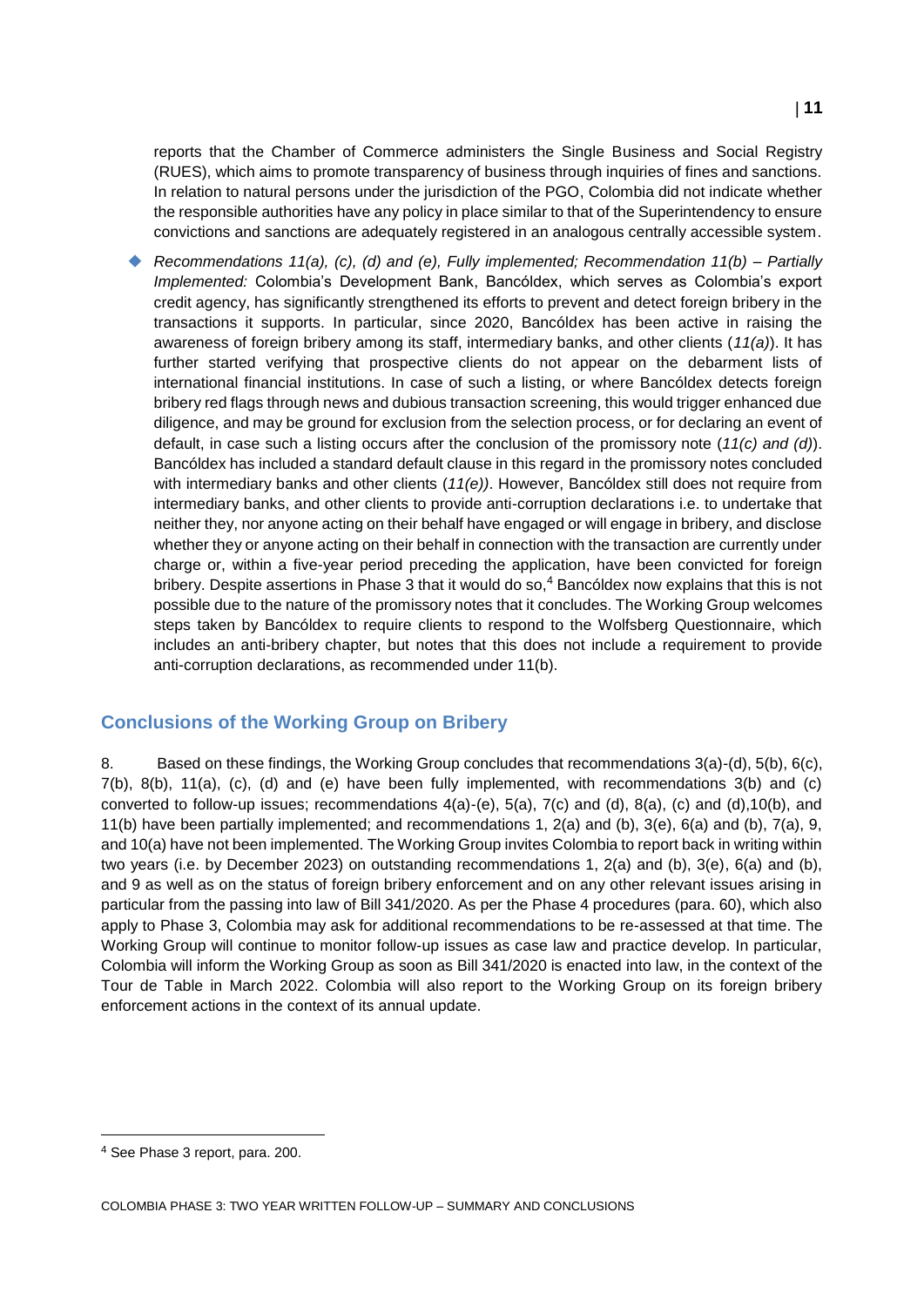# <span id="page-11-0"></span>**Annex. Phase 3 Evaluation of Colombia: Two-Year Written Follow-Up Report by Colombia**

#### *Instructions*

*This document seeks to obtain information on the progress each participating country has made in implementing the recommendations of its Phase 3 evaluation report. Countries are asked to answer all recommendations as completely as possible. Further details concerning the written follow-up process is in the [Phase 3 Monitoring Information Resources](https://www.oecd.org/daf/anti-bribery/anti-briberyconvention/Phase3InformationResourcesManualENG.pdf) (paragraphs 55-67).*

**Name of country: COLOMBIA Date of approval of Phase 3 evaluation report: 12 December 2019 Date of information: 30 August 2021 with additional information on 28 September and 4 November 2021**

#### **PART I: RECOMMENDATIONS FOR ACTION**

*Regarding Part I, responses to the first question should reflect the current situation in your country, not any future or desired situation or a situation based on conditions which have not yet been met. For each recommendation, separate space has been allocated for describing future situations or policy intentions.*

#### **Text of recommendation 1:**

1. Regarding the liability of legal persons, the Working Group recommends that Colombia clarify that self-reporting (i) is possible only prior to the discovery of the misconduct, by providing original information to the Superintendence of Companies and (ii) should be accompanied by appropriate remedial action by the legal person. [Convention, Article 2].

The evaluation schedule is based on the Phase 4 Two-Year Written Follow-Up Report Timetable set out in Annex 8 to the [Phase 4 Monitoring Guide.](https://www.oecd.org/daf/anti-bribery/Phase-4-Guide-ENG.pdf)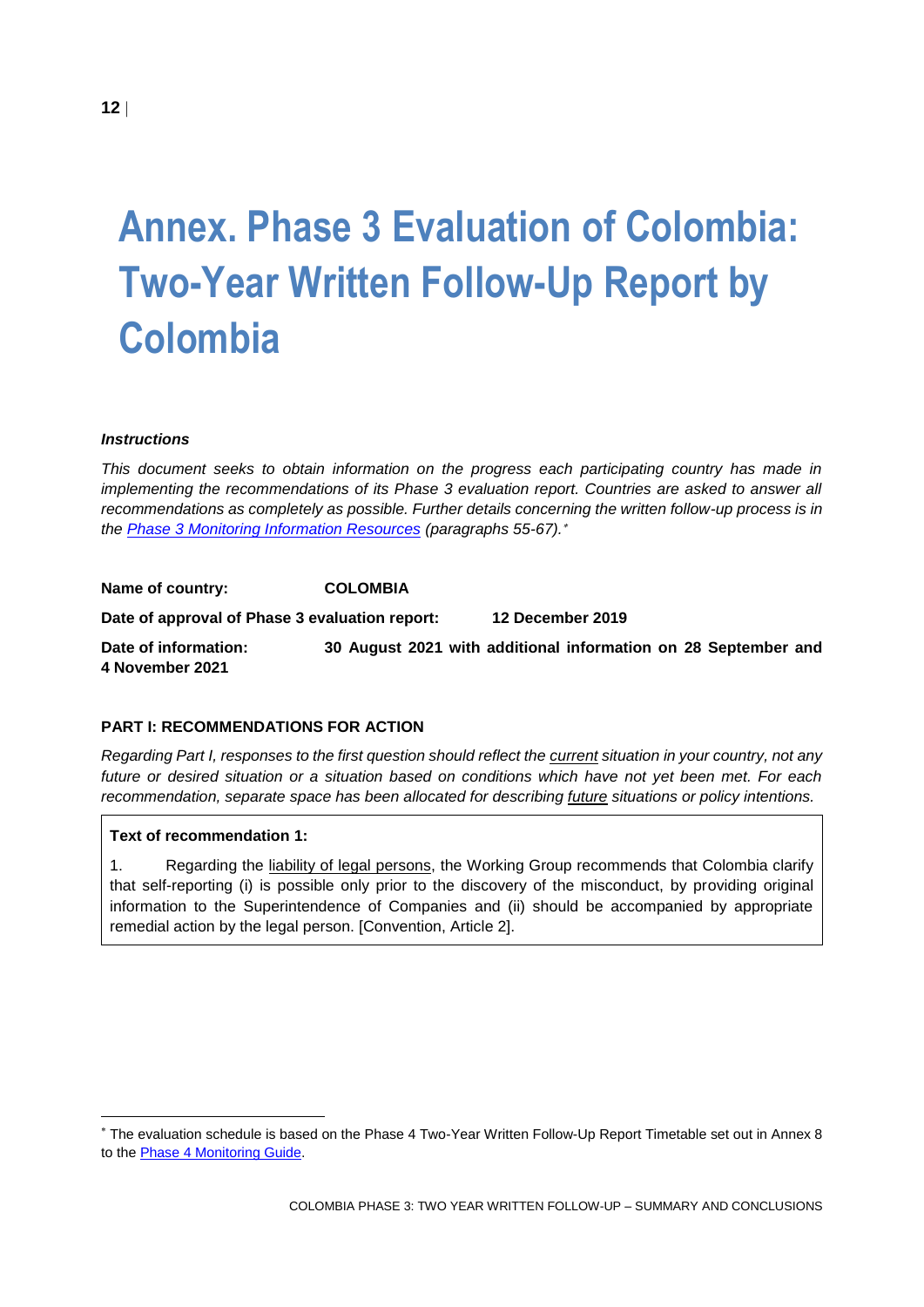#### **Action taken as of the date of the follow-up report to implement this recommendation:**

As it has been reported by Colombia in the WGB meetings, the Bill 341 of 2020 on transparency and prevention of corruption that will be discussed in its second debate in the Senate ("Bill 341/2020") proposes to include an amendment to article 19 of Law 1778 of 2016, aimed at ensuring that benefits for collaboration may only be granted, among other requirements set forth in said article, when the information disclosed is not previously known by the Superintendency of Corporations ("Superintendency"), nor has been communicated by other means, or the conduct has not been subject of any investigation by other national or foreign authorities. Additionally, self-reporting must be accompanied by appropriate remedial actions ordered by the Superintendency.

#### **Relevant legal provisions from the Bill 341/2020:**

#### **Artículo 31. Modifíquese el artículo 19 de la Ley 1778 de 2016, el cual quedará así:**

**Artículo 19. Beneficios por colaboración.** La Superintendencia de Sociedades podrá conceder beneficios a participantes en las infracciones descritas en esta ley, siempre y cuando los mismos la pongan en conocimiento de la Superintendencia y colaboren oportunamente con la entrega de información y pruebas relacionadas con dicha conducta conforme a las siguientes reglas:

- 1. Los beneficios podrán incluir la exoneración total o parcial de la sanción. En todo caso, cualquiera sea la modalidad de exoneración, la Superintendencia deberá tener en cuenta los siguientes criterios para conceder dichos beneficios:
	- a. La calidad y utilidad de la información suministrada a la Superintendencia para el esclarecimiento de los hechos, para la represión de las conductas y para determinar la modalidad, duración y efectos de la conducta ilegal, así como la identidad de los responsables, su grado de participación y el beneficio que hubiera obtenido con ella.
	- b. La oportunidad en que la Superintendencia reciba la colaboración.
	- c. La información suministrada a la Superintendencia de Sociedades no ha sido previamente conocida por ella, o no ha sido difundida por otros medios, o la conducta no ha sido objeto de alguna investigación por otras autoridades nacionales o extranjeras.
	- d. La persona jurídica ha adoptado las acciones remediales o las medidas correctivas adecuadas que establezca la Superintendencia de Sociedades.
	- e. La exoneración total de la sanción podrá ser concedida siempre que de manera previa a que se hubiere iniciado la correspondiente actuación administrativa, la persona jurídica: (i) haya puesto en conocimiento de la Superintendencia, las infracciones de que trata esta ley y (ii) no se hayan ejercido las obligaciones y derechos que surgieren de un contrato originado en un negocio o transacción internacional conforme lo menciona esta ley, según sea el caso.
- 2. La exoneración parcial de la sanción, podrá ser concedida cuando la información haya sido entregada de manera posterior a la iniciación de la actuación administrativa. En todo caso, la disminución de la sanción, en lo que respecta a la multa, no podrá exceder del 50% de la misma.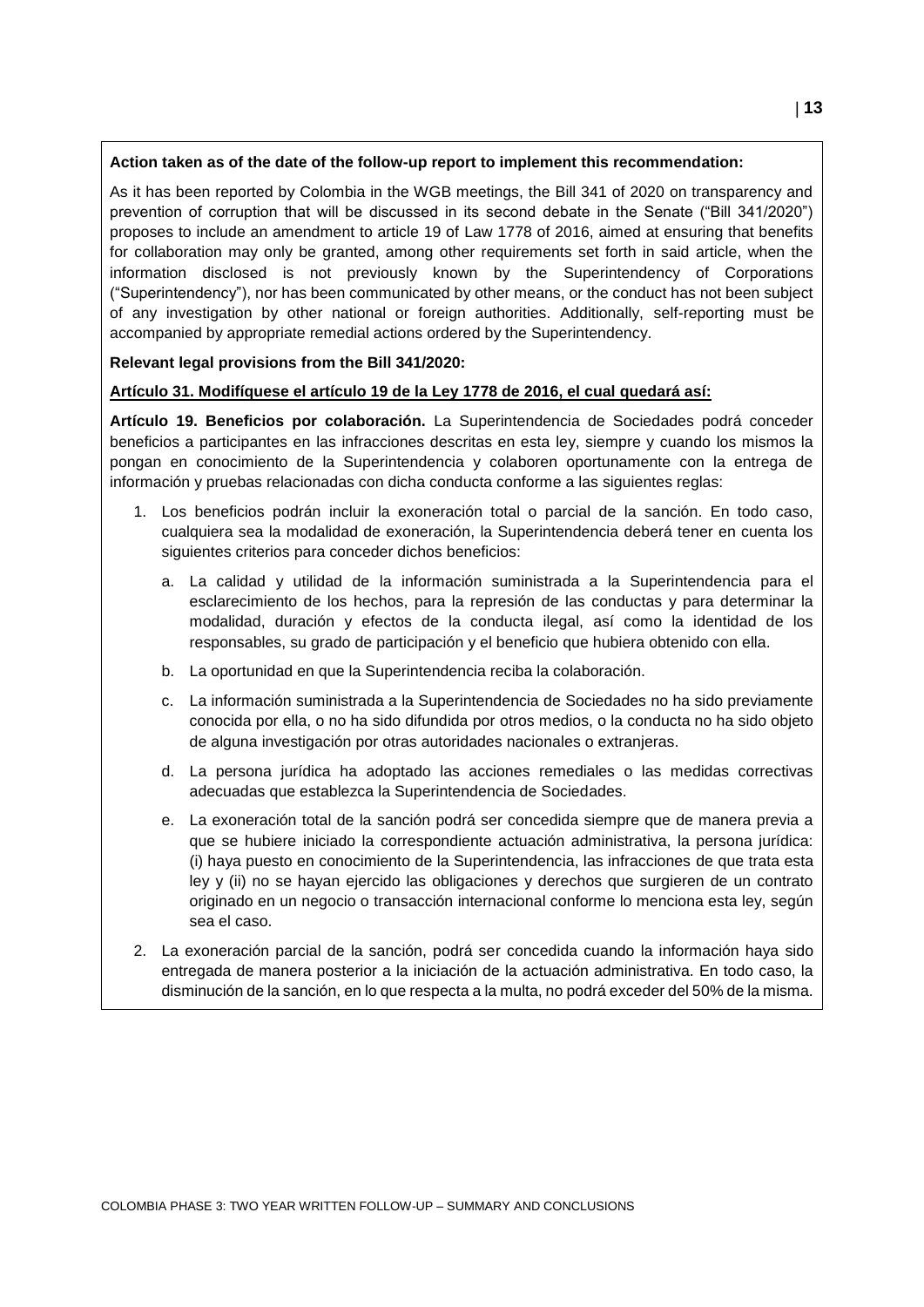#### **If no action has been taken to implement recommendation 1, please specify in the space below the measures you intend to take to comply with the recommendation and the timing of such measures or the reasons why no action will be taken:**

Once the Bill 341/2020 becomes a law, Resolution No. 200-000816 of 2018, shall be amended in conformity. The Resolution will also include a preliminary negotiation phase to grant the collaboration benefits.

#### **Text of recommendation 2(a):**

2. Regarding sanctions and confiscation, the Working Group recommends that Colombia:

a) Ensure that sanctions imposed in practice against legal persons for foreign bribery are effective, proportionate and dissuasive [Convention Article 3].

#### **Action taken as of the date of the follow-up report to implement this recommendation:**

There have not been any concluded foreign bribery cases against legal persons since the Evaluation Phase 3. Therefore, it is not possible to assess in practice the effectiveness, proportionality, and dissuasiveness of the sanctions for legal persons for foreign bribery. This could only be assessed by analysing each specific sanction imposed in a concrete case of foreign bribery against legal persons. Due to the nature of this recommendation, we believe that it should become a follow-up.

Notwithstanding the foregoing, and considering the recommendation, in Bill 341/2020 it is proposed to include an amendment to article 5 of Law 1778 of 2016 on sanctions to legal persons, to add to the current fine, the greater of the benefit obtained or the benefit sought. Pursuant to Law 1778 of 2021, the establishment of the fine begins with the determination of a base fine that will be the initial reference within a process, after which, using the corresponding aggravating and mitigating factors, the final fine to be imposed on the legal person will be reached, to which the benefit obtained or sought will be added. Therefore, the fine would never be less than the benefit obtained or sought, making it more dissuasive.

#### **Relevant legal provisions from the Bill 341/2020:**

## **Artículo 30. Modifíquese el artículo 5 de la Ley 1778 de 2016, el cual quedará así:**

**Artículo 5°. Sanciones.** La Superintendencia de Sociedades impondrá una o varias de las siguientes sanciones a las personas jurídicas que incurran en las conductas enunciadas en el artículo 2° de esta ley. La imposición de las sanciones se realizará mediante resolución motivada, de acuerdo con los criterios de graduación previstos en el artículo 7° de la presente ley:

- 1. Multa de hasta doscientos mil (200.000) salarios mínimos mensuales legales vigentes, a la que se le sumará el mayor valor entre el beneficio obtenido probado o pretendido. El Superintendente de Sociedades podrá ordenar a la persona jurídica sancionada que destine parte de la multa a la implementación o mejora de los programas de transparencia y ética empresarial.
- 2. Inhabilidad para contratar con el Estado colombiano por un término de hasta veinte (20) años. La inhabilidad para contratar con el Estado iniciará a partir de la fecha en que la resolución sancionatoria se encuentre ejecutoriada. Esta inhabilidad será impuesta a las personas jurídicas, de acuerdo con lo previsto en el artículo 8° de la Ley 80 de 1993 o la norma que la modifique o derogue.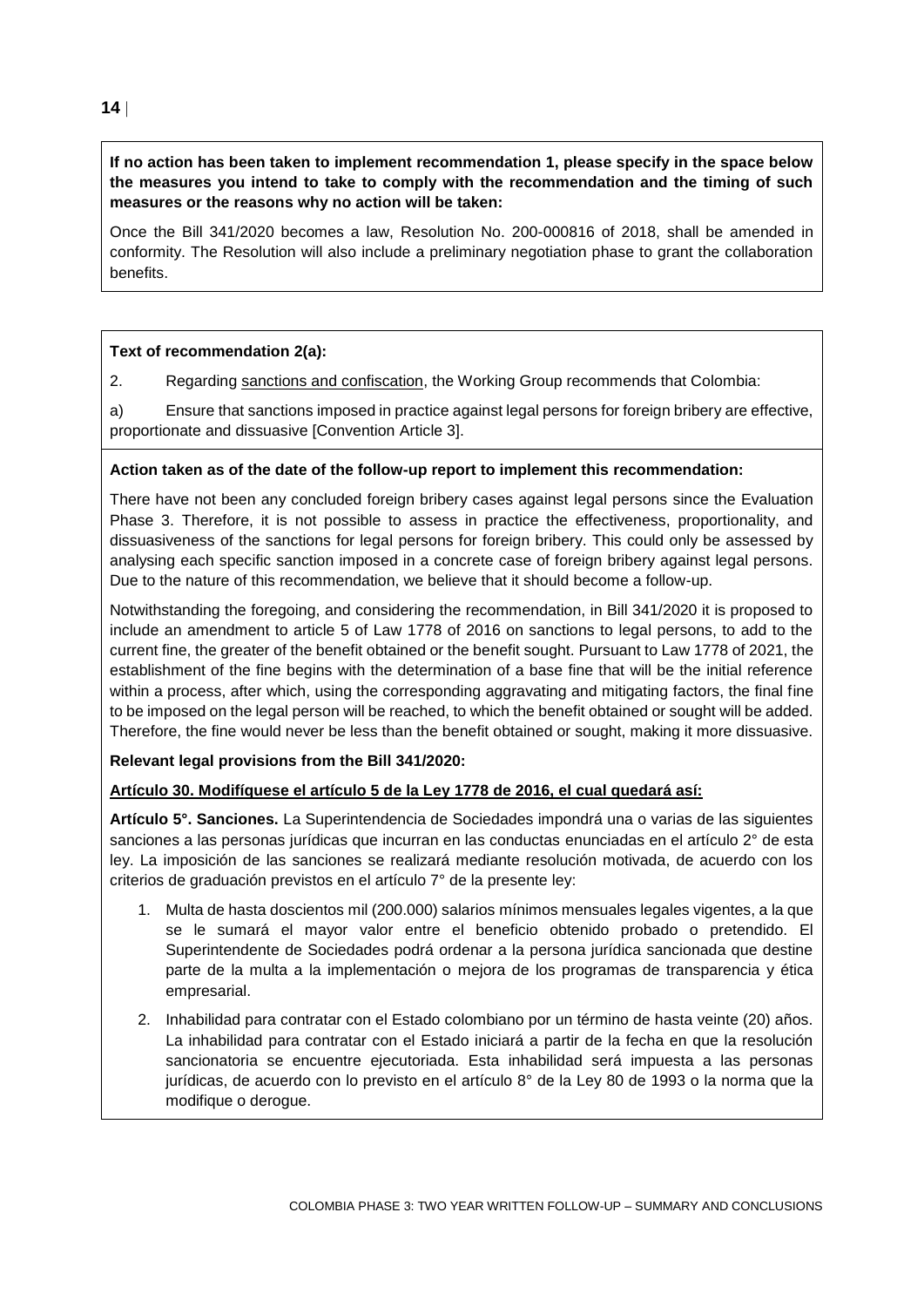- 3. Publicación en medios de amplia circulación y en la página web de la persona jurídica sancionada de un extracto de la decisión administrativa sancionatoria por un tiempo máximo de un (1) año. La persona jurídica sancionada asumirá los costos de esa publicación.
- 4. Prohibición de recibir cualquier tipo de incentivo o subsidios del Gobierno, en un plazo de cinco (5) años.

**Parágrafo.** Una vez ejecutoriado el acto administrativo por medio del cual se impongan las sanciones de que trata esta ley, este deberá inscribirse en el registro mercantil de la persona jurídica sancionada.

La Superintendencia de Sociedades remitirá el acto administrativo a la Cámara de Comercio del domicilio de la persona jurídica o a la Superintendencia Financiera de Colombia, según sea el caso, para su inscripción en el registro correspondiente a fin de que esta información se refleje en el correspondiente certificado de existencia y representación legal.

En el caso de personas que no tienen la obligación de tener el registro mercantil que llevan las Cámaras de Comercio, el acto administrativo sancionatorio se remitirá al ente de control que los supervisa o vigila, con el fin de que lo publique en su página web. La publicación deberá realizarse en un aparte que se destine exclusivamente a la divulgación de los nombres y número de identificación tributaria de las personas que hayan sido sancionadas de conformidad con esta ley.

**If no action has been taken to implement recommendation 2 (a), please specify in the space below the measures you intend to take to comply with the recommendation and the timing of such measures or the reasons why no action will be taken:** 

N/A

#### **Text of recommendation 2(b):**

2. Regarding sanctions and confiscation, the Working Group recommends that Colombia:

b) Introduce the necessary legislation to allow the Superintendence of Corporations to request the forfeiture of the bribe and proceeds of foreign bribery, or property the value of which corresponds to that of such proceeds or introduce monetary sanctions of comparable effect against legal persons, even in the absence of prosecution or conviction of a natural person [Convention Article 3.3].

#### **Action taken as of the date of the follow-up report to implement this recommendation:**

Bill 341/2020 includes an amendment to article 5 of Law 1778 of 2016 on sanctions to legal persons consisting of adding a confiscatory equivalent component to the fine for the conduct of foreign bribery, equal to the greater of the benefit obtained or the benefit sought.

In Colombia, the law of extinction of property rights, implemented by law 1708 of 2014, corresponds to a patrimonial action that seeks to extinguish the property of people who have participated in illicit activities, where the ownership of the property is declared in favor of the State, by judgment and without compensation to the affected party.

Law 1708 of 2014, especially in articles 1, 17 and 18, clearly establishes that it is independent of the procedure against the natural and legal person, and is appropriate for any crime, even when it goes against public morality.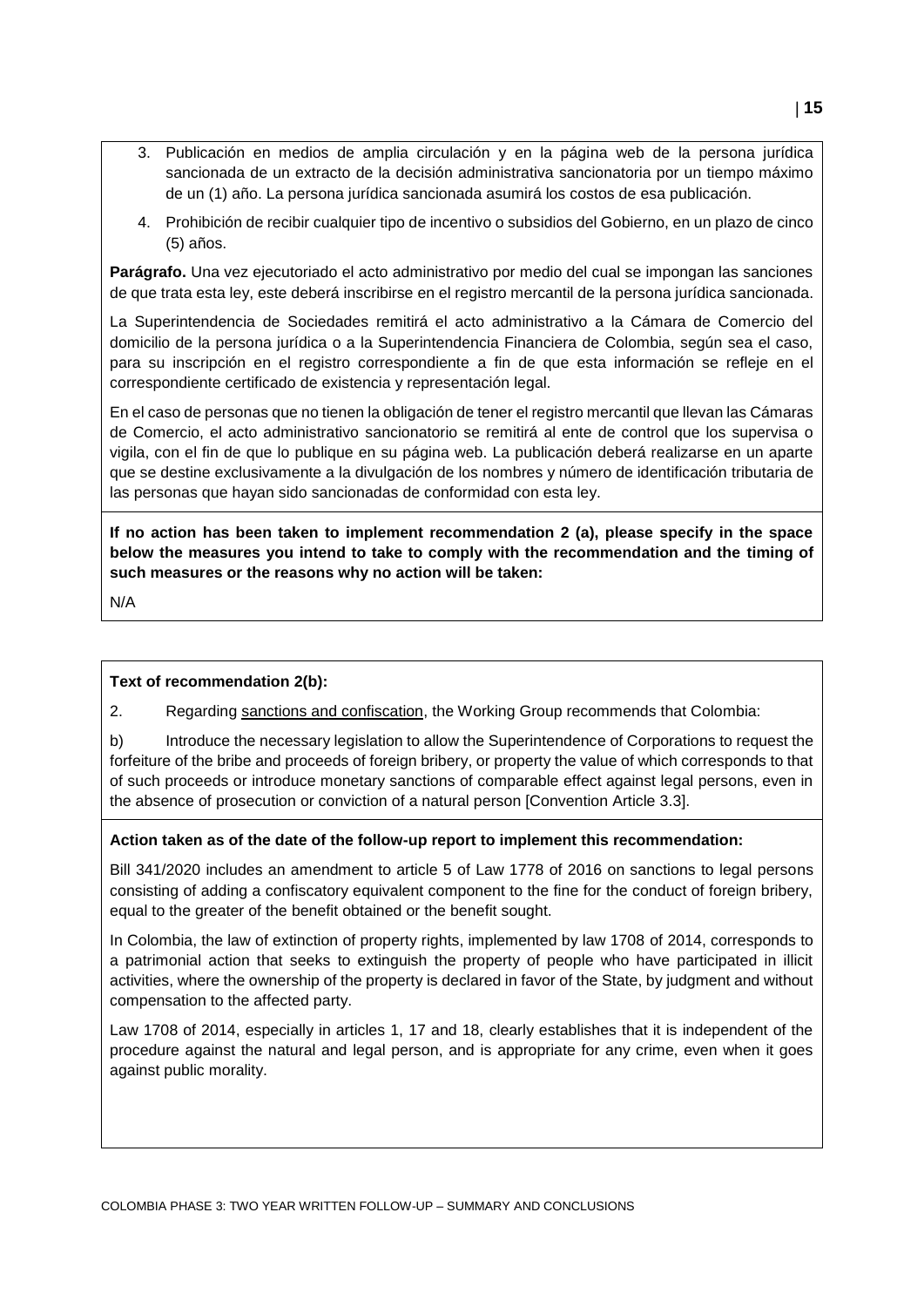## $"(...)$

*ARTICLE 1. DEFINITIONS. For the interpretation and application of this law, the following definitions will be considered: 1. Affected. Person who claims to be the owner of any right over the property that is the subject of the domain extinction procedure, with legitimacy to go to the process. 2. Illegal Activity. All those classified as criminal, independent of any declaration of criminal responsibility, as well as any activity that the legislator considers capable of applying this law for deteriorating social morality. 3. Assets. All those that are susceptible of economic valuation, movable or immovable, tangible, or intangible, or those on which a right of patrimonial content may fall.*

## *(…)*

*ARTICLE 17. NATURE OF THE ACTION. The action for the extinction of ownership referred to in this*  law is of a constitutional, public, jurisdictional, direct nature, of patrimonial nature and content, and will *proceed on any property, regardless of who has it in their power or who has it purchased.*

*ARTICLE 18. AUTONOMY AND INDEPENDENCE OF THE ACTION. This action is different and autonomous from the criminal one, as well as from any other, and independent of any declaration of responsibility. In no case will the prejudicially proceed to prevent a sentence from being pronounced, or incidents other than those provided for in this law".*

## *(…)".*

Although it is not a confiscation in constitutional terms, it does have the same effects. This law allows to dispose of the confiscation, for the facts that are related to the crime of foreign bribery.

For purposes of sharing information that might be useful to open an investigation for asset forfeiture, pursuant to the Protocol of Exchange Information between the PGO and the Superintendency dated 2 December 2019, on 27 July 2021, a delegate from the Money Laundry and Asset Forfeiture Unit of the PGO was designated to attend the bi-monthly Coordination and Monitoring Committee. This in accordance with the PGO´s obligation set forth in the Protocol to carry out the asset forfeiture investigations related to foreign bribery when requirements are met. The designated delegate attended its first meeting of the Coordination and Monitoring Committee on 12 August 2021.

## **Relevant Legal Provisions from the Bill 341/2020:**

## **Artículo 30. Modifíquese el artículo 5 de la Ley 1778 de 2016, el cual quedará así:**

**Artículo 5°. Sanciones.** La Superintendencia de Sociedades impondrá una o varias de las siguientes sanciones a las personas jurídicas que incurran en las conductas enunciadas en el artículo 2° de esta ley. La imposición de las sanciones se realizará mediante resolución motivada, de acuerdo con los criterios de graduación previstos en el artículo 7° de la presente ley:

- 1. Multa de hasta doscientos mil (200.000) salarios mínimos mensuales legales vigentes, a la que se le sumará el mayor valor entre el beneficio obtenido probado o pretendido. El Superintendente de Sociedades podrá ordenar a la persona jurídica sancionada que destine parte de la multa a la implementación o mejora de los programas de transparencia y ética empresarial.
- 2. Inhabilidad para contratar con el Estado colombiano por un término de hasta veinte (20) años. La inhabilidad para contratar con el Estado iniciará a partir de la fecha en que la resolución sancionatoria se encuentre ejecutoriada. Esta inhabilidad será impuesta a las personas jurídicas, de acuerdo con lo previsto en el artículo 8° de la Ley 80 de 1993 o la norma que la modifique o derogue.
- 3. Publicación en medios de amplia circulación y en la página web de la persona jurídica sancionada de un extracto de la decisión administrativa sancionatoria por un tiempo máximo de un (1) año. La persona jurídica sancionada asumirá los costos de esa publicación.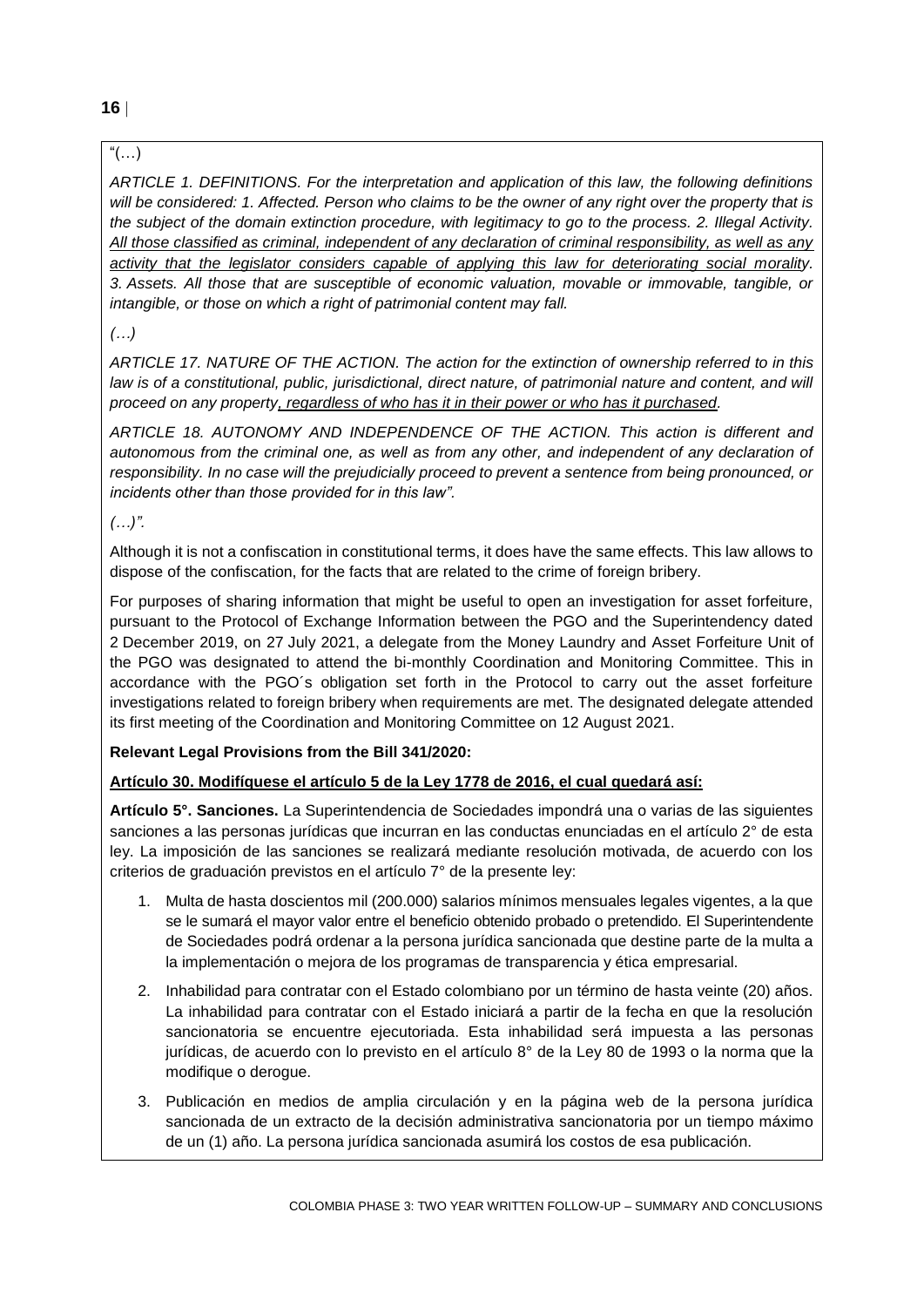4. Prohibición de recibir cualquier tipo de incentivo o subsidios del Gobierno, en un plazo de cinco (5) años.

**Parágrafo.** Una vez ejecutoriado el acto administrativo por medio del cual se impongan las sanciones de que trata esta ley, este deberá inscribirse en el registro mercantil de la persona jurídica sancionada.

La Superintendencia de Sociedades remitirá el acto administrativo a la Cámara de Comercio del domicilio de la persona jurídica o a la Superintendencia Financiera de Colombia, según sea el caso, para su inscripción en el registro correspondiente a fin de que esta información se refleje en el correspondiente certificado de existencia y representación legal.

En el caso de personas que no tienen la obligación de tener el registro mercantil que llevan las Cámaras de Comercio, el acto administrativo sancionatorio se remitirá al ente de control que los supervisa o vigila, con el fin de que lo publique en su página web. La publicación deberá realizarse en un aparte que se destine exclusivamente a la divulgación de los nombres y número de identificación tributaria de las personas que hayan sido sancionadas de conformidad con esta ley.

**If no action has been taken to implement recommendation 2 (b), please specify in the space below the measures you intend to take to comply with the recommendation and the timing of such measures or the reasons why no action will be taken:** 

N/A

#### **Text of recommendation 3(a):**

3. Regarding the investigation and prosecution of foreign bribery and related offences, the Working Group recommends that Colombia:

a) Establish appropriate mechanisms for co-operation and co-ordination between the Superintendence of Companies and Colombia's financial intelligence unit (the UIAF) to ensure all suspicions of foreign bribery or related offences can be effectively investigated by the Superintendency [Convention, Articles 2 and 5].

#### **Action taken as of the date of the follow-up report to implement this recommendation:**

The National AML Policy- CONPES 4042 of 2021 recognizes the link between money laundering and corruption and in order to specifically fight against foreign bribery and other conducts, it is of mayor relevance that the UIAF, provides the Superintendency with relevant and timely information on alleged foreign bribery and other corruption conducts, and that there is a fluid exchange of information that may serve as a guiding criteria for the administrative investigations and sanctioning against legal persons for foreign bribery by the Superintendency.

The Superintendency and the UIAF have been negotiating an amendment to the MoU, dated 17 May, 2019 which purpose is the co-operation and sharing of information between the two entities, to prevent and fight foreign bribery. The amendment aims to:

- (i) Allow the UIAF to require information related to the investigations on foreign bribery carried out by the Superintendency;
- (ii) Allow spontaneous disclosure of relevant financial intelligence information related to alleged acts of foreign bribery by the UIAF to the Superintendency;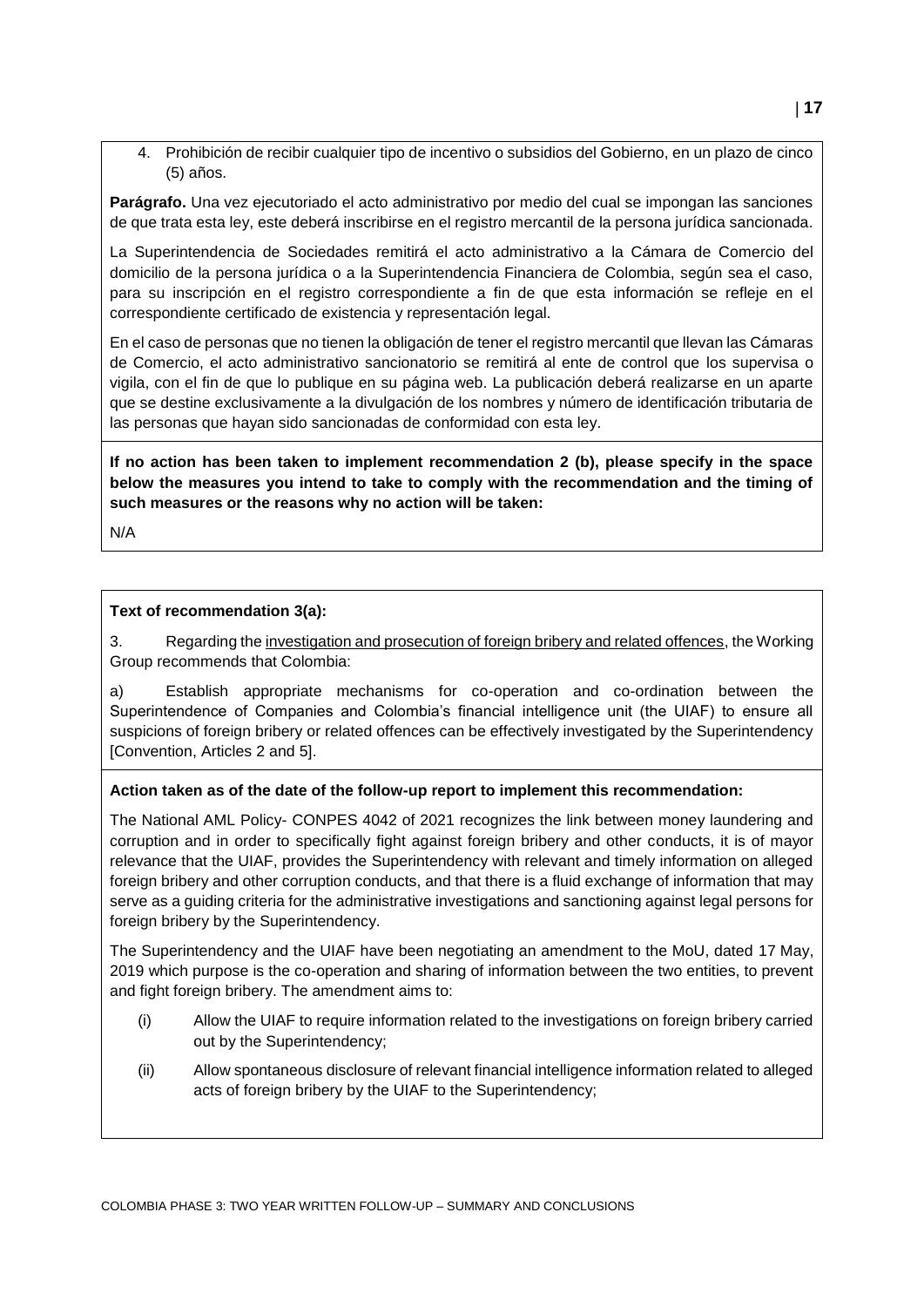- (iii) Allow, upon formal request by the Superintendency, the supply by UIAF of relevant financial intelligence information on foreign bribery cases related to investigations carried by the Superintendency, as well as provide collaboration to request information to other financial intelligence units through Egmont Group, and
- (iv) Establish quarterly committees to exchange information on foreign bribery cases and to develop a strategic study on foreign bribery, including possible red flags and typologies.

Additionally, within the Colombian AML/CFT supervisory framework, since December 2020, the UIAF has provided to the Superintendency, as responsible for the AML/CFT supervision of registered companies, quarterly reports on frequency of suspicious activity reports of companies, whereby, among others, it is discriminated the number of reports related to foreign bribery.

The UIAF, within the Colombian AML/CFT supervisory framework, has informed that there are not currently reports on suspicious activities indicating conducts of foreign bribery. It is scheduled on 27 August 2021, a meeting of the committee to discuss and verify whether there are reports on suspicious activities related to foreign bribery.

**If no action has been taken to implement recommendation 3 (a), please specify in the space below the measures you intend to take to comply with the recommendation and the timing of such measures or the reasons why no action will be taken:** 

Currently, there is an ongoing signing process of an amendment to the MoU dated 17 May 2019, between the UIAF and Superintendency to specify the co-operation and exchange of information between these two entities.

## **Text of recommendation 3(b):**

3. Regarding the investigation and prosecution of foreign bribery and related offences, the Working Group recommends that Colombia:

b) Provide training to investigators and prosecutors on the specificities of the foreign bribery offence [Convention Article 5 and Commentary 27; 2009 Recommendation II, III(i), V and Annex I.D].

#### **Action taken as of the date of the follow-up report to implement this recommendation:**

Within the PGO, it was socialized with all the officials and through the Communications Department, a guide for the investigation of the crime of foreign bribery. During 2021, the Superintendency provided training on the detection and investigation of foreign bribery of legal persons to (i) the Criminal Investigations and Interpol Directorate (*Dirección de Investigación Criminal e Interpol* – DIJIN) on 29 July, which was addressed to 45 judicial police officers investigators, and (ii) the Department of Financial Crimes (*Unidad de Finanzas Criminales*) (which covers foreign bribery, money laundry and asset forfeiture) in 4 August, addressed to 85 prosecutors.

On 4 August 2021, the Superintendency amended its internal guide on foreign bribery investigations addressed to investigators and law enforcement officials within the Foreign Bribery and Other Crimes Investigations Group and to officers of the Security and Forensic Informatics Group. It includes criteria on the detection of foreign bribery and guidelines on the way administrative visits to legal persons with foreign bribery risk should take place (inspector´s activities prior, during and after the administrative visit). It also includes the support from the Security and Forensic Informatics Group and the application of protocols when collecting information or content from IT equipment to guarantee the chain of custody of the evidence.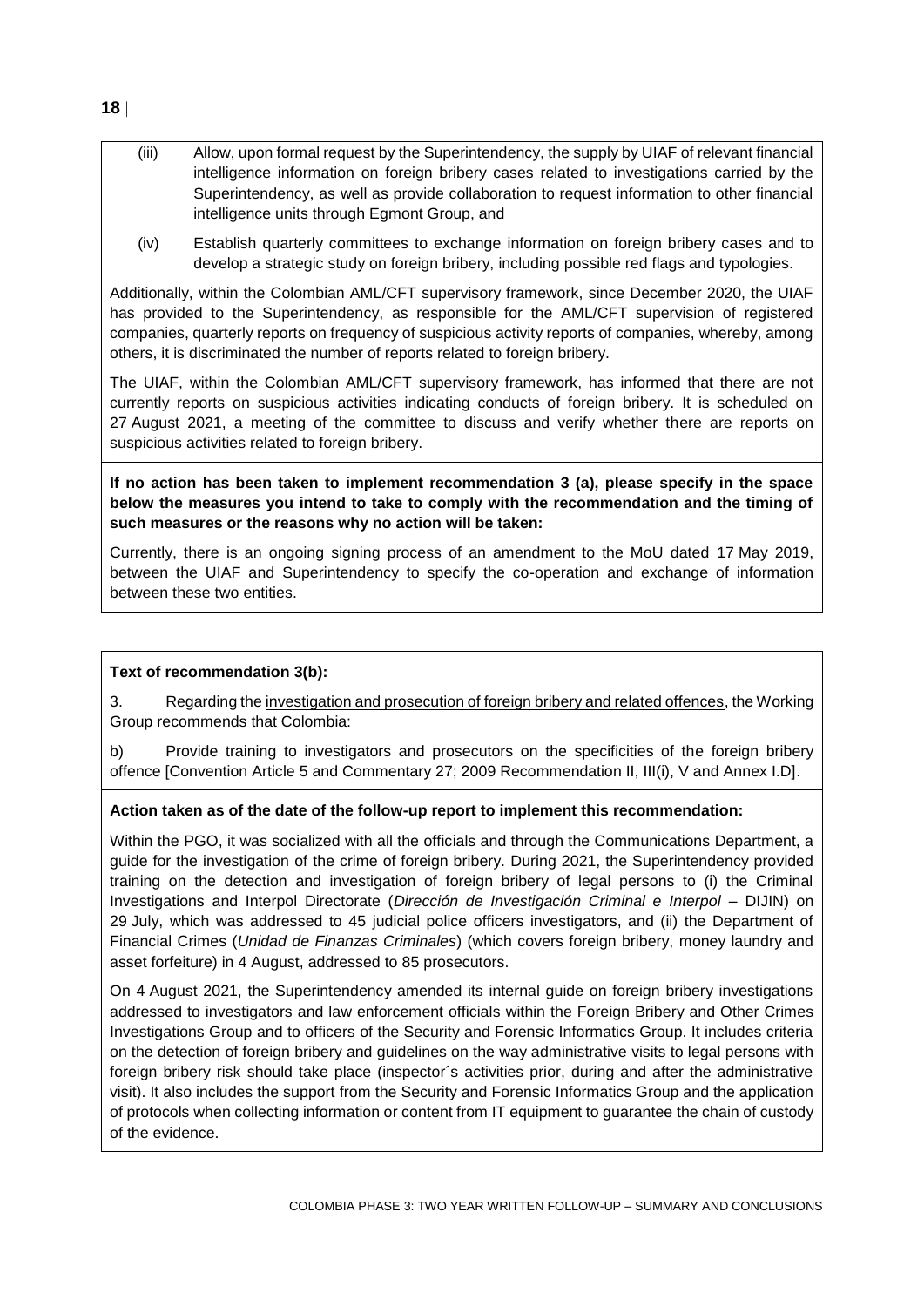**If no action has been taken to implement recommendation 3 (b), please specify in the space below the measures you intend to take to comply with the recommendation and the timing of such measures or the reasons why no action will be taken:** 

The Superintendency has approached the Corps of Technical Investigators (*Cuerpo Técnico de Investigación*- CTI) and the Tax and Customs Police (*Policía Fiscal y Aduanera*- POLFA) in order to provide them with training on foreign bribery of legal persons.

#### **Text of recommendation 3(c):**

3. Regarding the investigation and prosecution of foreign bribery and related offences, the Working Group recommends that Colombia:

c) Take further steps to ensure that the PGO and the Superintendency of Corporations effectively and proactively exchange information in foreign bribery cases [Convention Article 5 and Commentary 27; 2009 Recommendation II, III(i), V and Annex I.D].

#### **Action taken as of the date of the follow-up report to implement this recommendation:**

As made known in the country's last Phase 3 Report, the PGO and the Superintendency has signed a memorandum of understanding for co-operation in foreign bribery investigations and its corresponding amendments, as well as the Protocol of Exchange of Information.

Under the terms of the aforementioned MoU and Protocol, during 2020 and 2021, the Coordination and Monitoring Committee with representatives of the Superintendency and the PGO have held several meetings to facilitate the exchange of information and monitoring of foreign bribery cases, in the following dates:

| # of Meetings of Coordination and Monitoring Committee | Date       |
|--------------------------------------------------------|------------|
| 1                                                      | 31/01/2020 |
| 2                                                      | 26/02/2020 |
| 3                                                      | 13/03/2020 |
| $\overline{4}$                                         | 02/09/2020 |
| 5                                                      | 27/10/2020 |
| 6                                                      | 28/02/2021 |
| $\overline{7}$                                         | 12/03/2021 |
| 8                                                      | 18/03/2021 |
| 9                                                      | 22/04/2021 |
| 10                                                     | 27/05/2021 |
| 11                                                     | 03/06/2021 |
| 12                                                     | 08/07/2021 |
| 13                                                     | 16/07/2021 |
| 14                                                     | 12/08/2021 |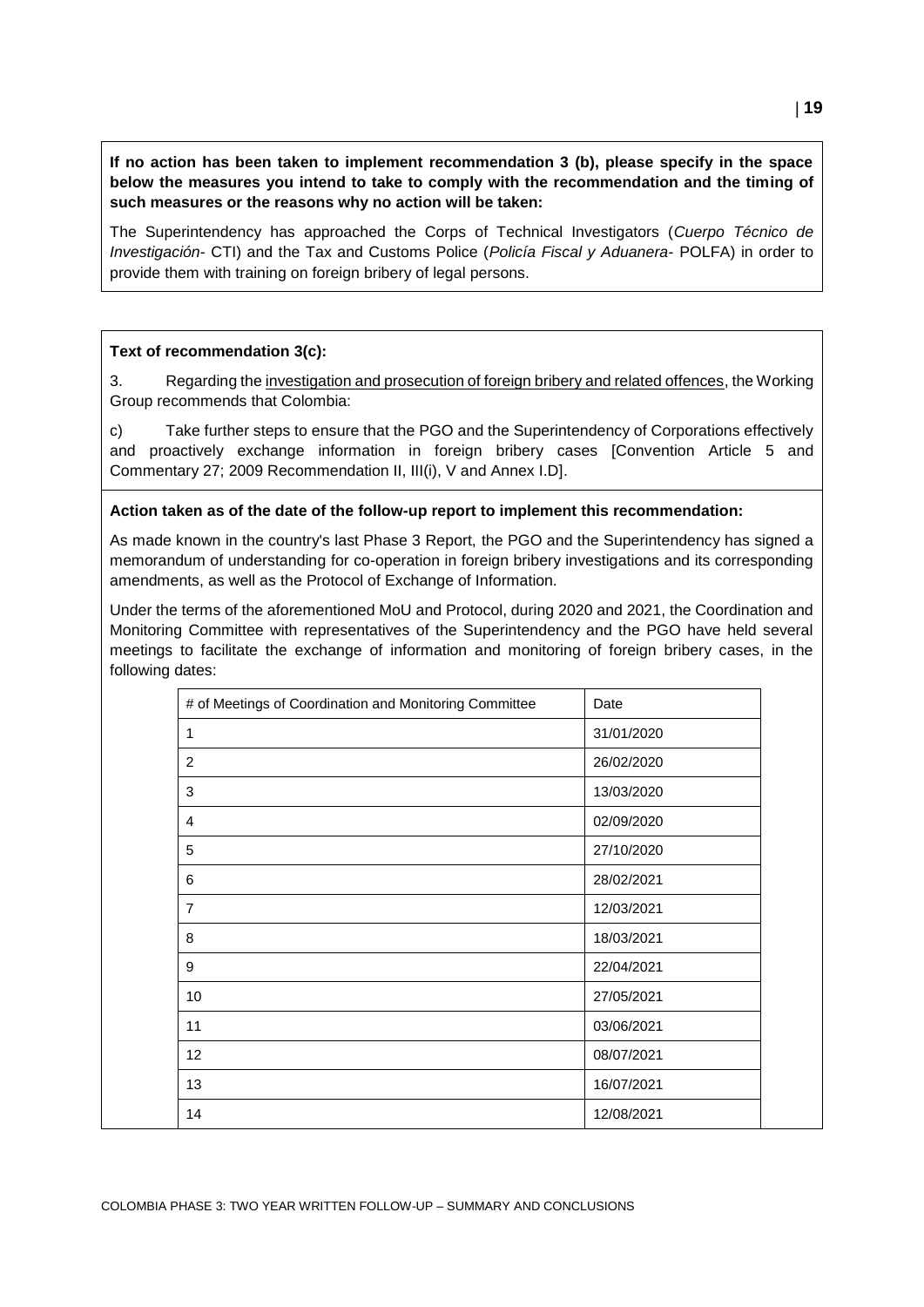In these meetings and during 2020 and 2021, the Superintendency has exchanged information with the PGO in relation to 7 allegedly foreign bribery cases. On the other hand, the PGO has exchanged information with the Superintendency of 1 allegedly foreign bribery case that led to the opening of a preliminary investigation by the Superintendency in October 2020.

**If no action has been taken to implement recommendation 3 (c), please specify in the space below the measures you intend to take to comply with the recommendation and the timing of such measures or the reasons why no action will be taken:** 

The Superintendency and the PGO will continue to assist to the meetings of the Coordination and Monitoring Committee in accordance with the MoU and Protocol.

#### **Text of recommendation 3(d):**

3. Regarding the investigation and prosecution of foreign bribery and related offences, the Working Group recommends that Colombia:

d) Adequately address foreign bribery issues in law enforcement authorities' anti-corruption policy and strategy documents [Convention Article 5 and Commentary 27; 2009 Recommendation II, III(i), V and Annex I.D].

#### **Action taken as of the date of the follow-up report to implement this recommendation:**

Colombia in its National AML Policy- CONPES 4042 of 2021 recognizes the link between money laundering and corruption and in order to fight against foreign bribery, the public policy established the importance of the exchange of relevant and timely information on possible foreign bribery and other behaviours from the UIAF to the Superintendency of Corporations. The latter, so that there is a fluid exchange of information that may serve as administrative investigations and sanctioning against legal and natural persons for foreign bribery by the Superintendency and the PGO.

Taking into account the recommendations of the Phase 3 evaluation of the Working Group on Bribery (WGB), Colombia introduced in the public policy the link between money laundering and foreign bribery.

**If no action has been taken to implement recommendation 3 (d), please specify in the space below the measures you intend to take to comply with the recommendation and the timing of such measures or the reasons why no action will be taken:** 

N/A

#### **Text of recommendation 3(e):**

3. Regarding the investigation and prosecution of foreign bribery and related offences, the Working Group recommends that Colombia:

e) Establish clear safeguards against any political interference in foreign bribery cases, with a view to ensuring that foreign bribery investigations and prosecutions cannot be influenced by considerations prohibited under Article 5 of the Convention [Convention Article 5 and Commentary 27; 2009 Recommendation II, III(i), V and Annex I.D].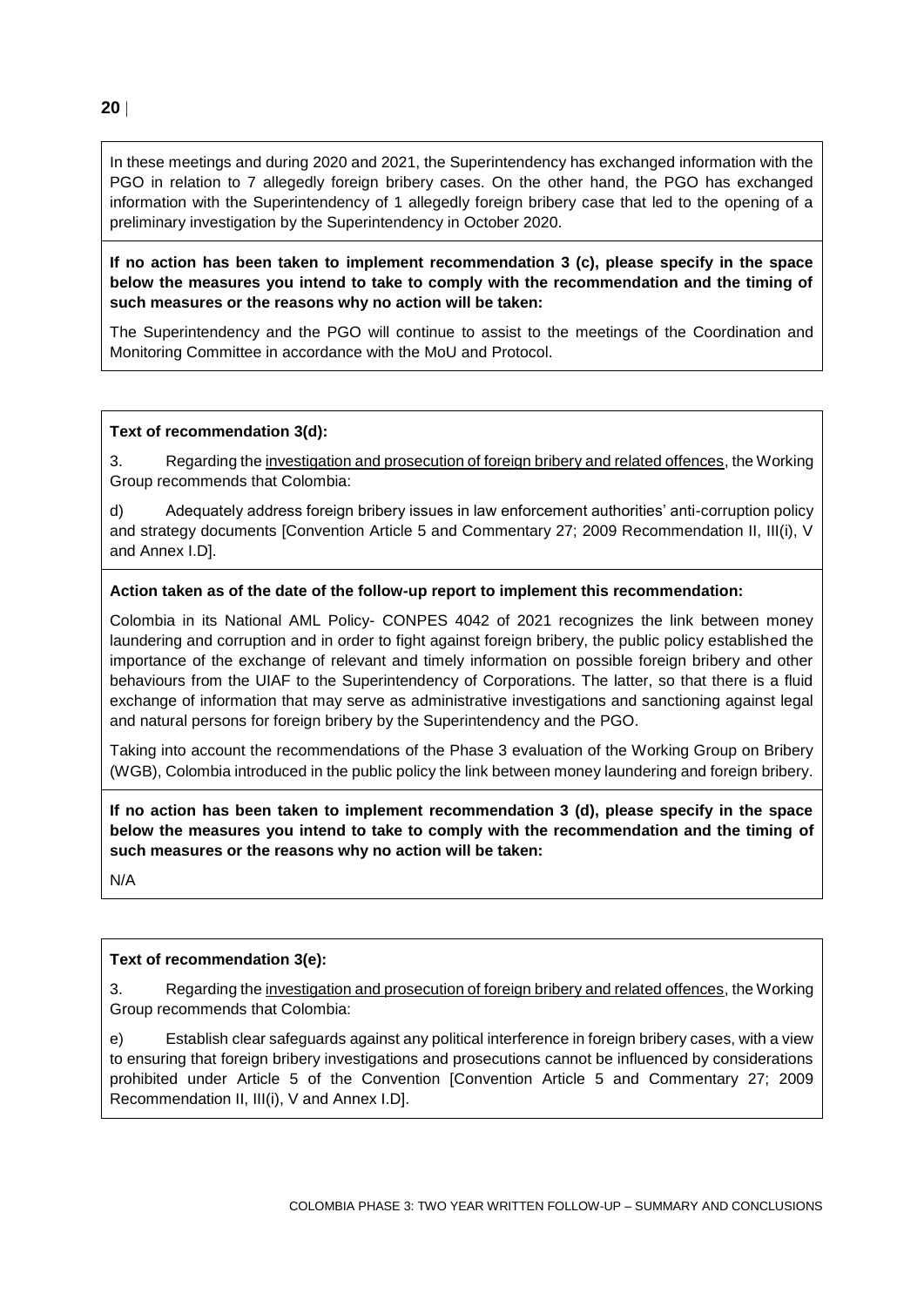**Action taken as of the date of the follow-up report to implement this recommendation:** N/A

**If no action has been taken to implement recommendation 3 (e), please specify in the space below the measures you intend to take to comply with the recommendation and the timing of such measures or the reasons why no action will be taken:** 

As said in Colombia's Phase 3 report, regarding that individual prosecutors may be subject to political influence, through their hierarchical subordination to the Prosecutor General, given the modalities for her/his appointment, this influence may be exerted through two main mechanisms: technical-legal committees that may intervene in specific cases, and where the office of the Prosecutor General may be represented; and the Prosecutor General's competence to allocate or reallocate cases to individual prosecutors.

**Technical-legal committees** are regulated by Decree-Law 16 of 2014, partially modified by Decre-Law 898 of 2017, and Prosecutor General Resolution 1053 of 2017. Their purpose is to "*review situations and cases and take actions to ensure the effective and efficient conduct of criminal investigations*" (Decree-Law 16 of 2014). They are defined as a mechanism to support, follow up, assess and monitor criminal investigations in order to ensure the unity of management and hierarchy within the PGO, without prejudice to the autonomy and independence of prosecutors (Resolution 1053).

Committees may be convened by the Prosecutor General, the Deputy Prosecutor General or Directors of the PGO at any stage of the case. The prosecutor in charge of a case may ask the relevant Director to convene a committee, but the Director retains discretion over such decision. Participants are designated by the convener. The Prosecutor General and the Deputy Prosecutor General may designate an official to participate in any committee. A committee convened by the Prosecutor General or the Deputy Prosecutor General can overrule a decision by a previous committee.

Decisions are taken by a simple majority vote. The prosecutor is always invited to take part in the committee but his/her presence is not required for a quorum to be met. Where the prosecutor in charge of the case disagrees with the committee's decision, he/she may submit a written request to reconsider the case to the Prosecutor General. A different committee is then be set up and called to vote on the matter, informed by the prosecutor's request and supporting arguments. The second committee's decision cannot be appealed. A written report is always prepared after any committee meeting. It is however confidential and cannot in any case be disclosed to a third party. The PGO indicates that any type of decision may be taken by committees, including applying the principle of opportunity, or referring a person to trial.

While committees do decide to apply the principle of opportunity or file a case (a decision that is not reviewed or subject to appeal), they most frequently decide to prosecute, refer to trial or request the collection of additional evidence. A committee has never decided to request the extinction of an investigation.

**Allocation of cases to individual prosecutors.** Cases are automatically and randomly assigned to specific prosecutors, taking into account objective criteria, including the principle of speciality (article 3 of Prosecutor General Resolution 985 of 2018). A case may however "freely" be assigned or reassigned by the Prosecutor General by means of a reasoned order, which may not be appealed (article 253(1) of the Constitution, article 116(2) of Law 906 of 2004, article 115(4) of Law 600 of 2000, article 4(3) and (4) of Decree-Law 16 of 2014, partially modified by Decree-Law 898 of 2017).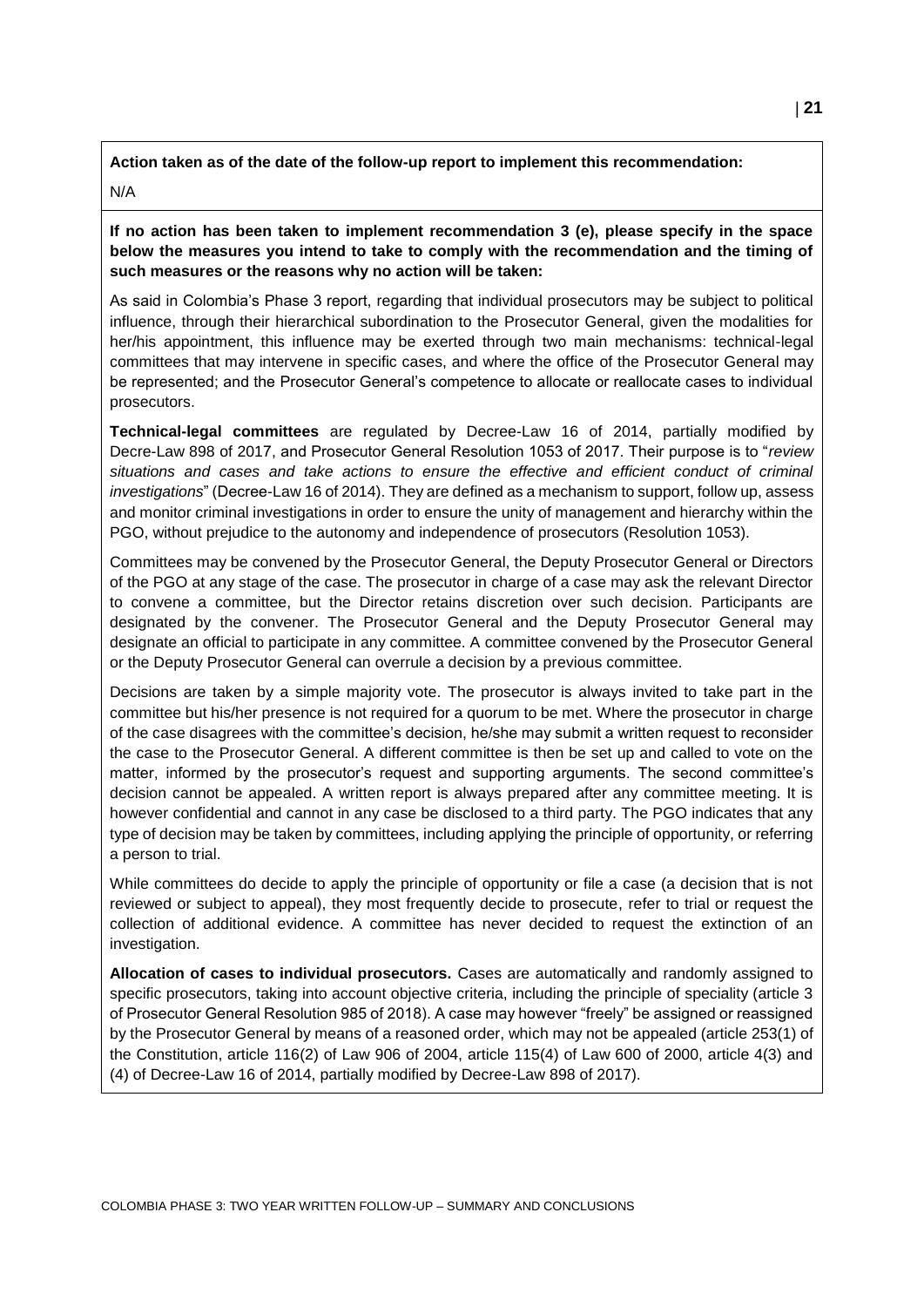#### **Text of recommendation 4(a):**

4. Regarding statistics, the Working Group recommends that Colombia:

a) Maintain detailed statistics on the criminal, civil and administrative sanctions imposed for domestic and foreign bribery against natural and legal persons in order to assess whether they are sufficiently effective, proportionate and dissuasive [Convention Articles 3 and 5 and Commentary 27; 2009 Recommendation V and Annex I.D].

#### **Action taken as of the date of the follow-up report to implement this recommendation:**

The sanctions for foreign bribery imposed against legal persons by the Superintendency are published on the entity's website at the following link, , with more than 3.420 views up to date: [https://www.supersociedades.gov.co/delegatura\\_aec/Paginas/Decisiones\\_en\\_firme.aspx.](https://www.supersociedades.gov.co/delegatura_aec/Paginas/Decisiones_en_firme.aspx)

Within the PGO, 5 cases have been initiated for the crime of foreign bribery in the PGO and, at the same time, the Delegate of Criminal Finance of the PGO is keeping the statistics of the ongoing cases to monitor the processes that are carried out for the crime of foreign bribery, as well as the decisions related to the confiscation of assets that are affected within these actions. Contrary to the Superintendency data, these statistics are not public.

**If no action has been taken to implement recommendation 4 (a), please specify in the space below the measures you intend to take to comply with the recommendation and the timing of such measures or the reasons why no action will be taken:** 

As more foreign bribery cases against legal persons are concluded with sanctions, the statistics will be constructed.

#### **Text of recommendation 4(b):**

4. Regarding statistics, the Working Group recommends that Colombia:

b) Maintain detailed statistics on the use of confiscation against natural and legal persons [Convention Articles 3 and 5 and Commentary 27; 2009 Recommendation V and Annex I.D].

#### **Action taken as of the date of the follow-up report to implement this recommendation:**

The Delegate for Criminal Finance of the PGO has implemented the corresponding statistics to monitor the processes that are carried out for the crime of foreign bribery, as well as the decisions related to the confiscation of assets that are affected within these actions.

This means that the Delegate of Criminal Finance of the PGO has implemented a system that gathers the statistics specifically related to the monitoring of foreign bribery cases.

**If no action has been taken to implement recommendation 4 (b), please specify in the space below the measures you intend to take to comply with the recommendation and the timing of such measures or the reasons why no action will be taken:** 

N/A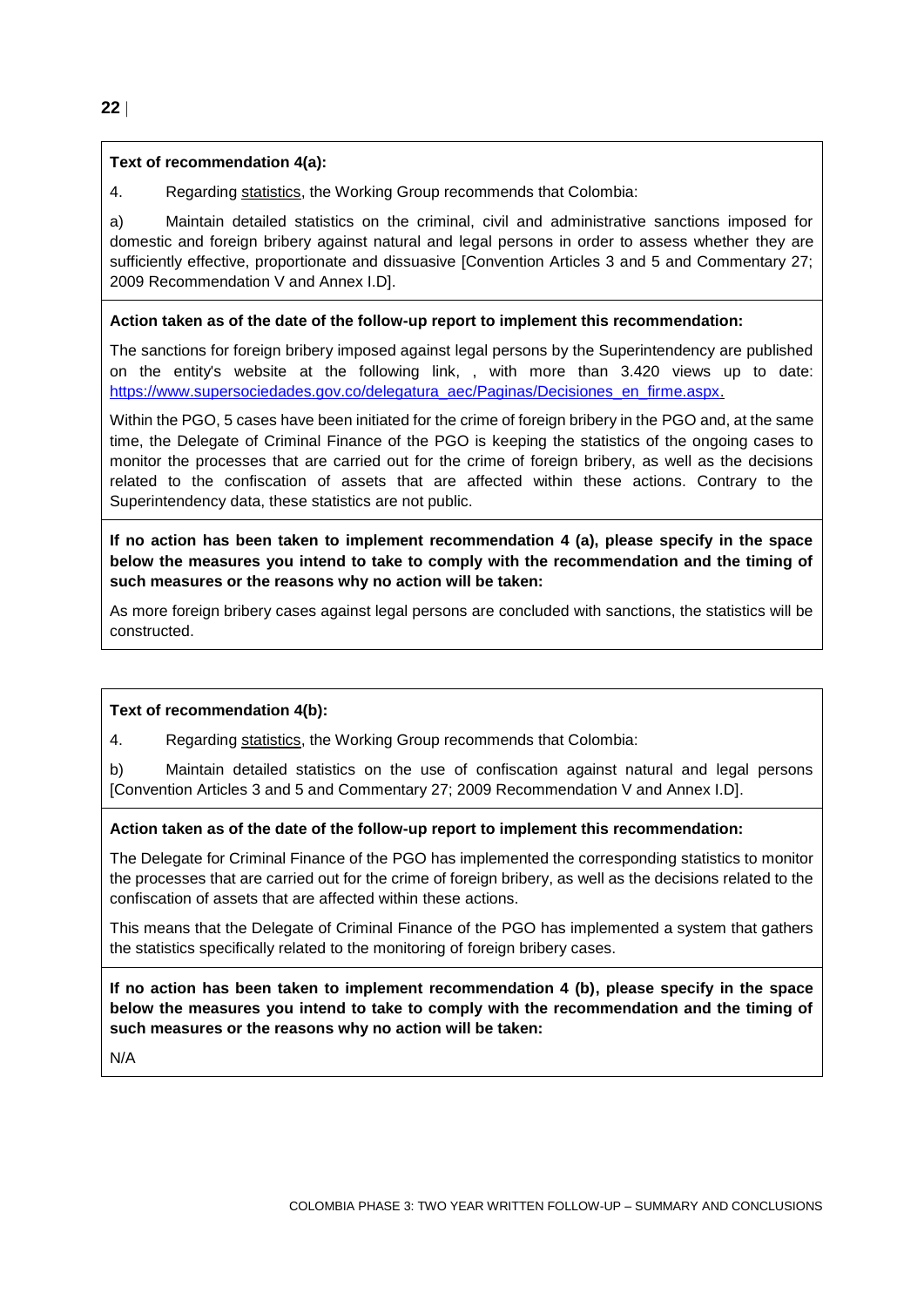#### **Text of recommendation 4(c):**

4. Regarding statistics, the Working Group recommends that Colombia:

c) Maintain detailed statistics on sanctions imposed for foreign bribery-related money laundering [Convention Article 7];

#### **Action taken as of the date of the follow-up report to implement this recommendation:**

As stated by Colombia in its Phase 3 Report, the PGO's information systems keep detailed statistics in relation to money laundering cases, including on sanctions, fines and asset seizure or confiscation. Additionally, the statistics on foreign bribery have been updated in accordance with this recommendation.

**If no action has been taken to implement recommendation 4 (c), please specify in the space below the measures you intend to take to comply with the recommendation and the timing of such measures or the reasons why no action will be taken:** 

N/A

## **Text of recommendation 4(d):**

4. Regarding statistics, the Working Group recommends that Colombia:

d) Maintain detailed statistics on the enforcement of the provisions against false accounting, including sanctions imposed [Convention Article 8].

#### **Action taken as of the date of the follow-up report to implement this recommendation:**

Considering that false accounting is not a crime in Colombia, the Specialized Directorate for the investigation of the crime of money laundering of the Directorate of the Financial Crime PGO has implemented the statistics corresponding to procedural fraud and falsification of private document.

However, in the bill on transparency and prevention of corruption that is in legislative process in the Congress of the Republic, an amendment to article 57 of the Commercial Code was proposed to clarify that false accounting it's not possible and doing so will have a commercial sanction for violation of the prohibition of trade books.

#### **Relevant Legal Provisions from the Bill 341/2020:**

#### **Article 27. Modify article 57 of the Commercial Code, which will read as follows:**

**Article 57. Prohibitions on trade books.** In the trade books it is prohibited:

- Alter in the entries the order or the date of the operations to which they refer;
- Leave spaces that facilitate collations or additions in the text of the entries or after them;
- Make leading, scratches or corrections in the seats. Any error or omission will be saved with a new entry on the date it is noticed;
- Delete or strike out all or part of the entries;
- Tear off sheets, alter their order or mutilate books, or alter electronic files;
- Create accounts in the accounting books that do not have the corresponding vouchers and supports;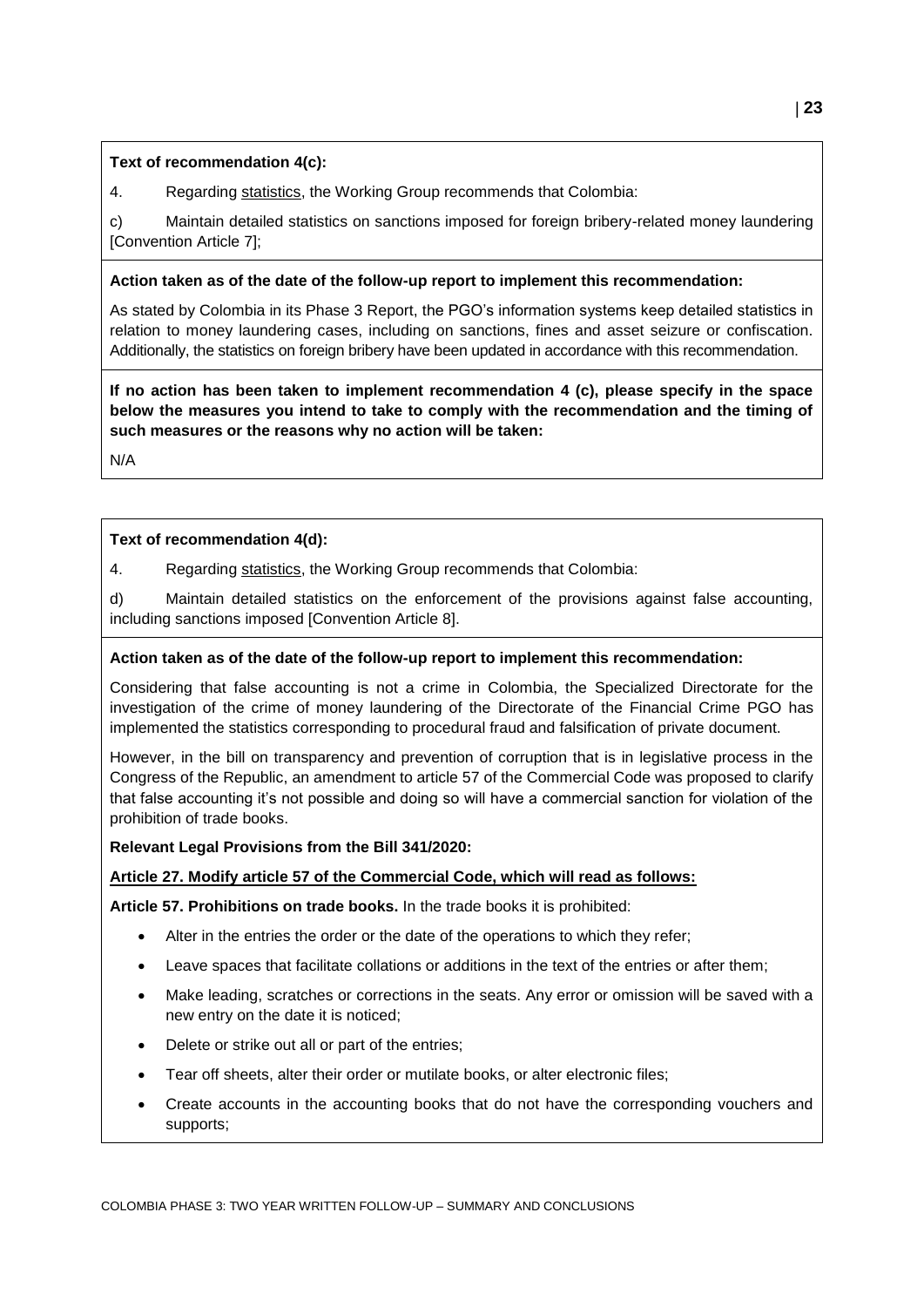- Failure to enter the operations carried out in the accounting books;
- Keeping double accounting, that is, keeping two or more equal books in which, the same operations are recorded differently, or when there are different receipts for the same acts;
- Register in the accounting books improperly operations, non-existent expenses or liabilities without the correct identification;
- Use false documents to support accounting, and
- Refrain from disclosing items in the financial statements, without due correspondence with the accounts recorded in the accounting books.

#### **Article 28. Modify article 58 of the Commercial Code, which will read as follows:**

**Article 58. Sanctions for violations of the prohibitions on trade books, the obligations of the merchant and others.** Without prejudice to the penalties and sanctions established in special regulations, the violation of the obligations, and prohibitions established in articles 19 and in Chapter I of Title IV of Book I of the Commercial Code, or failure to supply the information required by the authorities in accordance with current regulations, or failure to comply with the prohibition to engage in trade, profession or trade, proffered by a competent judicial authority, will be sanctioned with a fine of up to two thousand (2.000) current legal monthly minimum wages, if it is natural persons and a hundred thousand (100.000) current legal monthly minimum wages in the case of legal persons, in accordance with the provisions of article 50 of Law 1437 of 2011 or the regulations that modify or add it.

The sanction will be imposed by the Superintendency of Corporations or the corresponding inspection, surveillance and control entity, as the case may be, ex officio or at the request of any person.

In the event that a person who has been sanctioned by judicial authority with the disqualification from exercising the trade, profession or trade, is exercising said activity through a commercial establishment, in addition to the fine established in the previous paragraph, the Superintendency of Corporations or the corresponding inspection, surveillance and control entity, as the case may be, ex officio or at the request of any person, will order the suspension of commercial activities carried out in the establishment, for a term of up to two months. In case of recidivism, it will order the definitive closure of the commercial establishment.

**If no action has been taken to implement recommendation 4 (d), please specify in the space below the measures you intend to take to comply with the recommendation and the timing of such measures or the reasons why no action will be taken:** 

N/A

#### **Text of recommendation 4(e):**

4. Regarding statistics, the Working Group recommends that Colombia:

e) Collect comprehensive data on MLA, including in relation to foreign bribery cases [Convention Article 9].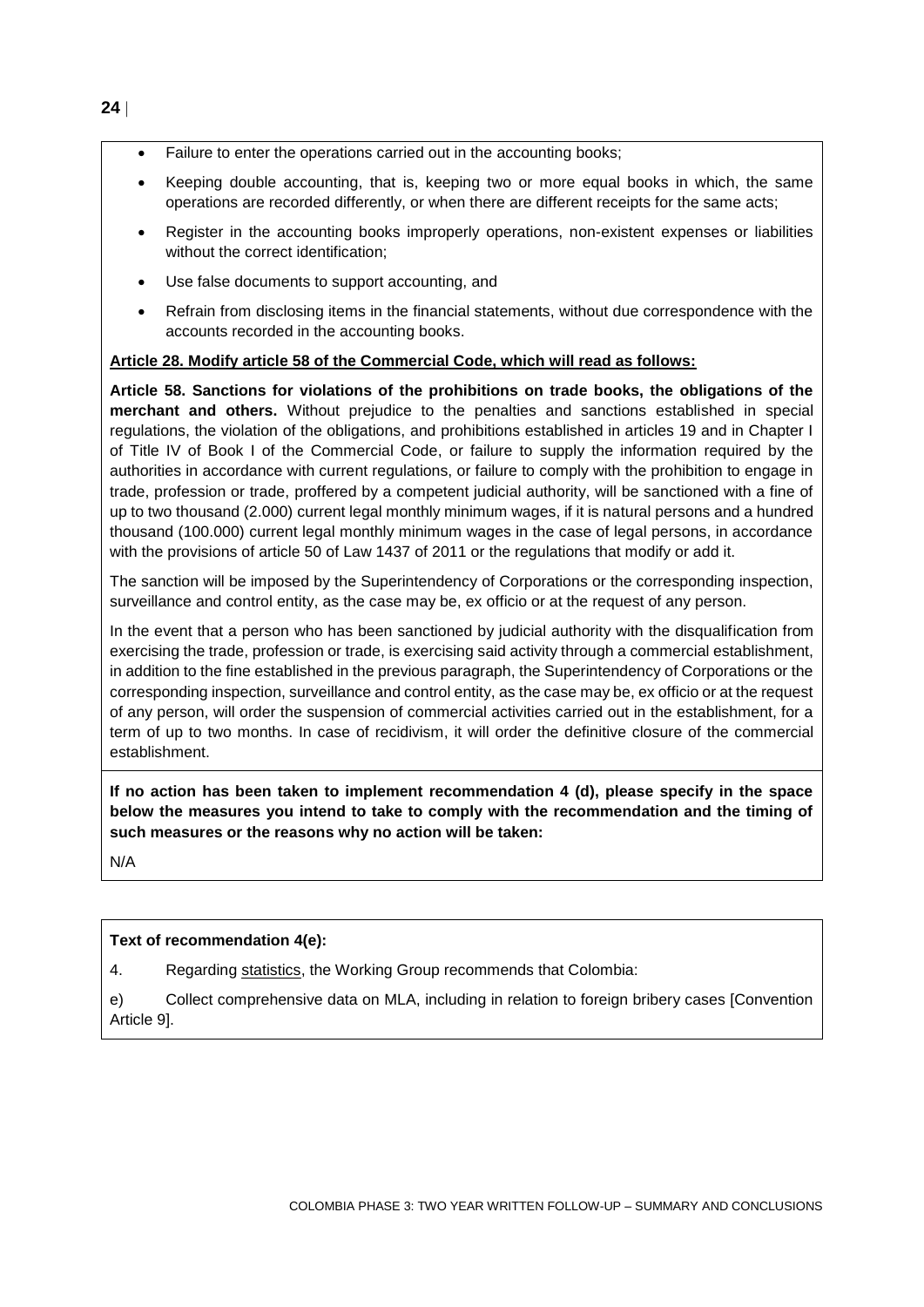**Action taken as of the date of the follow-up report to implement this recommendation:** N/A

**If no action has been taken to implement recommendation 4 (e), please specify in the space below the measures you intend to take to comply with the recommendation and the timing of such measures or the reasons why no action will be taken:** 

The Superintendency is in the process of collecting all the historical data related to direct MLA requests to foreign authorities regarding foreign bribery cases of legal persons pursuant to article 24 of Law 1778, to have some sort of statistics or organized information.

#### **Text of recommendation 5(a):**

5. Regarding money laundering, the Working Group recommends that Colombia:

a) Align the scope of professionals covered by AML preventive measures, as well as customer due diligence obligations, including in relation to PEPs and beneficial owners, with the Financial Action Task Force Recommendations [Convention Article 7; 2009 Recommendation III(ii)].

#### **Action taken as of the date of the follow-up report to implement this recommendation:**

Since 2020, taking into account your recommendations and FATF standards, the following measures were implemented:

The concept of PEP was adapted to the FATF standards with the issuance of Decree 830 of 26 July 2021 by which some articles were modified and added to Decree 1081 of 2015 in relation to the regime of Politically Exposed Persons ("Decree 830/21"). The Colombian Government expanded the obligations and the public list of Politically Exposed Persons (PEP) in the country, with the aim of strengthening the measures that combat money laundering, terrorist financing and corruption by public servants.

This new Decree 830 establishes that the Politically Exposed Persons must also declare the names and identification of the people with whom they have a conjugal partnership, in fact, or in law; the names and identification of their relatives up to the second degree of consanguinity, first affinity and first civil; the existence of financial accounts in a foreign country; and the names and identification of the legal or natural persons or trusts.

In addition**,** by the AML / CFT regulations of the Financial Superintendence, *Superintendencia Solidaria*, DIAN, MinTIC, Coljuegos and Superintendency, applicable to financial institutions and Designated Non-Financial Businesses and Professions - DNFBP- includes FATF standards regarding PEPs.

As to the principle to conduct customer due diligence, it was included as a legal obligation in Bill 341/2020. In addition, the supervisor´s AML / CFT regulations (*Superintendencia Soilidaria* and the Superintendency) were modified to adapt the CDD obligation pursuant to FATF Recommendations.

By means of article 4 of Law 2155 of 2021, the Social Investment Law, the definition of beneficial owners was included. Also, in the Bill 341 of 2021, we will include the due diligence principle.

Also, UIAF has developed the identification and systematization of the typologies of the Financial and DNFBP sectors, including a typology of foreign bribery which is included in the compilation document of AML / CFT typologies of the year 2020. Additionally, to this date, the supervisors' pact has been fully developed, in which training, forums, events and feedback on matters related to the AML / CFT system have been carried out.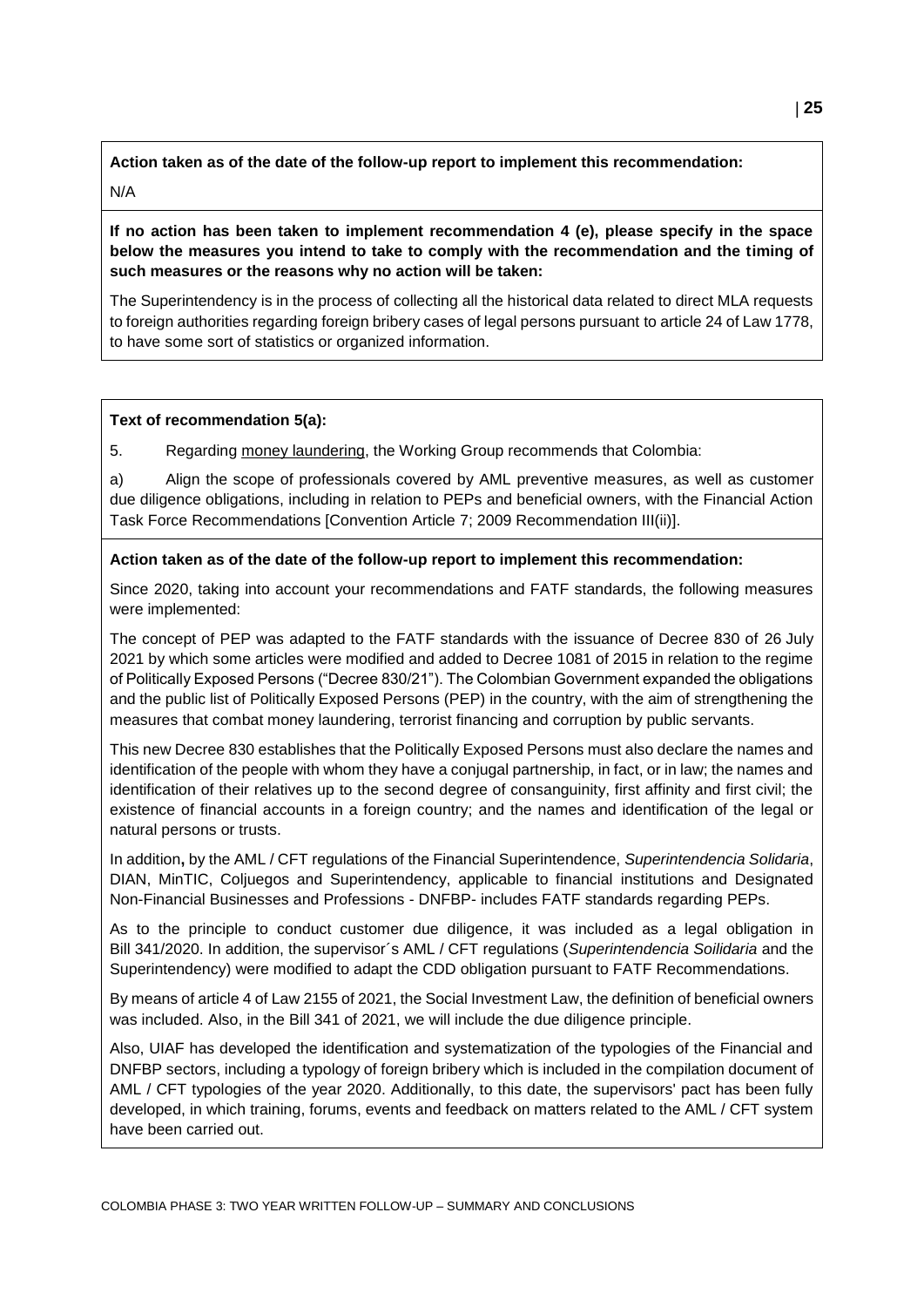Furthermore, the Superintendency issued the External Circular 100-00016 of 24 December 2020 (partially modified by External Circulars 100-000004 of 9 April 2021 and 100-000015 of 24 September 2021), which modifies Chapter X of the Basic Legal Circular of the Superintendency (hereinafter, the "New Chapter X"), which establishes a Comprehensive Regime of Self-control and Risk Management of ML / FT / PF (including the obligation to have a Comprehensive Self-control and Risk Management System of ML / FT / PF- SAGRILAFT or to comply with a Regime of Minimum Measures) and adjusts the AML / CFT / CPF regulation applicable to DNFBPs supervised by said entity.

This new regulation modifies the thresholds to include more supervised companies, including more DNFBP companies, obliged to AML / CFT measures, going from having 1,376 obliged companies in 2020 to approximately 7,700 obliged companies in 2021, of which approximately 2,600 correspond to DNFBP companies supervised by the Superintendency, compared to the 96 DNFBPs obliged in 2017 (GAFILAT, 2018, p. 102).

The New Chapter X includes, among other obligations, the application of counterparty due diligence measures, including an intensified due diligence for PEP and beneficial owner identification, in accordance with the FATF Recommendations.

#### **Relevant Legal Provisions from the Bill 341/2020:**

**Article 19. Principle of due diligence.** The State Entity and the natural person, legal person or structure without legal personality, that has the obligation to implement a system of prevention, management or administration of the risk of money laundering, financing of terrorism and proliferation of weapons or that have the obligation to deliver information to the Sole Registry of Final Beneficiaries, must carry out due diligence measures that allow, among other purposes, to identify the final beneficiary, taking into account at least the following criteria:

- 1. Identify the natural person, legal person or structure without legal personality with which the legal business or state contract is celebrated.
- 2. Identify the final beneficiary and the ownership and control structure of the legal person or structure without legal personality with which the legal business or state contract is celebrated and, take reasonable measures to verify the information reported.
- 3. Request and obtain information that allows knowing the objective that is intended with the legal business or the state contract. When the state entity is the contractor, it must obtain the information that allows understanding the contractor's corporate purpose.
- 4. Carry out the due diligence of the legal business or state contract, examining the transactions carried out throughout that relationship to ensure that the transactions are consistent with the knowledge of the person or structure with which the legal business is conducted or the state contract, its business activity, risk profile and source of funds.

The person obliged to comply with the due diligence principle of this article must keep the information provided by the other party updated and verify that the payments meet the obligations agreed in the legal business or the state contract.

**Paragraph 1.** Within the six (6) months following the issuance of this law, the authorities of the executive branch that exercise inspection, surveillance and control functions over the subjects obliged in this article, will define the specific conditions that must consider their supervised or supervised to advance the due diligence process. Failure to comply with the principle of due diligence and conservation and updating of information will be sanctioned by each authority, considering their corresponding sanctioning regimes.

**Paragraph 2.** The full identification of the natural persons and legal entities referred to in article 27 of Law 1121 of 2006, is fulfilled as described in this article.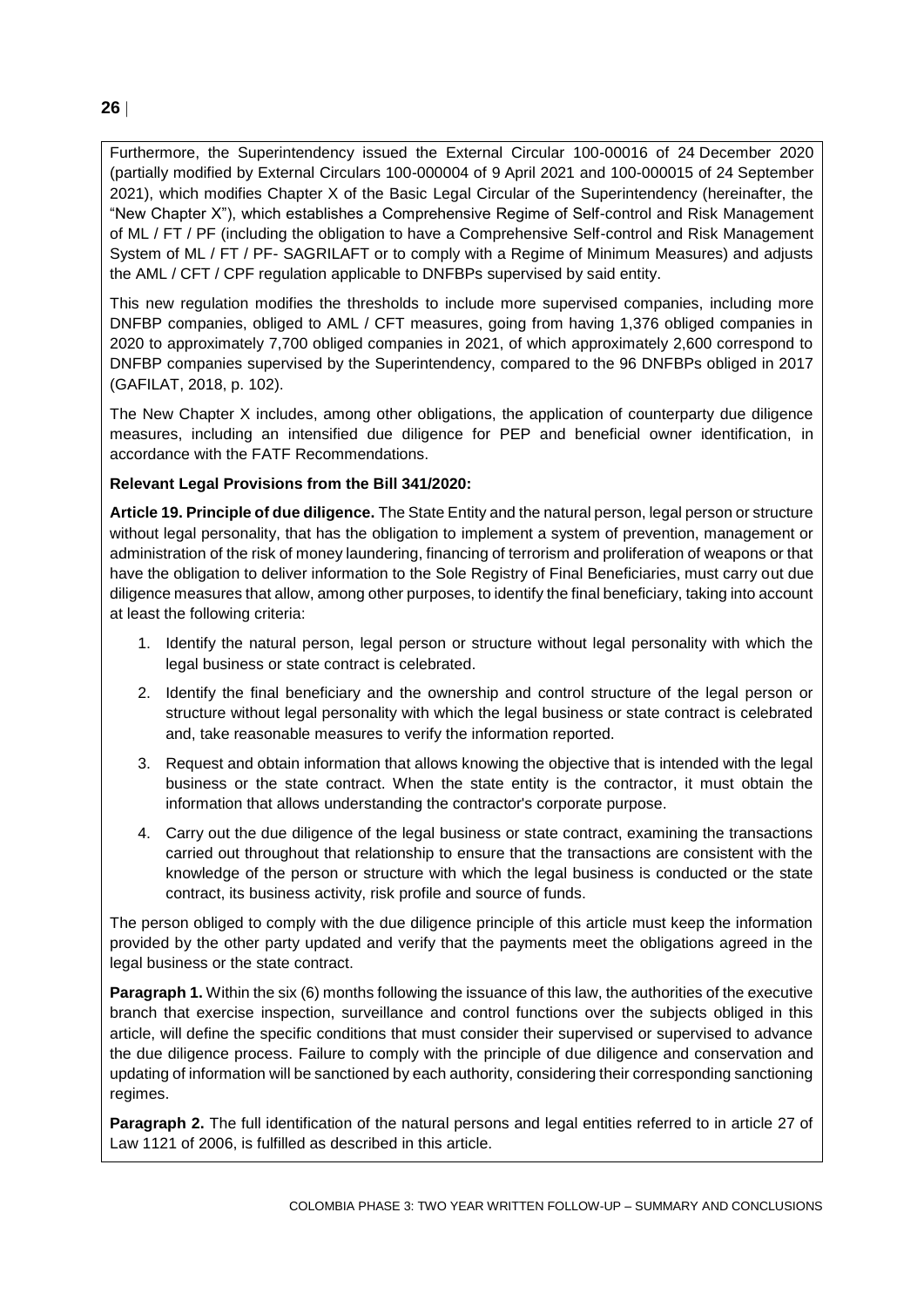**Paragraph 3.** Those obliged to comply with this article must keep the information obtained in application of the principle of due diligence during the time that the legal business or state contract lasts, and at least during the following five (5) years counted from 1 January of the following year in which the legal business or state contract is terminated, or the occasional transaction is carried out. When the legal person, structure without legal personality or state entity is liquidated, the liquidator must keep the information obtained in application of the principle of due diligence for at least the following five (5) years as of 1 January of the following year to liquidation.

**Paragraph 4.** Failure to comply with the provisions of this article will entail the respective sanctions provided for by each of the authorities that exercise inspection, surveillance, and control functions for those obliged to comply with them.

**If no action has been taken to implement recommendation 5 (a), please specify in the space below the measures you intend to take to comply with the recommendation and the timing of such measures or the reasons why no action will be taken:** 

N/A

#### **Text of recommendation 5(b):**

5. Regarding money laundering, the Working Group recommends that Colombia:

b) Provide adequate guidance and training to reporting entities on identifying and reporting active (foreign) bribery [Convention Article 7; 2009 Recommendation III(ii)].

#### **Action taken as of the date of the follow-up report to implement this recommendation:**

The Superintendency has conducted 36 trainings related to the risk of AML/CFT/CPF (including the obligation to report suspicious transactions- STR- to the UIAF) during 2020 and 2021, addressed to 4.403 persons (including compliance officers, administrators, and the public), of which 20 have been on the New Chapter X, addressed to more than 3.532 persons. During 2020 and 2021, the Superintendency has responded to 184 queries on the prevention and mitigation of ML/FT/PF risk. Additionally, the Superintendency, on 16 February 2021, issued a document on "Frequently Asked Questions on Chapter X of Basic Legal Circular No. 100-00005 of 2017, integrally amended by External Circular No. 100-000016 of 2020 - AML/CFT/CPF Comprehensive Self-control and e Risk Management Regime and report of suspicious transactions to the UIAF (2021)", with more than 3.200 views to date. In February 2021, the Superintendency launched a virtual course on AML/CFP/CPF which has had more than 40.100 views up to date.

Furthermore, the Superintendency during 2020 and up to date has carried out 14 awareness- raising activities on the prevention and identification of foreign bribery of legal persons and compliance programs.

Notwithstanding the STR obligation, the Superintendency in all its awareness- raising activities on foreign bribery of legal persons, promotes its reporting channel. Likewise, in the Superintendency's Educational Material (Virtual Course on Foreign Bribery, Info- graphic on the Superintendency´s Role regarding Foreign Bribery, Practical Guide to Understand the Fight against Foreign Bribery) a link to the reporting channel is included.

Moreover, UIAF has developed the identification and systematization of the typologies of the Financial and DNFBP sectors, including typologies of foreign bribery, which were included in the compilation document of AML / CFT typologies of the year 2020.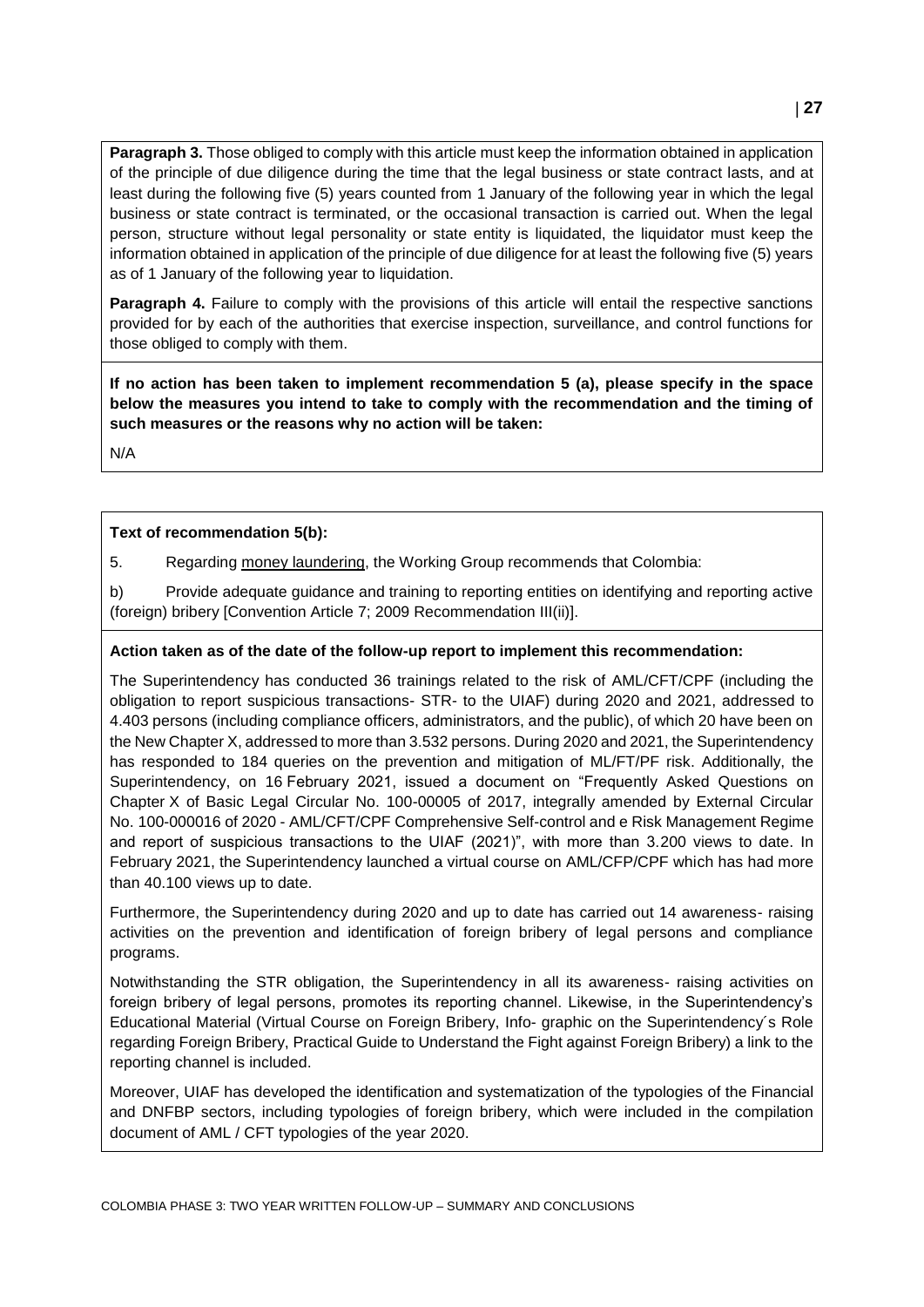#### **If no action has been taken to implement recommendation 5 (b), please specify in the space below the measures you intend to take to comply with the recommendation and the timing of such measures or the reasons why no action will be taken:**

The Superintendency will continue providing adequate guidance and training on AML/CFT/CPF and on the identification and reporting of foreign bribery as STR.

#### **Text of recommendation 6(a):**

6. Regarding accounting requirements, external audit and internal company controls, the Working Group recommends that Colombia:

a) Ensure that all omissions and falsifications listed in Article 8.1 of the Convention are subject to effective, proportionate and dissuasive sanctions, including for legal persons [Convention Article 8].

#### **Action taken as of the date of the follow-up report to implement this recommendation:**

Bill 341/2020 included an amendment to (i) article 57 of the Commercial Code to include the prohibition of all types of accounting conducts prohibited under article 8.1 of the Convention and to (ii) article 58 of the Commercial Code to increase the sanctions (fines) applicable to legal persons for said inappropriate accounting conducts.

#### **Relevant Legal Provisions from the Bill 341/2020:**

#### **Article 27. Modify article 57 of the Commercial Code, which will read as follows:**

**Article 57. Prohibitions on trade books.** In the trade books it is prohibited:

- Alter in the entries the order or the date of the operations to which they refer;
- Leave spaces that facilitate collations or additions in the text of the entries or after them;
- Make leading, scratches or corrections in the seats. Any error or omission will be saved with a new entry on the date it is noticed;
- Delete or strike out all or part of the entries;
- Tear off sheets, alter their order or mutilate books, or alter electronic files;
- Create accounts in the accounting books that do not have the corresponding vouchers and supports;
- Failure to enter the operations carried out in the accounting books:
- Keeping double accounting, that is, keeping two or more equal books in which, the same operations are recorded differently, or when there are different receipts for the same acts;
- Register in the accounting books improperly operations, non-existent expenses or liabilities without the correct identification;
- Use false documents to support accounting, and
- Refrain from disclosing items in the financial statements, without due correspondence with the accounts recorded in the accounting books.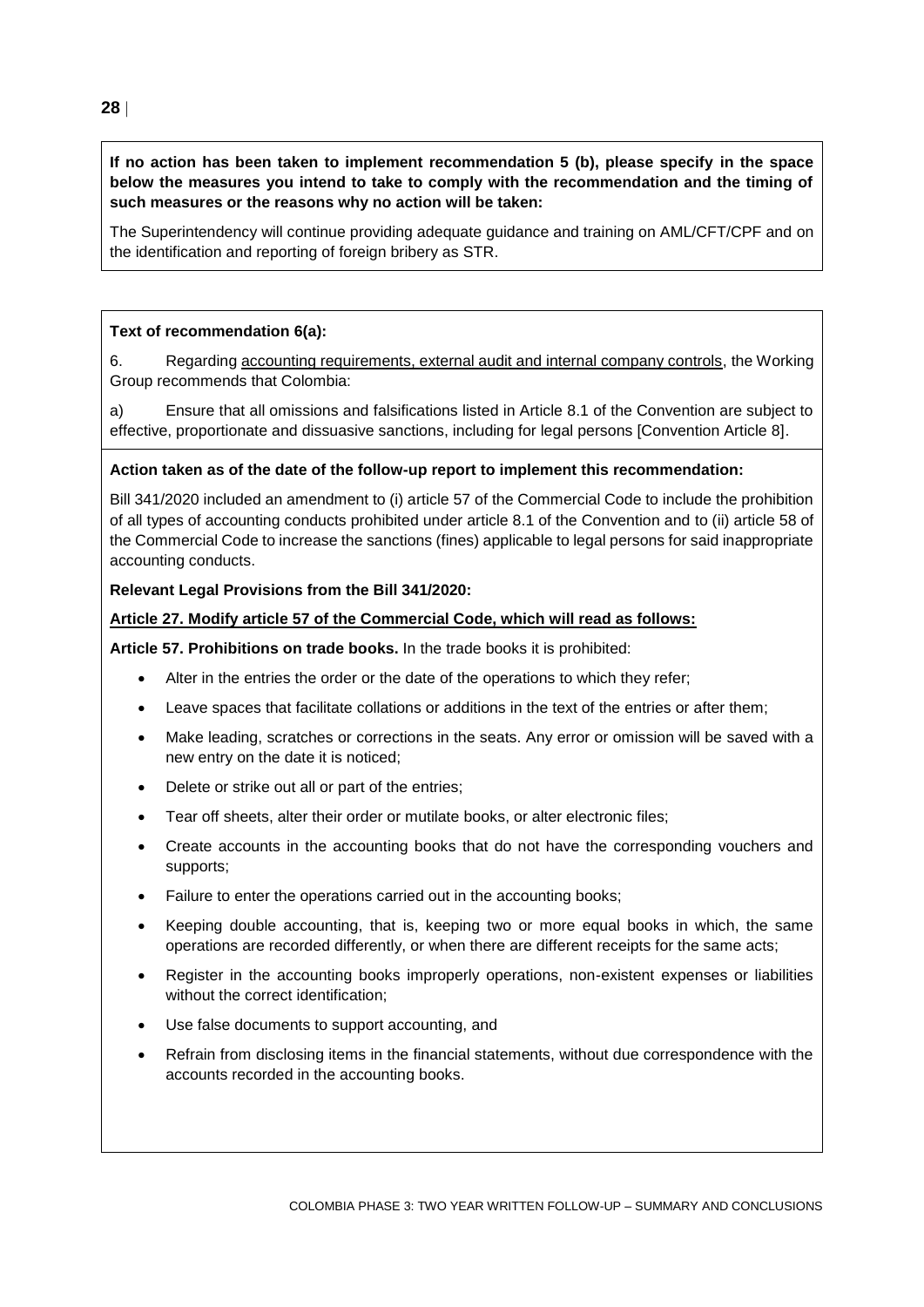#### **Article 28. Modify article 58 of the Commercial Code, which will read as follows:**

**Article 58. Sanctions for violations of the prohibitions on trade books, the obligations of the merchant and others.** Without prejudice to the penalties and sanctions established in special regulations, the violation of the obligations, and prohibitions established in articles 19 and in Chapter I of Title IV of Book I of the Commercial Code, or failure to supply the information required by the authorities in accordance with current regulations, or failure to comply with the prohibition to engage in trade, profession or trade, proffered by a competent judicial authority, will be sanctioned with a fine of up to two thousand (2.000) current legal monthly minimum wages, if it is natural persons and a hundred thousand (100.000) current legal monthly minimum wages in the case of legal persons, in accordance with the provisions of article 50 of Law 1437 of 2011 or the regulations that modify or add it.

The sanction will be imposed by the Superintendency of Corporations or the corresponding inspection, surveillance and control entity, as the case may be, ex officio or at the request of any person.

In the event that a person who has been sanctioned by judicial authority with the disqualification from exercising the trade, profession or trade, is exercising said activity through a commercial establishment, in addition to the fine established in the previous paragraph, the Superintendency of Corporations or the corresponding inspection, surveillance and control entity, as the case may be, ex officio or at the request of any person, will order the suspension of commercial activities carried out in the establishment, for a term of up to two months. In case of recidivism, it will order the definitive closure of the commercial establishment.

**If no action has been taken to implement recommendation 6 (a), please specify in the space below the measures you intend to take to comply with the recommendation and the timing of such measures or the reasons why no action will be taken:** 

N/A

#### **Text of recommendation 6(b):**

6. Regarding accounting requirements, external audit and internal company controls, the Working Group recommends that Colombia:

b) Ensure that auditors making reports under article 32 of Law 1778 of 2016 are protected from legal actions by companies [2009 Recommendation III(v) and X.B].

#### **Action taken as of the date of the follow-up report to implement this recommendation:**

As indicated in our oral report in June 2021, the Colombian government was promoting a Bill which included whistleblower protection. However, in that moment, the situation was not favourable with this topic in the Congress.

In Bill341/2020, a regulatory framework for the protection of whistleblowers is proposed for both the private and public sectors.

**If no action has been taken to implement recommendation 6 (b), please specify in the space below the measures you intend to take to comply with the recommendation and the timing of such measures or the reasons why no action will be taken:** 

N/A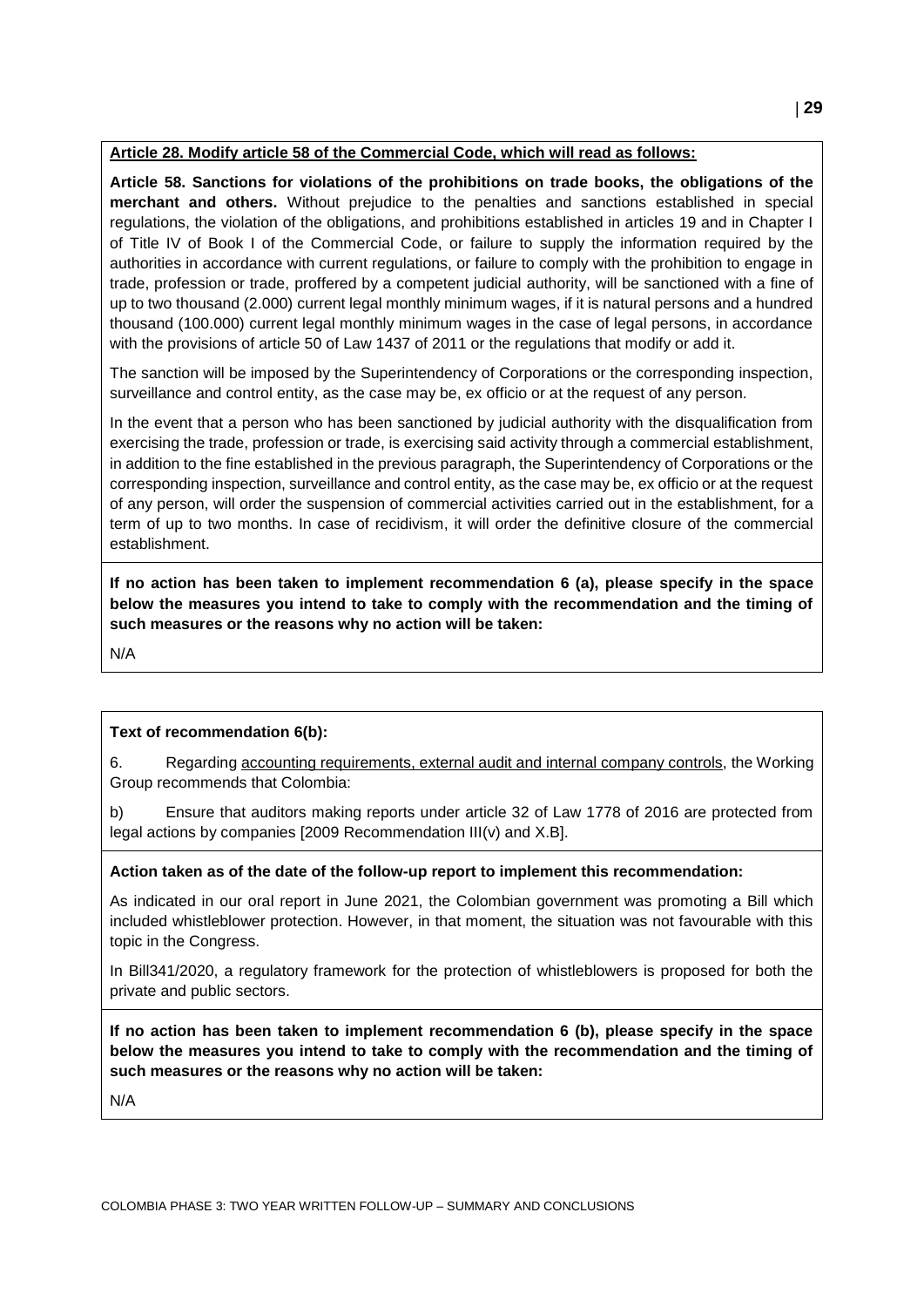#### **Text of recommendation 6(c):**

6. Regarding accounting requirements, external audit and internal company controls, the Working Group recommends that Colombia:

c) Clarify and promote the reporting role and obligations of auditors, including through training on the detection of foreign bribery red flags [2009 Recommendation III(v), IX and X.B].

#### **Action taken as of the date of the follow-up report to implement this recommendation:**

The Superintendency held a training event on 29 April 2021, to the Technical Council for Public Accounting (*Consejo Técnico de la Contaduría Pública*- CTCP) on the role of the fiscal auditor in the fight against foreign bribery, money laundering and terrorism financing, which had 179 assistants.

Moreover, based on the Superintendency´s Guide- "Role of the Fiscal Auditor in the Fight against Foreign Bribery, Money Laundering and Terrorism Financing" issued on 2019, which is in the entity´s website, with more than 9.290 views, the Superintendency launched on 13 November 2020, a video on "The Role of the Fiscal Auditor in the Fight against Foreign Bribery, Money Laundering and Terrorism Financing", with more than 1.400 views so far.

**If no action has been taken to implement recommendation 6 (c), please specify in the space below the measures you intend to take to comply with the recommendation and the timing of such measures or the reasons why no action will be taken:** 

The Superintendency in co-ordination with the Central Board of Accountancy *(Junta Central de Contadores)* has scheduled for the last quarter of 2021 an event to provide training to external auditors on foreign bribery, reporting obligations and other matters.

#### **Text of recommendation 7(a):**

7. Regarding tax measures for combating bribery, the Working Group recommends that Colombia:

a) Sufficiently extend the statutory time during which a tax return may be re-examined to effectively determine whether bribes have been deducted.

**Action taken as of the date of the follow-up report to implement this recommendation:**

N/A

**If no action has been taken to implement recommendation 7 (a), please specify in the space below the measures you intend to take to comply with the recommendation and the timing of such measures or the reasons why no action will be taken:** 

As was stated in Colombia's Phase 3 Report, the time that is provided is enough to make the revisions of the tax return, in order for citizens to determine if it is correct or not. It is important to emphasise that this time is not limiting the investigation process, but it is provided for the citizenship to review their information.

This modification to extend the statutory time during which a tax return may be re-examined to effectively determine whether bribes have been deducted, will not be considered because it would mean the modification of all the system of tax procedure, not only the provision of foreign bribery.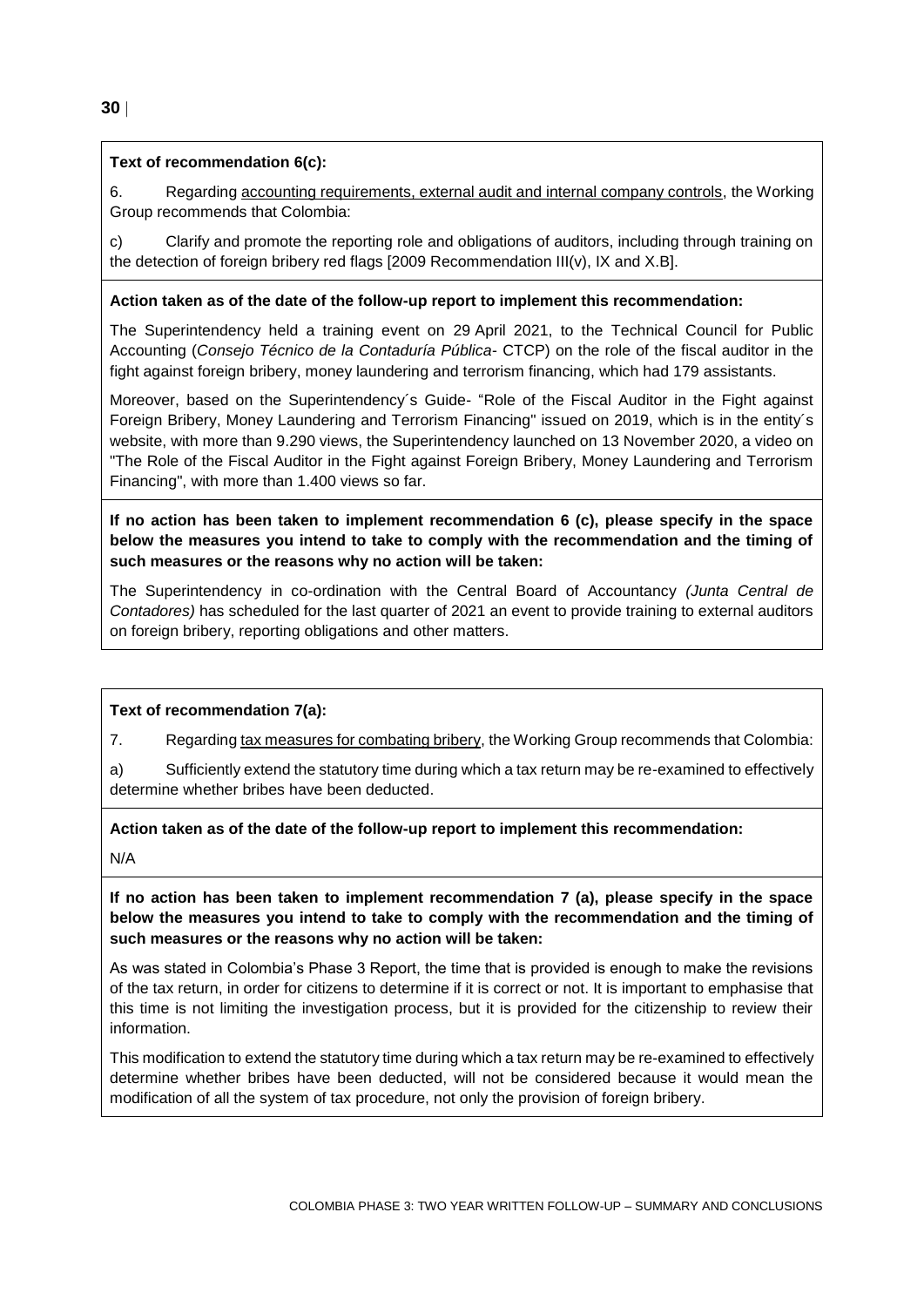#### **Text of recommendation 7(b):**

7. Regarding tax measures for combating bribery, the Working Group recommends that Colombia:

b) Put in place the necessary mechanisms to inform promptly DIAN of foreign bribery-related convictions so that DIAN may verify whether bribes were impermissibly deducted.

#### **Action taken as of the date of the follow-up report to implement this recommendation:**

On 11 February 2021, the Superintendency and DIAN signed a framework co-operation MoU in the digital area and information exchange. Based on said MOU, the parties are currently negotiating a complementary agreement on foreign bribery co-operation, which includes, among others, the report to DIAN on foreign bribery sanctions to legal persons so that it may verify whether bribes were impermissibly deducted.

Furthermore, the PGO and DIAN share relevant information of foreign bribery-related convictions concerning natural persons through the working groups that are held periodically between the two entities.

This working group facilitate the support to the contribution of evidentiary material by the DIAN for the criminal proceedings being carried out by the PGO and in high-impact investigations that seek the dismantling and prosecution of criminal organizations directly related to Customs and Tax crimes.

The Specialized Directorate against Fiscal Crimes of the PGO has its origin in Law 2010 of 2019 and in Resolution 00720 of 15 April 2021.

**If no action has been taken to implement recommendation 7 (b), please specify in the space below the measures you intend to take to comply with the recommendation and the timing of such measures or the reasons why no action will be taken:** 

Finish negotiating the complementary agreement and proceed with its signing.

## **Text of recommendation 7(c):**

7. Regarding tax measures for combating bribery, the Working Group recommends that Colombia:

c) Resume efforts to provide training to DIAN officials with a view to enhancing their capacity to detect foreign bribery red flags; and

#### **Action taken as of the date of the follow-up report to implement this recommendation:**

On 11 February 2021, the Superintendency and DIAN signed a framework co-operation MoU in the digital area and information exchange. Based on said MOU, the parties are currently negotiating a complementary agreement on foreign bribery co-operation, which includes, among others, training to DIAN officials on foreign bribery, including red flags.

Moreover, on April 2020, the Superintendency shared with DIAN the existence of the Online Course on Foreign Bribery and the reporting channel.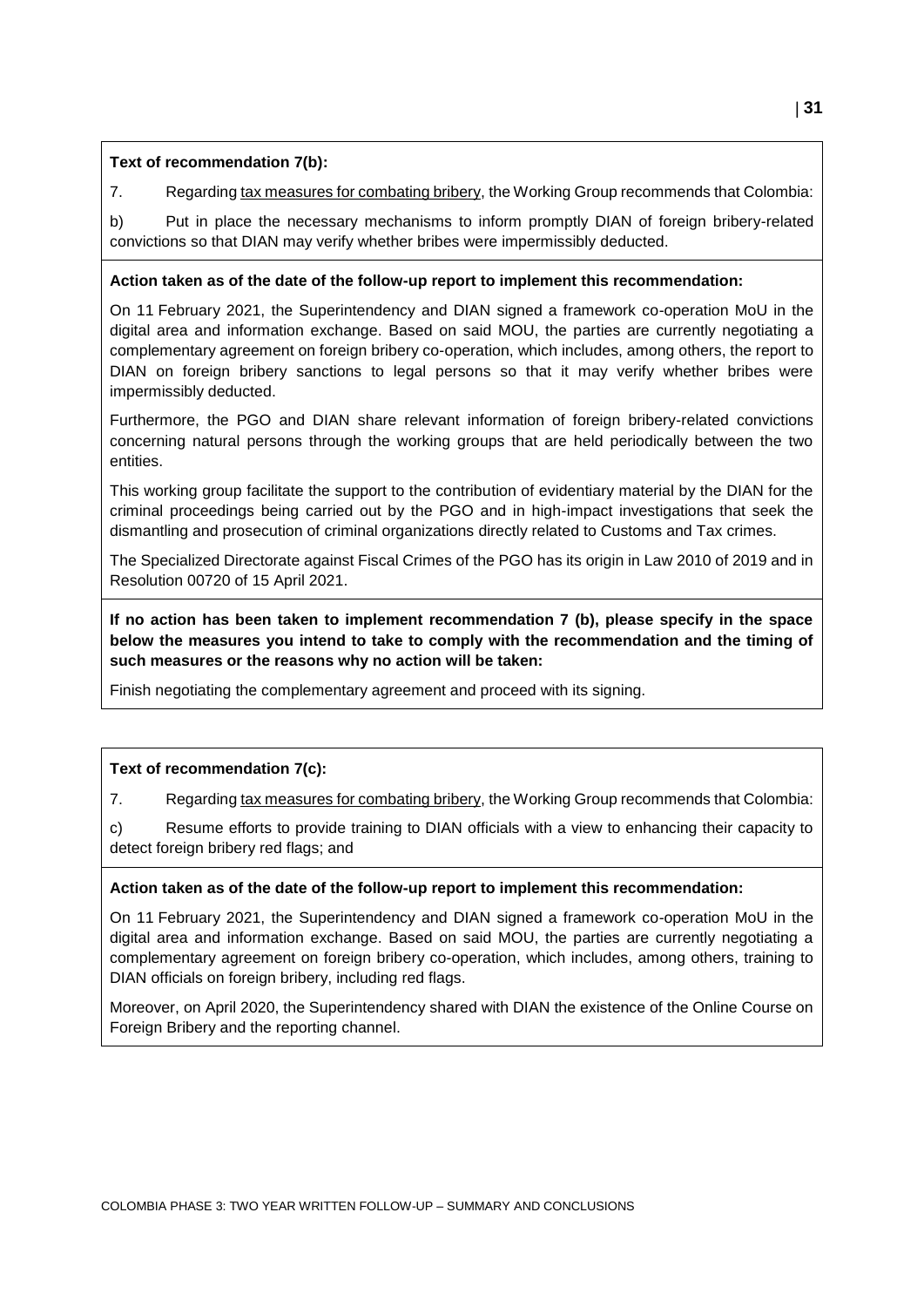**If no action has been taken to implement recommendation 7 (c), please specify in the space below the measures you intend to take to comply with the recommendation and the timing of such measures or the reasons why no action will be taken:** 

Once the complementary agreement is in place, a schedule of training sessions will be implemented.

#### **Text of recommendation 7(d):**

7. Regarding tax measures for combating bribery, the Working Group recommends that Colombia:

d) Ensure that mechanisms are in place for the effective sharing of information between the tax and law enforcement authorities, to ensure that both the PGO and Superintendence of Companies (i) receive timely and relevant reports from DIAN concerning suspected foreign bribery, and (ii) are able to request information from DIAN in the context of their foreign bribery investigations into natural and legal persons [2009 Recommendation VIII and 2009 Tax Recommendation].

#### **Action taken as of the date of the follow-up report to implement this recommendation:**

With the issuance of Decree 1742 of 2020 after the Phase 3 Report of Colombia, according to numeral 16 of article 33, the Sub Directorate for Support in the Fight against Customs and Tax Crime, is in charge of responding to all requests for crimes from the PGO and UIAF, including foreign bribery in an efficient manner.

Considering this Decree, DIAN must give information to the PGO and will be able to send relevant information about any red flag concerning foreign bribery. In addition, this entity has the obligation to give any information regarding foreign bribery of natural and legal persons.

Additionally, the PGO and DIAN share relevant information of foreign bribery-related convictions concerning natural persons through the working groups that are held periodically between the two entities.

This working group facilitate the support to the contribution of evidentiary material by the DIAN for the criminal proceedings being carried out by the PGO and in high-impact investigations that seek the dismantling and prosecution of criminal organizations directly related to Customs and Tax crimes.

The Specialised Directorate against Fiscal Crimes of the PGO has its origin in Law 2010 of 2019 and in Resolution 00720 of 15 April 2021.

Furthermore, there is an Operational Working Group between DIAN-PGO-UIAF allows a better use of the information inputs provided by the DIAN as a result of the control functions, control actions, registration procedures, international exchange activity and consultation of the different databases of the entity, which are derived in Suspicious Operation Reports of Money Laundering and/or Financing of Terrorism (ROS) which ends up in an intelligence report according to the competence and institutional mission of the UIAF, transferring it to the operative table as a product that generates denunciations, for the generation of a criminal notice in the PGO and into a possible investigation in the Superintendency.

This working table have sectorized components, where different identified sectors of the Colombian economy are analysed in a macro way, which present high risk levels in the possible commission of criminal conducts, mainly focused on Fiscal Crimes and Money Laundering. The operational working group has been progressing in a co-ordinated manner and is currently analysing the possible commission of punishable acts by different International Trading Companies.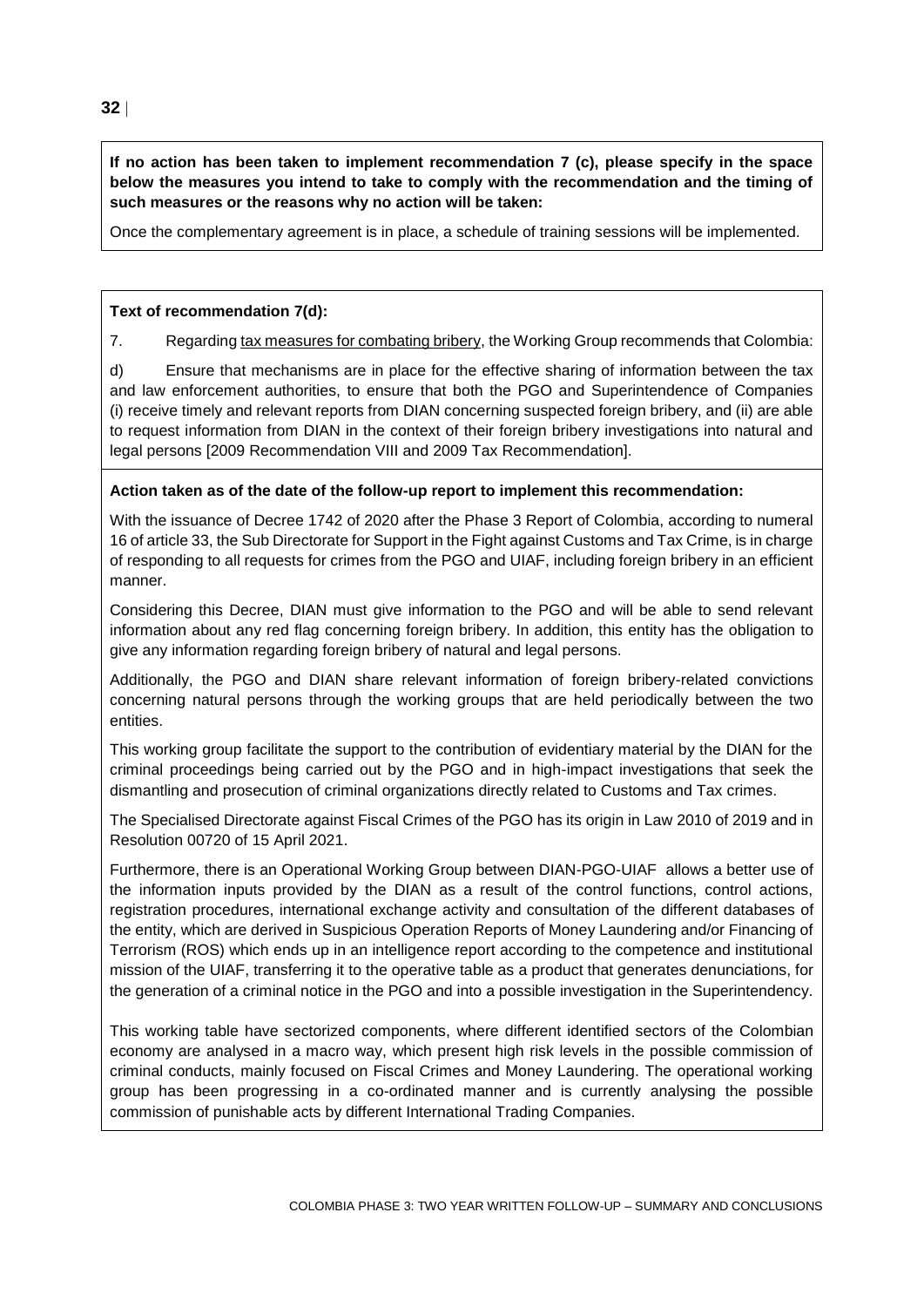As to the sharing of information between DIAN and the Superintendency, on 11 February 2021, the Superintendency and DIAN signed a framework co-operation MoU in the digital area and information exchange. Based on said MOU, the parties are currently negotiating a complementary agreement on foreign bribery co-operation, which includes, among others, the exchange of information on foreign bribery, including any report of suspicious activities or fact that indicates an alleged foreign bribery and the supply of information upon request of the Superintendency in the context of an investigation against a legal person.

Furthermore, in Bill 341/2020, an amendment to article 22 of Law 1778 of 2016 on collaboration and disclosure of information was proposed so that not only DIAN but other public entities have the obligation to inform to the Superintendency on any report of suspicious activity or fact that indicates an alleged foreign bribery and to include also an obligation to collaborate with said entity so that it can perform its functions of detection, investigation and sanction of foreign bribery of legal persons.

#### **Relevant Legal Provisions from the Bill 341/2020:**

**Artículo 33. Modifíquese el artículo 22 a la Ley 1778 de 2016, el cual quedará así:** 

**Artículo 22. Colaboración y Remisión de información por parte de otras entidades públicas.** La Dirección de Impuestos y Aduanas Nacionales (DIAN) y otras entidades públicas deberán informar a la Superintendencia de Sociedades sobre cualquier reporte de actividad sospechosa o hecho que indique la presunta realización de conductas típicas establecidas en esta ley y colaborar con dicha entidad para que ésta pueda adelantar sus funciones de detección, investigación y sanción de conductas de soborno transnacional. El Gobierno nacional reglamentará la materia.

**If no action has been taken to implement recommendation 7 (d), please specify in the space below the measures you intend to take to comply with the recommendation and the timing of such measures or the reasons why no action will be taken:** 

Finish negotiating the complementary agreement and proceed with its signing.

#### **Text of recommendation 8(a):**

8. Regarding awareness-raising and the reporting of foreign bribery, the Working Group recommends that Colombia:

a) Remobilise key government agencies, in particular the Secretariat of Transparency and the Ministry of Foreign Affairs, and increase efforts to raise awareness within the public sector, in particular among officials in foreign embassies and those in contact with Colombian businesses operating abroad, as well as among the judiciary [2009 Recommendation III(i) and Annex I.A].

#### **Action taken as of the date of the follow-up report to implement this recommendation:**

Since 2018, the Ministry of Foreign Affairs have been publishing on its website the guide to understand the fight against foreign bribery prepared by the Superintendency and collaborated in the promotion of the Superintendency´s reporting channel.

Also, in the Minister of Foreign Affairs it is required that the training on "foreign bribery" to be part of the induction process for all officials appointed abroad, and so far, more than 63 officials have been trained.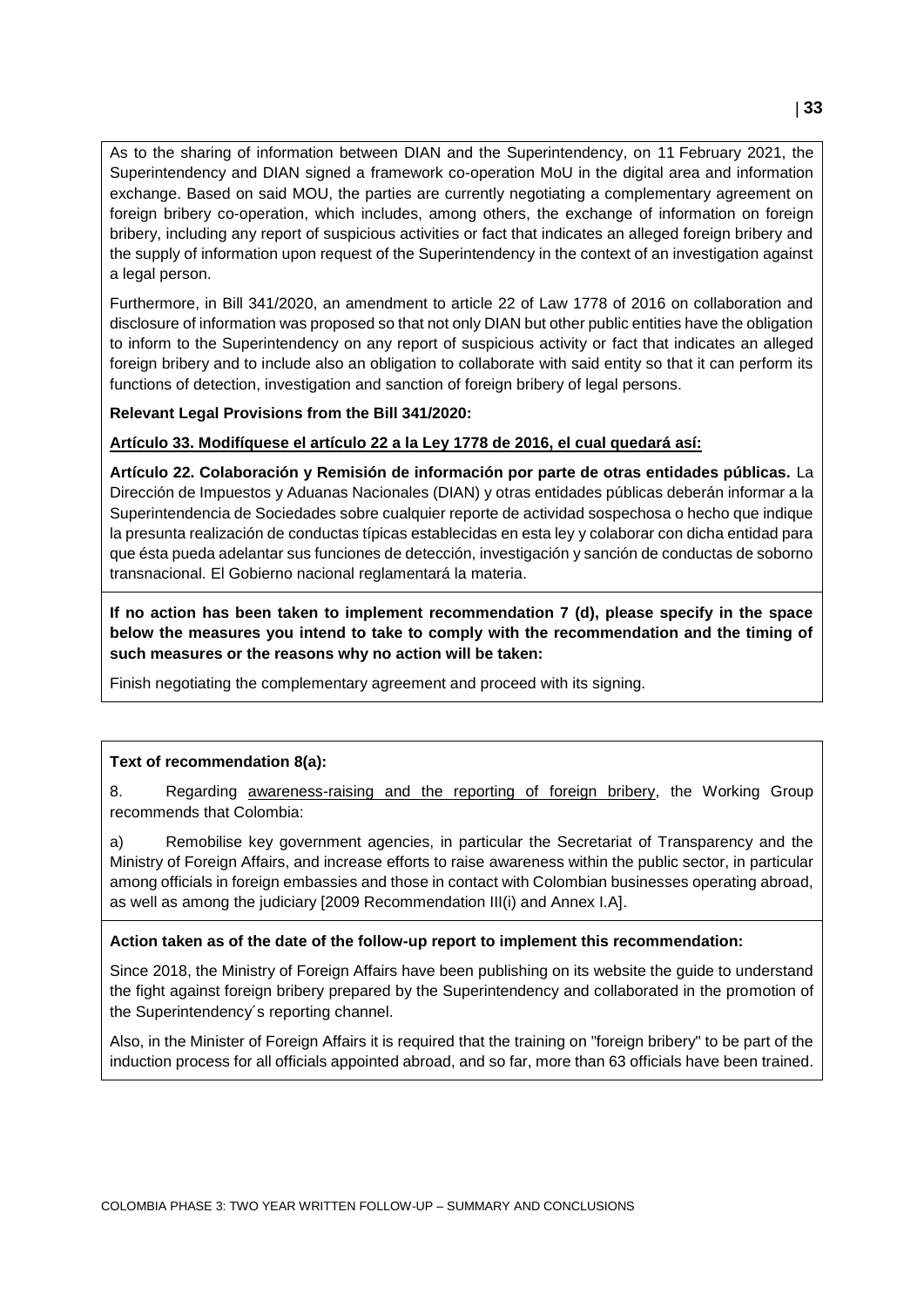**If no action has been taken to implement recommendation 8 (a), please specify in the space below the measures you intend to take to comply with the recommendation and the timing of such measures or the reasons why no action will be taken:** 

It is planned for the second semester of 2021 pedagogical sessions aimed at embassies and consulates, in order to socialize this topic.

As well, the Superintendency will submit the updated Practical Guide to Understand the Fight against Foreign Bribery so that the Minister of Foreign Affairs may update the information provided in its website.

#### **Text of recommendation 8(b):**

8. Regarding awareness-raising and the reporting of foreign bribery, the Working Group recommends that Colombia:

b) Ensure regular attendance at the meetings of the Working Group and engagement as appropriate in its work, including where foreign bribery enforcement is concerned [Convention Article 12; 2009 Recommendation XIV and XV.

#### **Action taken as of the date of the follow-up report to implement this recommendation:**

The Superintendency and the Secretariat of Transparency have attended the March, June, October and December 2020 and March and June 2021 sessions of the plenary meetings of the Anti-Bribery Working Group (WGB). They also attended the WGB meetings to review the 2009 Anti-Bribery Recommendations, held in September and November 2020 and April and May 2021. The Superintendency also attended the following events:

- LEO meetings held in June and December 2020 and June 2021.
- Third meeting of the Latin America and Caribbean Anti-Corruption Law Enforcement Network (LAC LEN) in November 2020, whereby the Superintendency participated as a speaker on progress regarding compliance programs, and
- OECD webinar "Whistle-blower reporting and protection in the Latin America and Caribbean region" on 20 June 2021.

Furthermore, the Secretariat of Transparency has participated in the June High-Level Mission to Turkey, is part of the ad hoc group for the designation of the new WGB Chair and, the Advisor of this entity is part of the Management Group of the WGB.

Colombia has also responded to several OECD´s surveys related to foreign bribery (Questionnaire on the impact of Covid-19 on anti-corruption work, Survey on the use of artificial intelligence tools in fighting corruption and foreign bribery, Survey on the role of the WGB Management Group and designation of its members) and submitted comments by written procedures to the "Review of the OECD Anti-Bribery Recommendation – Draft proposals on Priority Issues".

**If no action has been taken to implement recommendation 8 (b), please specify in the space below the measures you intend to take to comply with the recommendation and the timing of such measures or the reasons why no action will be taken:** 

N/A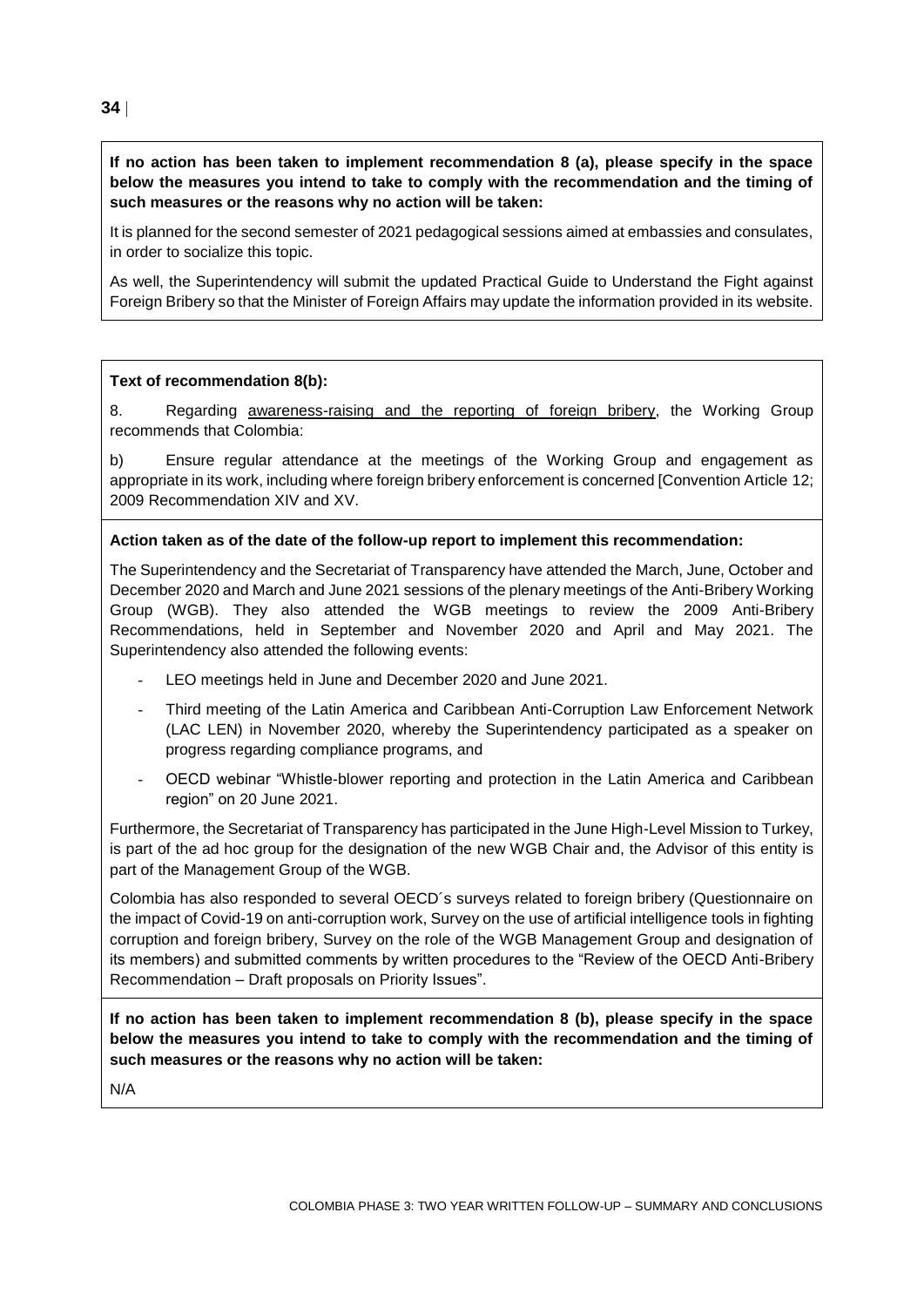#### **Text of recommendation 8(c):**

8. Regarding awareness-raising and the reporting of foreign bribery, the Working Group recommends that Colombia:

c) Undertake targeted awareness-raising and training for relevant public sector officials and private sector professionals on foreign bribery red flags [2009 Recommendation III(i) and Annex I.A].

#### **Action taken as of the date of the follow-up report to implement this recommendation:**

From 2020 until the present, the Superintendency has participated in 14 foreign bribery awarenessraising activities in the private and public sector (including webinars, chats, conferences, trainings) were approximately 1.219 persons have participated.

During the same period of time, the Superintendency has launched the following educational material:

| Date       | Educational material                                                                                                               | Link                                                                                                                      | Views   |
|------------|------------------------------------------------------------------------------------------------------------------------------------|---------------------------------------------------------------------------------------------------------------------------|---------|
| 07/09/2020 | Guide- "Informative Bulletin-<br><b>Risk of Transnational Bribery</b><br>and other corrupt practices in<br>times of Covid19"       | https://www.supersociedades.gov.co/<br>Noticias/Publicaciones/Revistas/2020/<br>Boletin-informativo-Covid-<br>Soborno.pdf | 4 7 5 5 |
| 13/11/2020 | Video- "The Role of the Fiscal<br>Auditor in the Fight against<br>Foreign Bribery, Money<br>Laundering and Terrorism<br>Financing" | https://www.youtube.com/watch?v=p4<br>FISuZWHn0                                                                           | 1 504   |
| 04/08/2021 | Info-grahic- "Superintendency's<br>role regarding Foreign Bribery"                                                                 | https://www.supersociedades.gov.co/<br>prensa/Infografias/Infografia-Soborno-<br>Transnacional.pdf                        | 279     |

Additionally, the Superintendency has updated the following educational material:

| Date       | Educational material                                                               | Link                                                                                                                                                                 | Update                                                                                                                              | <b>Views</b>                                    |
|------------|------------------------------------------------------------------------------------|----------------------------------------------------------------------------------------------------------------------------------------------------------------------|-------------------------------------------------------------------------------------------------------------------------------------|-------------------------------------------------|
| 04/08/2021 | Guide- "Practical Guide"<br>to Understand the Fight<br>against Foreign<br>Bribery" | https://www.supersociedades.<br>gov.co/sgi/documents/09_Inve<br>stigacionesAdministrativas/Do<br>cumentos/IA-G-<br>001 GuiaEntenderLuchaSobo<br>rnoInternacional.pdf | Inclusion of links to<br>sanctions imposed,<br>reporting channel and<br>Virtual Course on<br>Foreign Bribery, and<br>other updates. | 51                                              |
| 20/05/2021 | Virtual course- "Foreign<br>Bribery"                                               | https://www.supersociedades.<br>gov.co/delegatura_aec/Pagina<br>s/Curso-virtual-sobre-Soborno-<br>Transnacional.aspx                                                 | The course was<br>reorganized and<br>additional material<br>was included.                                                           | 35 836                                          |
| 20/05/2021 | Exam on the Course of<br>Foreign Bribery                                           | https://www.supersociedades.<br>gov.co/delegatura aec/Pagina<br>s/Evalua-tu-conocimiento.aspx                                                                        | Changes were made<br>to make it more<br>educational.                                                                                | 1 0 5 9<br>persons<br>have<br>taken the<br>exam |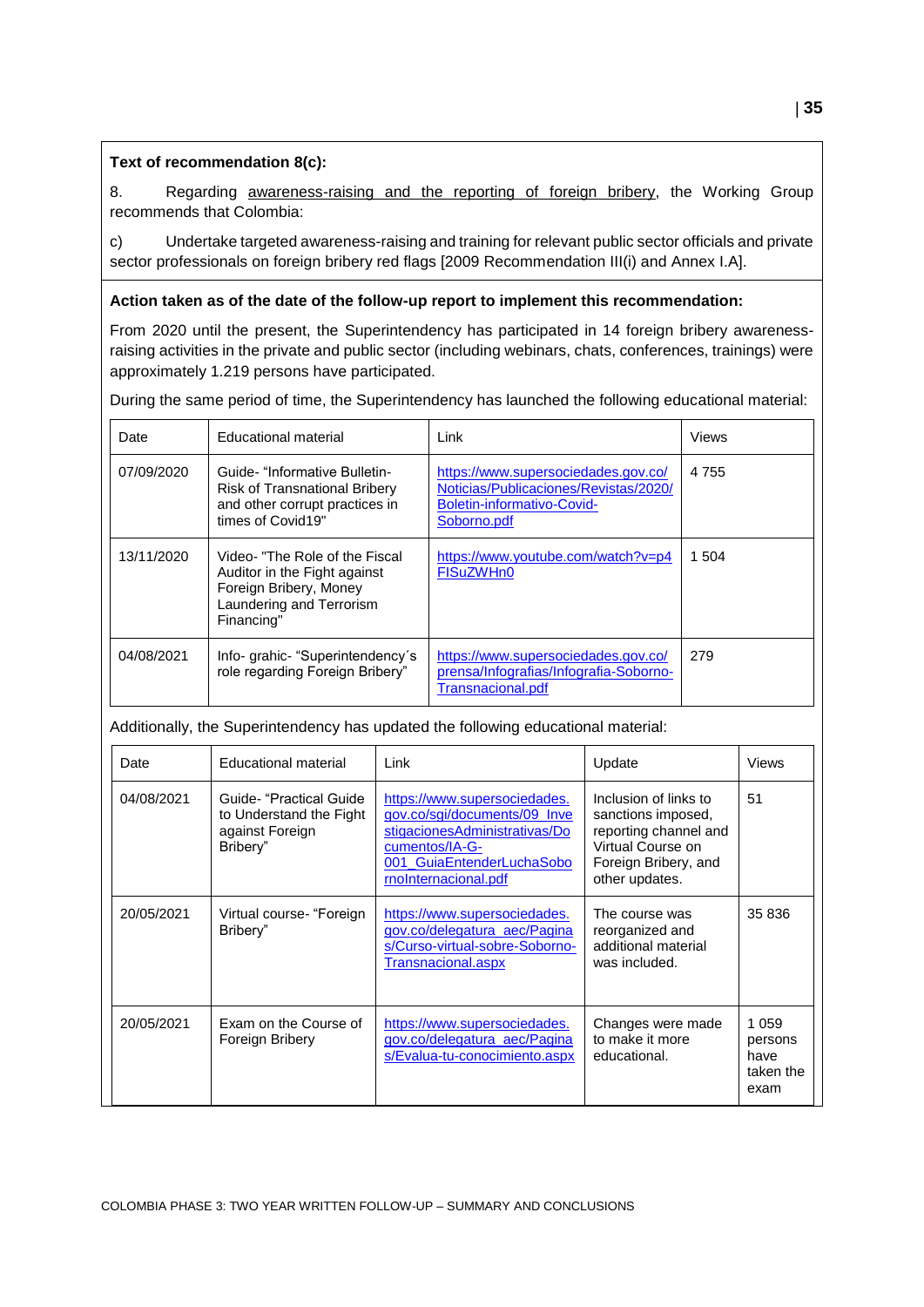Furthermore, within the framework of the Business Integrity Route, the Transparency Secretariat has been carrying out training sessions for unions, companies, and the Chamber of Commerce at the national level.

Within the institutional offer of the Transparency Secretariat for the strengthening of capacities of the private sector in the fight against corruption, two essential themes are incorporated in these knowledge spaces: the use and appropriation of the Integrity App as a tool for self-evaluation of the compliance program in corporate integrity management; and the fight against Foreign Bribery from the Colombian private sector in collaboration with the Superintendency [https://youtu.be/8QEFQc\\_TVxI.](https://youtu.be/8QEFQc_TVxI)

Likewise, through the signing of the Integrity Pact with Confecámaras and the Transparency Secretariat, the process of promoting a culture of legality and integrity with the Chambers of Commerce at the territorial and national level begins.

In the process of implementing the Integrity Pact with the Chambers of Commerce, events have been held with its collaborators, members and affiliates, where information about Integrity App and Foreign Bribery has been shared.

To date, they have worked with 7 Chambers of Commerce, and the following senior-level employees:

- 1. Santa Marta Chamber of Commerce: 13 employees of the Chamber of Commerce and 30 affiliated companies.
- 2. Cali Chamber of Commerce: 3 collaborators of the Chamber of Commerce.
- 3. Tunja Chamber of Commerce: 1 collaborator of the Chamber of Commerce and 14 affiliated companies. In addition, an event was co-ordinated on 29 July with 104 companies affiliated to the Chamber of Commerce.
- 4. Chamber of Commerce of Bucaramanga: 12 employees of the Chamber of Commerce and 1 member of the Regional Competitiveness Commission. In addition, an event was co-ordinated on 28 July with companies affiliated to the Chamber of Commerce.
- 5. Chamber of Commerce of Medellín and Antioquia: Members and more than 203 companies affiliated to the Chamber of Commerce of Medellín, Urabá, Aburra Sur, Oriente Antioqueño and Magdalena Medio and Nordeste Antioqueño.
- 6. Ipiales Chamber of Commerce: Members and 78 companies affiliated to the Chamber of Commerce.
- 7. Bogotá Chamber of Commerce: 20 companies affiliated to the Chamber of Commerce.

Management with the Guilds and companies:

Within the framework of the institutional strategy to fight corruption in the private sector, 12 integrity pacts have been signed with different economic sectors and the Transparency Secretariat, that bring together 56 unions in the country, that group approximately 37,670 companies that represent sectors that involve an important percentage of the Gross Domestic Product of Colombia.

In the process of implementing the Integrity Pact with the unions and companies along with the Transparency Secretariat, spaces for dialogue and knowledge have been developed with their collaborators and associated / affiliated companies, where information on Integrity App and Foreign Bribery has been shared.

During 2021, the Transparency Secretariat has held meetings with unions and companies where the issue of the fight against Foreign Bribery and Integrity App is socialized: 12 unions which include the Collective Action of the Electricity Sector and the Grupo Soluciones Business Group and the following senior-level employees: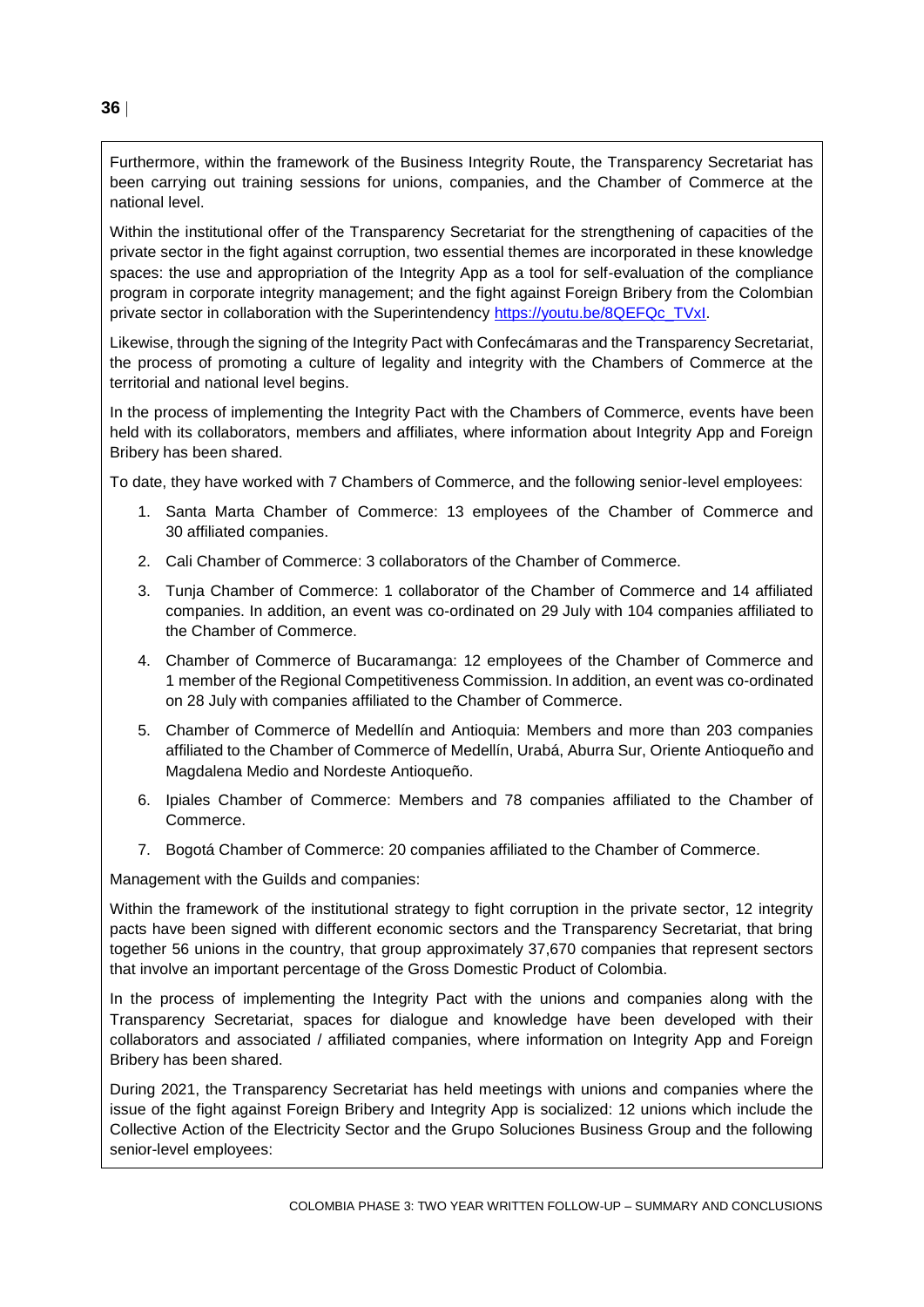- 1. ASOMEDIOS: 2 employees of the union. (General Secretary and Sector Coordinator).
- 2. Chamber of Digital Industry and Services –ANDI: 4 employees of the union (President, Deputy Director, Coordinator of Economy and intern).
- 3. PORKCOLOMBIA National Pig Farming Fund: 4 employees of the union. (Administrative and Financial Directorate, Directorate of the technical area and Sub directorate of environmental management and CSR).
- 4. ASOGRASAS: 1 employee of the union (Lawyer).
- 5. Acoplastics: 1 collaborator of the union (President).
- 6. FENALCO Agricultural Sector: 1 collaborator of the Guild Director Guild.
- 7. FENALCO Security and Surveillance Sector: 1 collaborator (Union Director).
- 8. Fedetranscarga: 1 employee of the union and 28 associated companies.
- 9. Colombian private security chamber: 1 union member (General Director) and 5 companies associated with the union.
- 10. ASTIEMPO Timeshare Association: 1 employee of the union (President).
- 11. Collective Action Electricity Sector: 2 collaborators of the Collective Action (Technical Secretariat of Collective Action).
- 12. Grupo Soluciones: 1 collaborator of the Group (CEO).

ikewise, different training spaces have been developed on the Business Integrity Route with unions in which the Transparency Secretariat has participated through webinars: Camacol, Fedesoft, Asociación Colombiana de la Industria de la Cobranza, COLCOB, Alquería, Sector de Servicios Públicos Domiciliarios.

**If no action has been taken to implement recommendation 8 (c), please specify in the space below the measures you intend to take to comply with the recommendation and the timing of such measures or the reasons why no action will be taken:** 

It is scheduled on 25 November 2021 an awareness- raising training on foreign bribery for the judiciary provided by the Superintendency.

#### **Text of recommendation 8(d):**

8. Regarding awareness-raising and the reporting of foreign bribery, the Working Group recommends that Colombia:

d) Promote the awareness and effectiveness of public channels for reporting foreign bribery, including by increasing their visibility and accessibility [2009 Recommendation III(i) and (iv) and Annex I.A].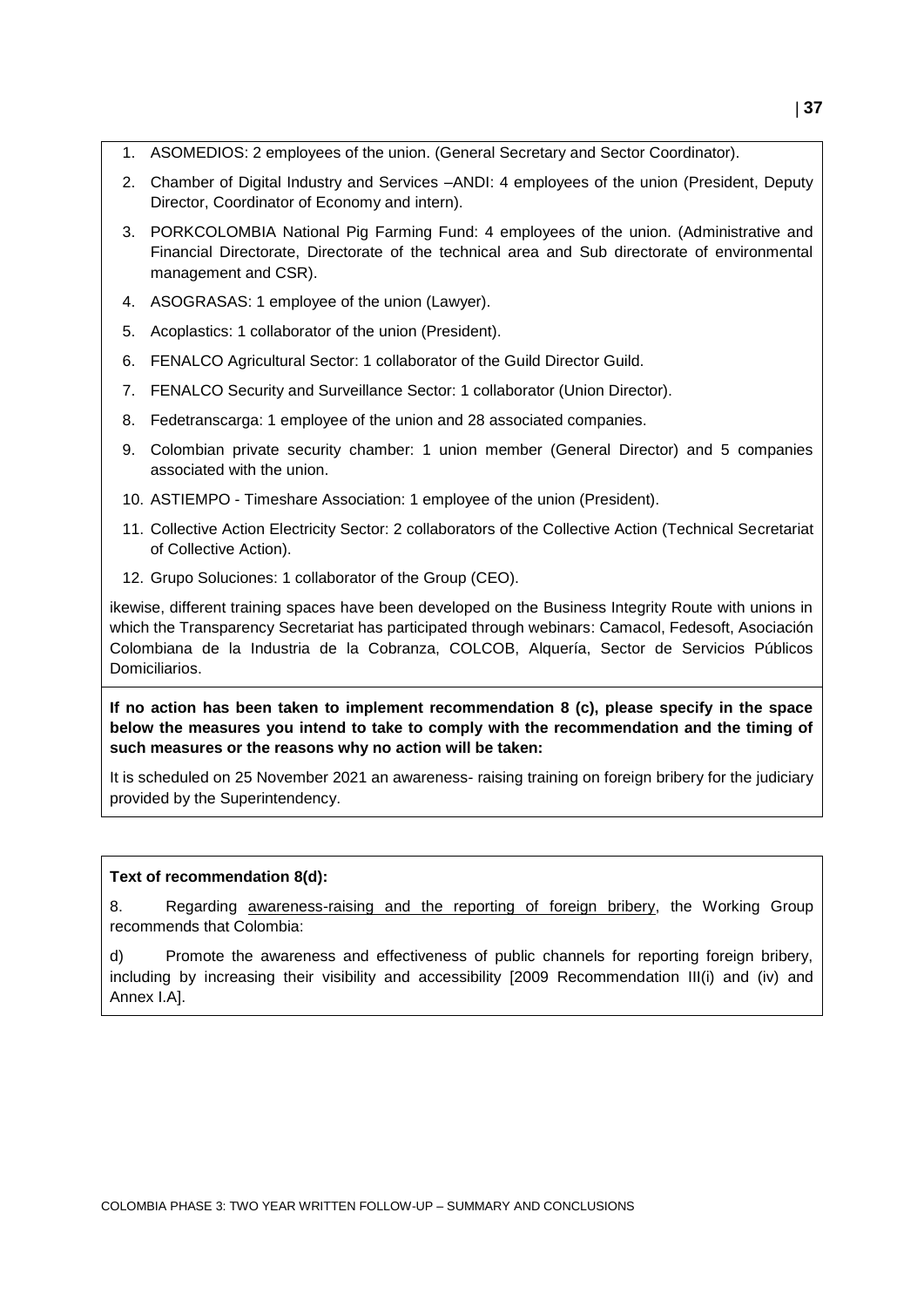#### **Action taken as of the date of the follow-up report to implement this recommendation:**

The PGO has authorized public channels in which you can file a complaint for any crime, including foreign bribery.

In all the awareness- raising activities on foreign bribery performed by the Superintendency, the entity's reporting channel for alleged foreign bribery is promoted. Additionally, the Superintendency has included in its educational material in its website (Virtual Course on Foreign Bribery, Info-graphic "Superintendency´s role regarding Foreign Bribery" and Guide- "Practical Guide to Understand the Fight against Foreign Bribery ") visible links to access the reporting channel. In April 2021, the Superintendency updated its reporting channel and made it more visible in its website for its access.

Additionally, the Transparency Secretariat has implemented an Inter-Institutional Transparency and Anti-Corruption Network (RITA – by its acronym in Spanish), to promote the creation and improvement of complaint channels within public entities. Citizens and officials within the organization, who have knowledge of an irregular act that may constitute an act of corruption, are expected to report on these channels. RITA endorses that these channels: 1) Allow the reception of anonymous complaints, as a measure that guarantees security; 2) Have controls to prevent information from being leaked and 3) Controls to verify that any complaint is managed and made known to the competent bodies to investigate and judge.

**If no action has been taken to implement recommendation 8 (d), please specify in the space below the measures you intend to take to comply with the recommendation and the timing of such measures or the reasons why no action will be taken:** 

The UNODC has agreed to include a link to the Superintendency´s reporting channel on foreign bribery in UNODC´s website denominated "Towards Integrity".

#### **Text of recommendation 9:**

9. Regarding whistleblower protection, the Working Group recommends that Colombia adopt urgently legislation that provides clear and comprehensive protections from retaliation to whistleblowers across the public and private sectors [2009 Recommendation III(iv) and IX(iii)].

#### **Action taken as of the date of the follow-up report to implement this recommendation:**

As indicated in our oral report in June 2021, the Colombian government was promoting a Bill which included whistleblower protection. However, in that moment, the situation was not favourable with this topic in the Congress.

In Bill341/2020, a regulatory framework for the protection of whistleblowers is proposed for both the private and public sectors.

**If no action has been taken to implement recommendation 9, please specify in the space below the measures you intend to take to comply with the recommendation and the timing of such measures or the reasons why no action will be taken:** 

N/A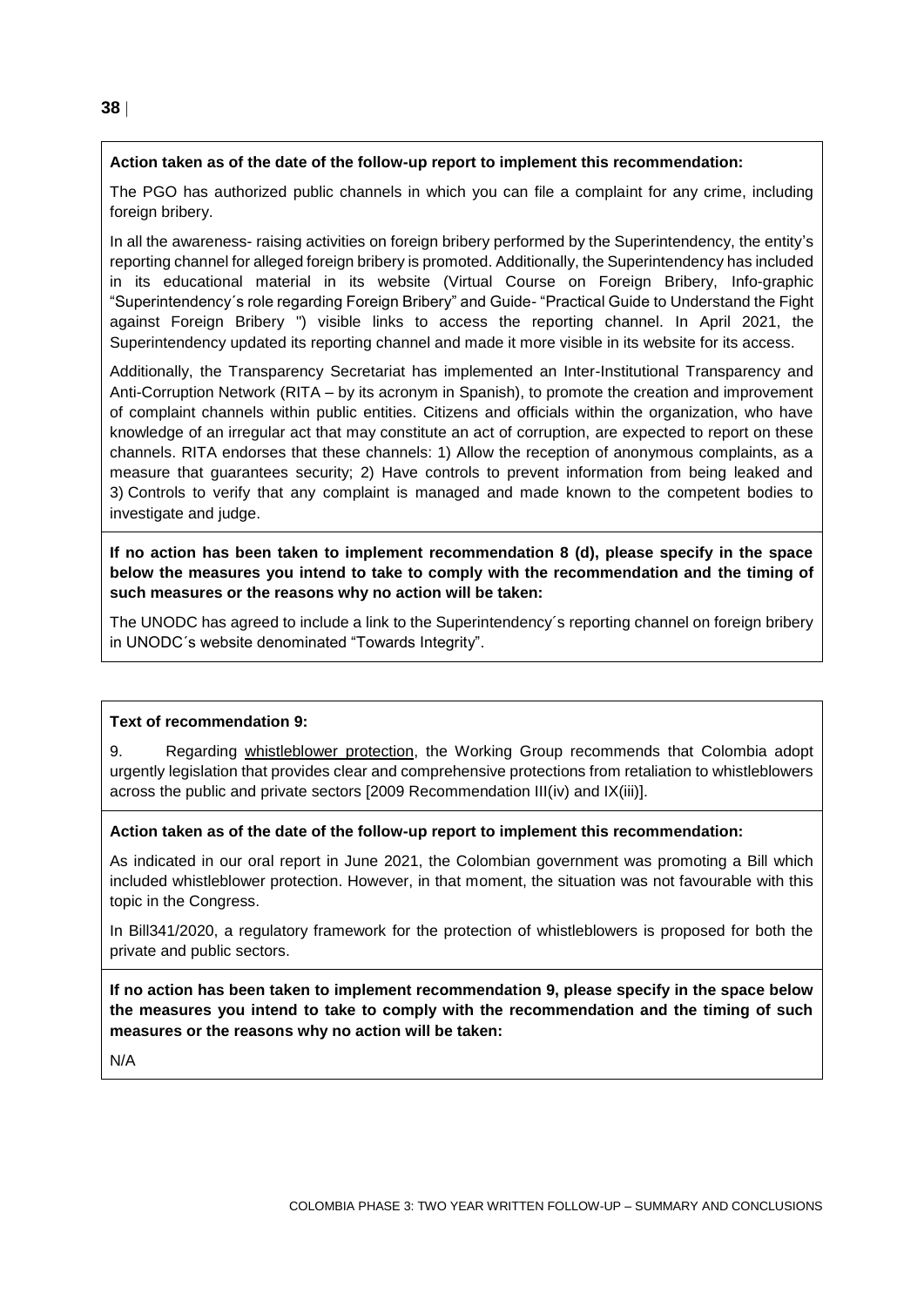#### **Text of recommendation 10(a):**

10. Regarding public advantages, the Working Group recommends that Colombia:

a) Encourage public procurement authorities to (i) routinely check the debarment lists of multilateral financial institutions in the context of public procurement contracting, and (ii) consider, as appropriate, the existence of anti-corruption internal controls, ethics and compliance programmes of companies seeking procurement contracts.

#### **Action taken as of the date of the follow-up report to implement this recommendation:**

The Colombian Anticorruption Portal (PACO by its acronym in Spanish) of the Transparency Secretariat, aims to unify and guarantee the interoperability of the potential information for the investigation and analysis of the phenomenon of corruption, as well as for making correct public policy decisions on the matter.

In this Portal it is possible for public officials and entities to access to the debarment lists of WB, IDB and OFAC: [https://portal.paco.gov.co/Indicadores.html.](https://portal.paco.gov.co/Indicadores.html)

Nevertheless, to "*routinely check the debarment lists of multilateral financial institutions in the context of public procurement contracting*", it is not legally valid, since the limitations for contracting are defined firstly by the constitution, and secondly by the Congress, by an empowerment given by the constitution. The foregoing limits the margin of appreciation so that public entities can define prohibitions to contract in their pre-contractual documents. In this sense, adopting this recommendation requires a legal reform.

Therefore, the debarment lists cannot be grounds for inability and the obligation to review them must also be introduced into the legal system through legal reform. So, even if we encourage it, public officials could not derive a legal consequence from the issue.

On the other hand, regarding the recommendation "consider, as appropriate, the existence of anticorruption internal controls, ethics and compliance programs of companies seeking procurement contract" it is noted that the "Estatuto General de Contratación" contemplates an inability to contract those legal persons that are declared administratively responsible for the conduct of transnational bribery (Ley 2014 of 2019). These sanctions are imposed by the Superintendency of Corporation, which for the purposes of graduating the sanction must take into account the adoption of compliance programs by the investigated corporation (Ley 1778 de 2016).

The above operates in a similar way to the self-cleaning adopted in the EU, but adjusted to the constitutional guidelines of our legal system. However, the Bill 341 of 2020 will introduced internal controls, ethics and compliance programmes.

**If no action has been taken to implement recommendation 10 (a), please specify in the space below the measures you intend to take to comply with the recommendation and the timing of such measures or the reasons why no action will be taken:** 

N/A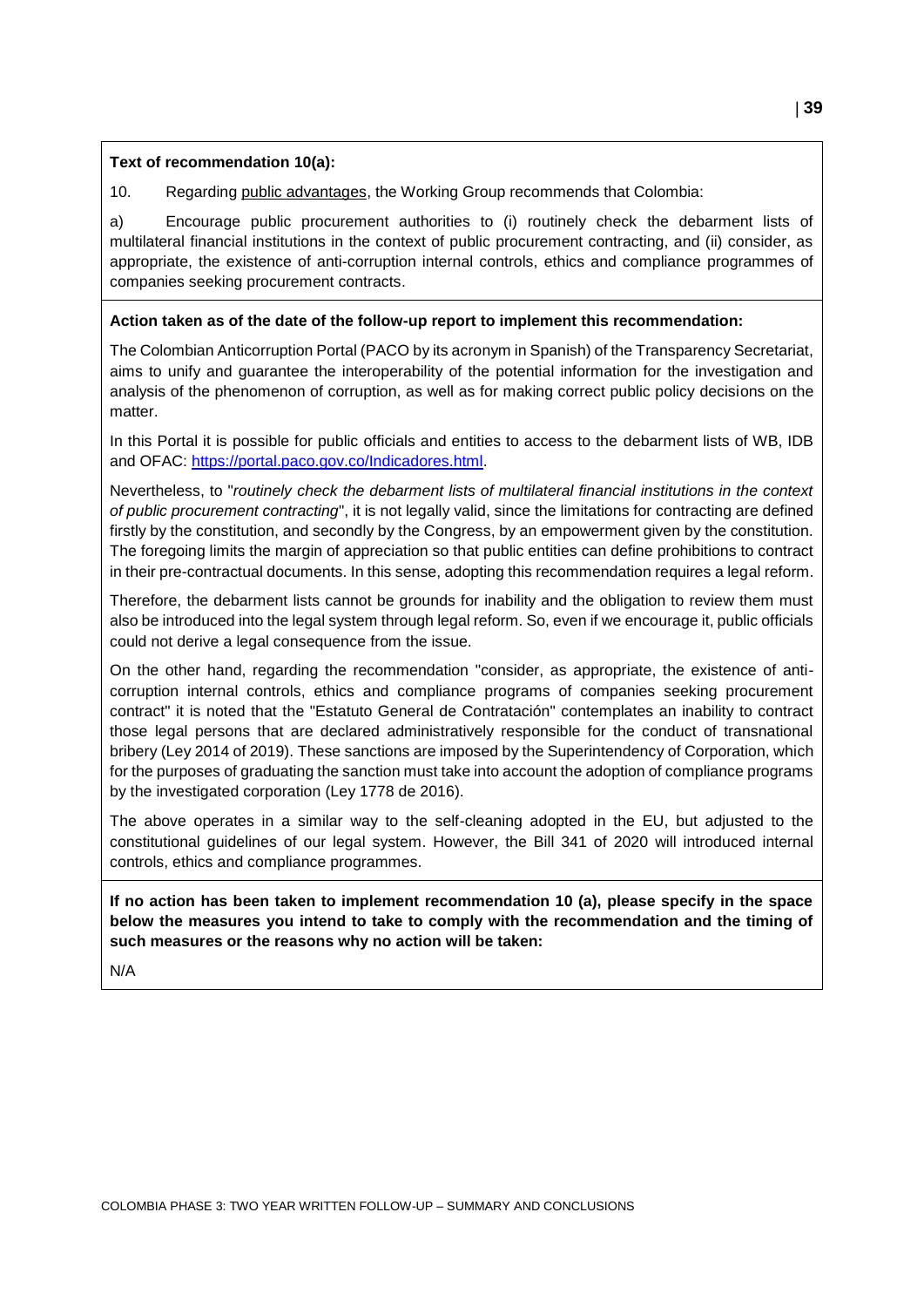#### **Text of recommendation 10(b):**

10. Regarding public advantages, the Working Group recommends that Colombia:

b) Take appropriate measure to ensure that all convictions and sanctions in foreign bribery cases are systematically reported and registered in the Single Information System of Ineligibility (SIRI) [Convention Article 3.4; 2009 Recommendation XI(i)].

#### **Action taken as of the date of the follow-up report to implement this recommendation:**

The Superintendency sends the resolutions of sanctions of legal persons to the Chamber of Commerce or to the Superintendency of Finance, in order to reflect this information in the corresponding certificate of existence and legal representation.

Investigations that are sent to the judge are centralized in the great central for business information of Colombia - RUES. The Single Business Registry (RUE by its acronym in Spanish) referred to in article 11 of Law 590 of 2000, includes the Commercial Registry and the Single Registry of Proponents.

The Single Business and Social Registry -RUES by its acronym in Spanish -, is administered by the Chambers of Commerce according to criteria of efficiency, economy, and good faith, to provide the State, society in general, businessmen, contractors, entities of solidarity economy and non-profit entities a reliable tool of integrated information both nationally and internationally.

According to the link below, among the services offered by the RUES, is the contribution to the transparency of business, inquiries of fines and sanctions of proponents and inabilities, impediments, and prohibitions of the commercial register. [https://www.rues.org.co/Home/About.](https://www.rues.org.co/Home/About)

SIRI is not the suitable mechanism to report and register foreign bribery sanctions. Colombian law has established that to publish inabilities to private sector companies, it is done through the Chamber of Commerce. Because, even in SIRI, to generate the background certificate of Colombian legal entities, the Chamber and Commerce Certificate is requested.

**If no action has been taken to implement recommendation 10 (b), please specify in the space below the measures you intend to take to comply with the recommendation and the timing of such measures or the reasons why no action will be taken:** 

N/A

## **Text of recommendation 11(i):**

11. Regarding officially supported export credits, the Working Group recommends that Bancóldex adopt without further delay the measures announced, notably:

(i) Raise awareness of the foreign bribery offence among its staff as well as among intermediary banks, and other clients as appropriate, and inform them about the legal consequences of bribery in international business transactions under Colombia's legal system.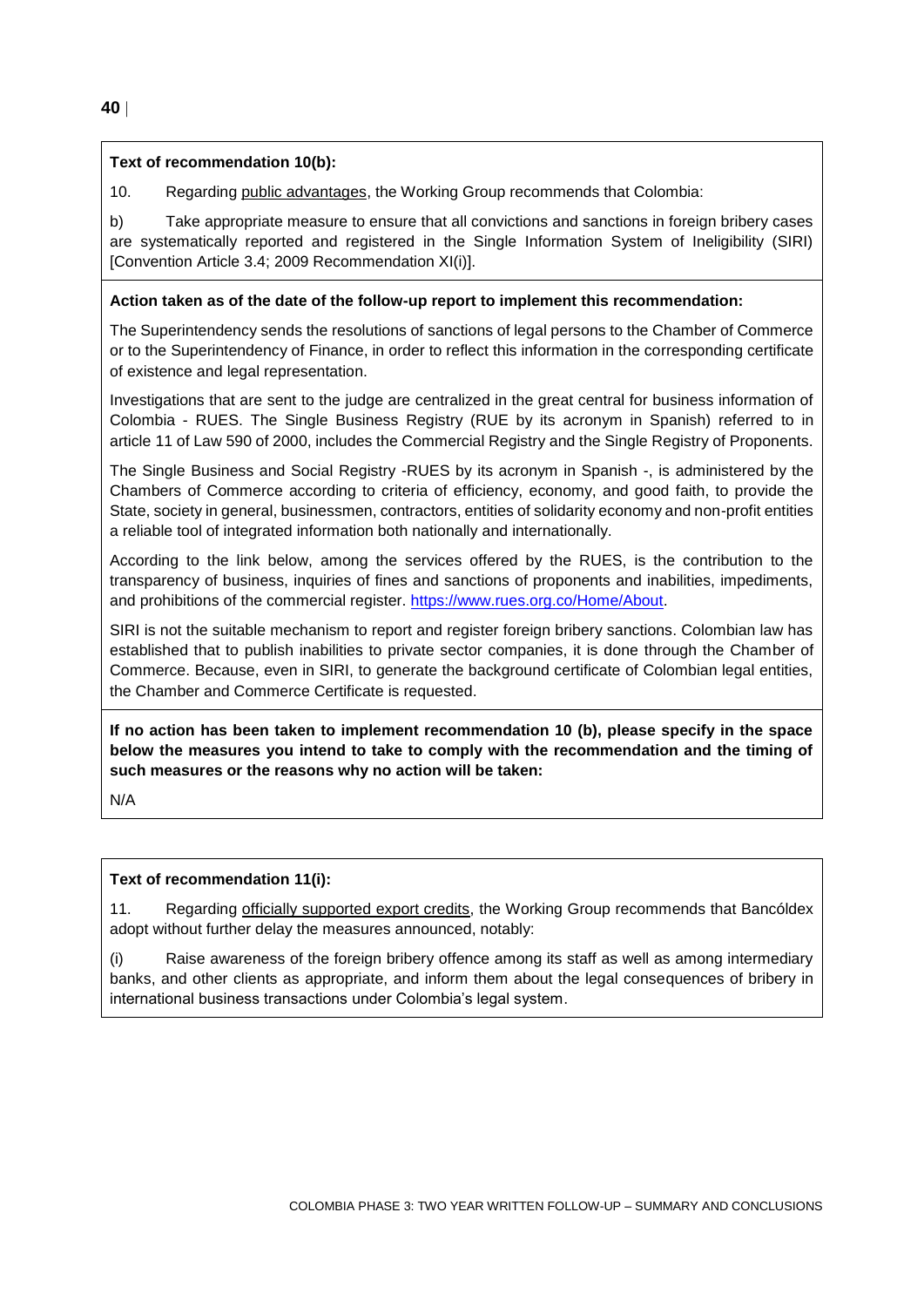#### **Action taken as of the date of the follow-up report to implement this recommendation:**

In 2020, Bancoldex held a full month of socialization about foreign bribery thorough an intense mailing campaign, to its most important stakeholders, clients and intermediaries, which aimed to sensitize them on the importance of preventing corruption in their businesses which include foreign bribery. About Bank employees, a mailing campaign was also carried out with the same objective in April and, additionally, in October the annual regulatory and mandatory training on operational risk was carried out, which addresses issues related to corruption and fraud.

Additionally, on 12 February 2020, the Superintendence of Companies and Asobancaria, organized an event to provide training on Law 1778 of 2016- legal framework on foreign bribery of legal personsaddressed to compliance officers within the financial sector.

**If no action has been taken to implement recommendation 11 (i), please specify in the space below the measures you intend to take to comply with the recommendation and the timing of such measures or the reasons why no action will be taken:** 

On the other hand, a webinar is planned to allow Bank employees to delve into this topic, bribery and fraud. Regarding clients and intermediaries, in the second semester of 2021 Bancoldex will carry out another mailing campaign with elements to prevent the risk of transnational corruption, and, finally, with the support of Asobancaria. As well, Bancoldex will sensitize the Bancoldex suppliers and business partners to identify and timely detection of the risk of corruption in their businesses.

#### **Text of recommendation 11(ii):**

11. Regarding officially supported export credits, the Working Group recommends that Bancóldex adopt without further delay the measures announced, notably:

(ii) Require intermediary banks, and other clients as appropriate, to undertake that neither they, nor anyone acting on their behalf have engaged or will engage in bribery, and disclose whether they or anyone acting on their behalf in connection with the transaction are currently under charge or, within a five-year period preceding the application, have been convicted for foreign bribery.

#### **Action taken as of the date of the follow-up report to implement this recommendation:**

Bancóldex has not executed operations that can be considered OSEC. However, Bancóldex has included the recommendations of the OECD and the Convention in the generality of its operations.

Considering that Colombia has had only one prosecution for foreign bribery, Bancóldex in its international operation continues to request its foreign counterparts in the KYC processes to deliver the Wolfsberg Questionnaire, which is analyzed by the compliance team, which includes the Anti-Bribery Chapter. It is noted that this practice has been implemented since before 2019.

The Wolfsberg Questionnaire corresponds to a valid document that generates a binding declaration for the entity that signs it. Any breach of the representations and warranties incorporated in the Questionnaire is a misrepresentation.

Additionally, Bancóldex's rediscount operations are implemented in promissory notes that are jointly signed by intermediary banks and the final beneficiaries of the resources. Therefore, the Bank's default clause, including anti – bribery topics, is applicable to the intermediary bank and the final beneficiary.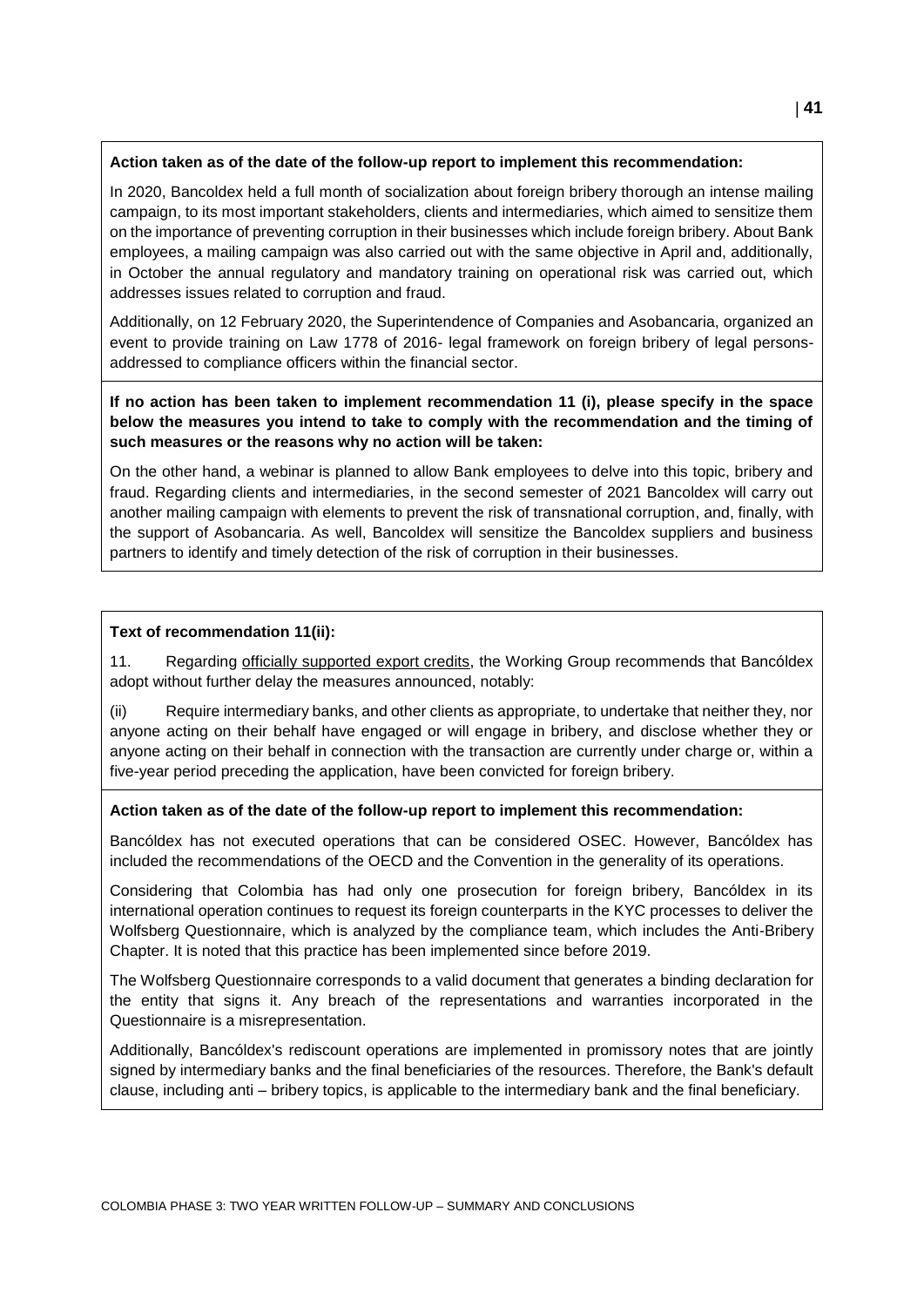**If no action has been taken to implement recommendation 11 (ii), please specify in the space below the measures you intend to take to comply with the recommendation and the timing of such measures or the reasons why no action will be taken:** 

N/A

#### **Text of recommendation 11(iii):**

11. Regarding officially supported export credits, the Working Group recommends that Bancóldex adopt without further delay the measures announced, notably:

(iii) Verify routinely the debarment lists of international financial institutions.

#### **Action taken as of the date of the follow-up report to implement this recommendation:**

Under the role of Bancoldex and the operations regime, the Bank verify daily that its clients (including direct/indirect shareholders and ultimate beneficial owners), credit beneficiaries (including direct/indirect shareholders and ultimate beneficial owners), suppliers (including direct/indirect shareholders and ultimate beneficial owners) and employees are not included in the debarment lists.

In December 2019, Bancóldex included the IDB and WB lists in its screening tool; this means that clients, counterparties, credit beneficiaries, suppliers and employees are verified against the aforementioned lists not only at the time of their onboarding, but daily during the length of the contractual/legal relationship with the Bank. In the event that the aforementioned parties are reported, the Bank would not initiate any contractual/legal relationship with them.

Likewise, since January 2020 it was incorporated into the Bank's financial and supply instrumentation as a non-compliance event and as an event of default to be reported on the IDB and WB lists or on any other related to transnational bribery.

**If no action has been taken to implement recommendation 11 (iii), please specify in the space below the measures you intend to take to comply with the recommendation and the timing of such measures or the reasons why no action will be taken:** 

N/A

#### **Text of recommendation 11(iv):**

11. Regarding officially supported export credits, the Working Group recommends that Bancóldex adopt without further delay the measures announced, notably:

(iv) Undertake enhanced due diligence in cases where intermediary banks, and other clients as appropriate, are currently under charge or, within a five-year period preceding the application, have been convicted for foreign bribery, are listed in the debarment lists of international financial institutions, or there are reasons to believe that bribery may be involved in the transaction.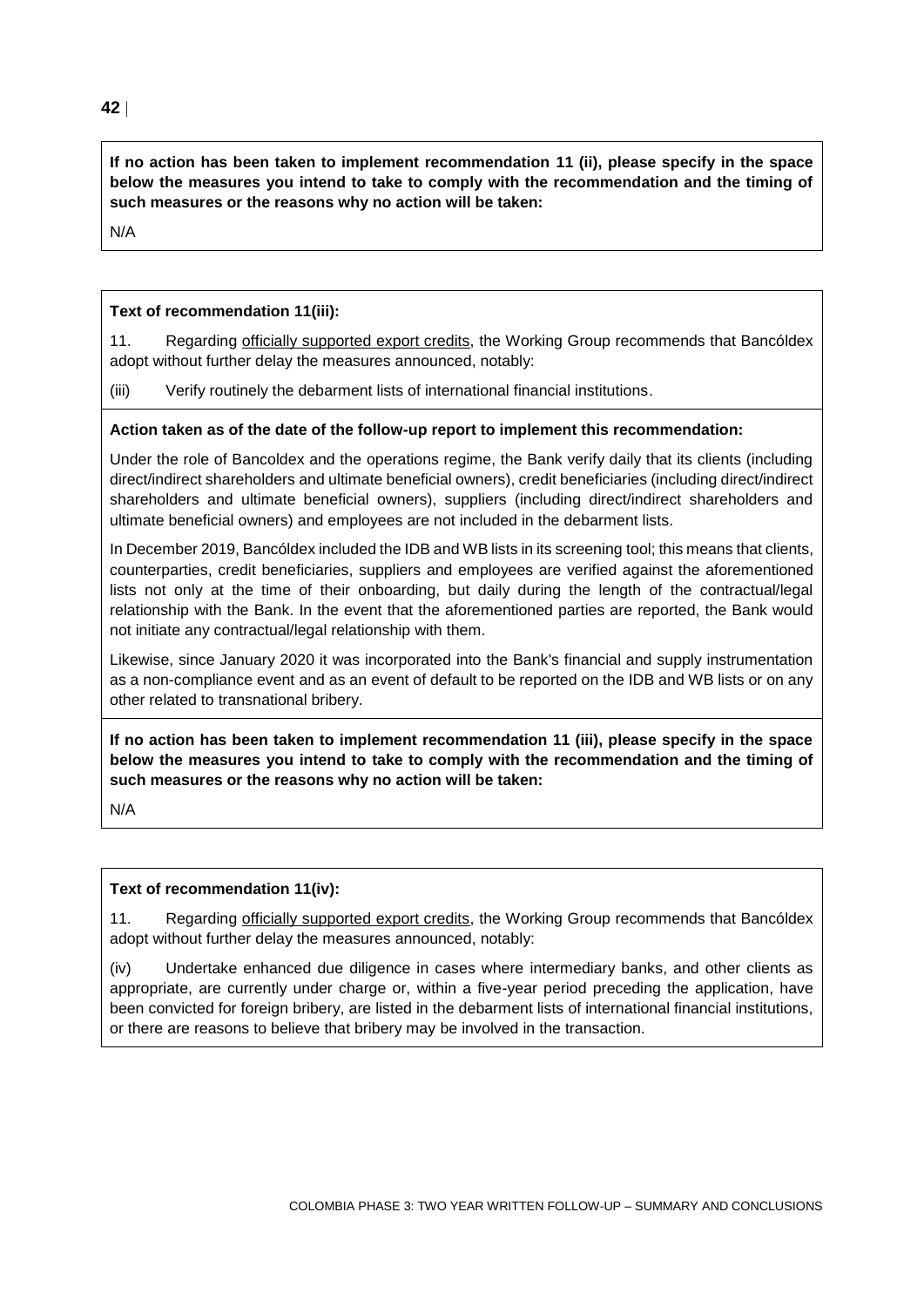#### **Action taken as of the date of the follow-up report to implement this recommendation:**

Taking into account the previous answers, in the situation that a client, counterpart, supplier or employee is reported on a debarment list or has been convicted, indicted or subjected by actions related to bribery, the operation / contract would not be executed, and in the event that the operation / contract has already been signed, Bancoldex is entitled to declare an event of default.

Additionally, it is important to highlight that a case review protocol was created in the Bank to trigger an enhanced due diligence in situations that do not fit into those of the previous paragraph, news screening, and dubious transactions in which there are bribery suspicions or red flags. This protocol applies to all bank operations.

**If no action has been taken to implement recommendation 11 (iv), please specify in the space below the measures you intend to take to comply with the recommendation and the timing of such measures or the reasons why no action will be taken:** 

N/A

#### **Text of recommendation 11(v):**

11. Regarding officially supported export credits, the Working Group recommends that Bancóldex adopt without further delay the measures announced, notably:

(v) Include the standard default clause in all promissory notes concluded by Bancóldex as well as in export credit contracts concluded by intermediary banks [2009 Recommendation XII and 2019 Export Credit Recommendation].

#### **Action taken as of the date of the follow-up report to implement this recommendation:**

Under the role of Bancoldex and the operations regime, the default clause is already incorporated in all Bancoldex contracts and operations. Here is an example of this kind of provisions:

Promissory notes - SWIFT. "We authorize Bancoldex, with no need of judicial or extrajudicial requirement, to constitute ourselves in default and/or breach, declare the expiration of the term of the obligation herein or installments making up the balance, and require the total payment immediately, either judicial or extra judicially, regardless of the power to restore the term, as provided by law, if XXX and/or its Directors, Shareholders and /or ultimate beneficial owners are (a) named on lists promulgated from time to time by the United Nations Security Council or its committees pursuant to any resolution issued under Chapter VII of the United Nations Charter, (b) reported on the sanction lists promulgated from time to time by OFAC (Office of Foreign Assets Control of the US Department of the Treasury); (c) named on the IDB sanctions system or on the World Bank Listing of Ineligible Firms & Individuals and/or (d) convicted, indicted or subjected to any similar criminal sanction, by any court or other governmental authority of competent jurisdiction for violating (i) anti-money laundering/financing of terrorism laws, and/r (ii) anti bribery and anti-corruption laws".

Furthermore, Bancoldex has not executed operations that can be considered OSEC. However, Bancoldex has included the recommendations of the OECD and the convention in the generality of its operations.

Bancoldex's rediscount operations are implemented in promissory notes that are jointly signed by intermediary banks and the final beneficiaries of the resources. Therefore, the Bank's default clause, including anti – bribery topics, is applicable and obligatory to the intermediary bank and the final beneficiary.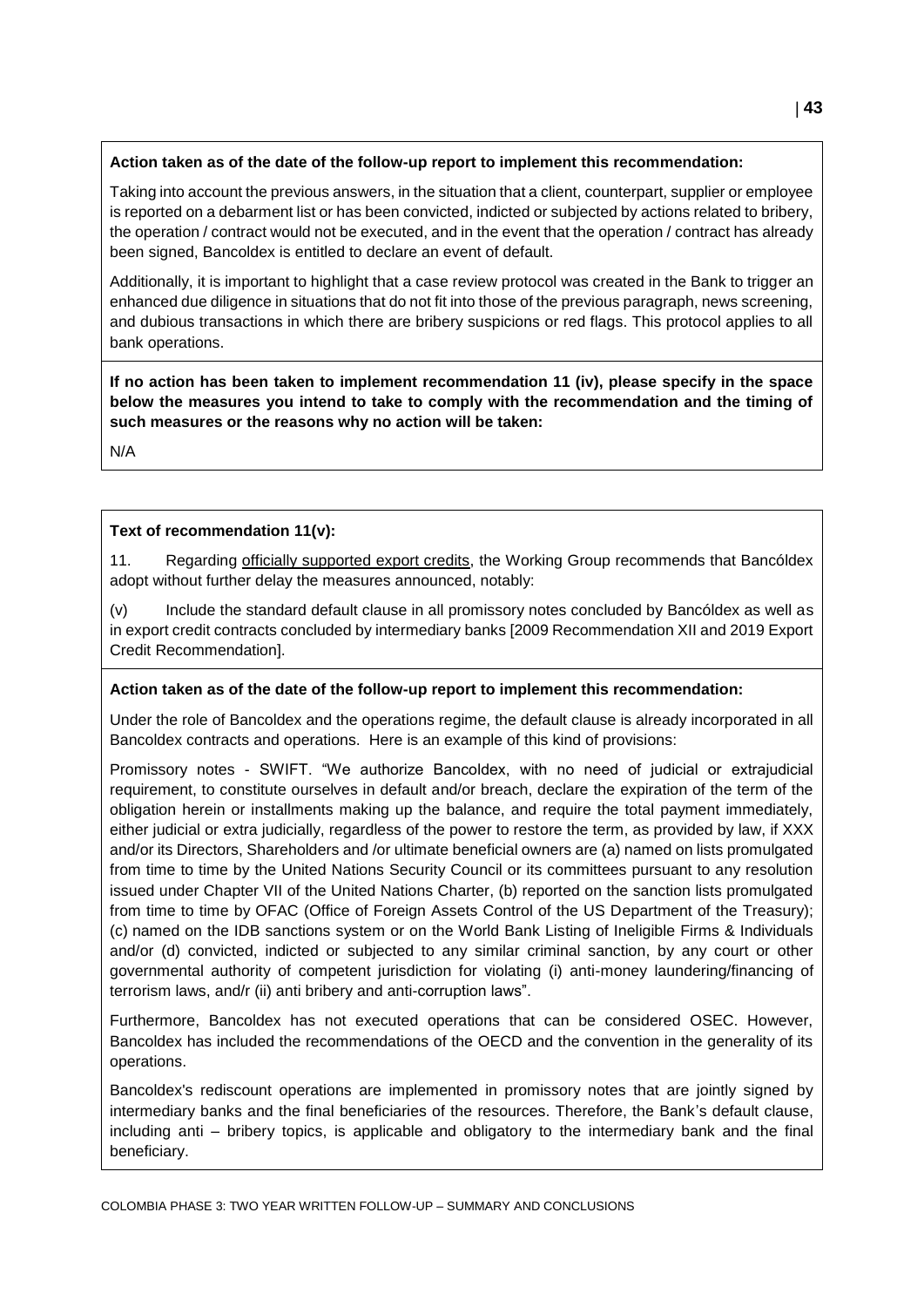**If no action has been taken to implement recommendation 11 (v), please specify in the space below the measures you intend to take to comply with the recommendation and the timing of such measures or the reasons why no action will be taken:** 

N/A

#### **PART II: ISSUES FOR FOLLOW-UP BY THE WORKING GROUP**

*Regarding Part II, countries are invited to provide information with regard to any follow-up issue identified below where there have been relevant developments since Phase 3. Please describe/include any new case law, legislative, administrative, doctrinal or other relevant developments since the adoption of the report. Please provide relevant statistics as appropriate.*

16. The Working Group will follow up on the issues below as case-law, practice and legislation develop:

#### **Text of issue for follow-up 12(a):**

a) The application in practice of article 433 PC to ensure that an offer that does not reach the intended public official amounts to a foreign bribery offence under Colombian law [Convention, Article 1].

**With regard to the issue identified above, describe any new case law, legislative, administrative, doctrinal or other relevant developments since the adoption of the report. Please provide relevant statistics as appropriate:**

Considering what was said in the Phase 3 Report of Colombia, an offer that does not reach the intended public official is included within the criminal offense of foreign bribery as an attempted crime.

#### **Text of issue for follow-up 12(b):**

The application in practice of the benefits of collaboration in foreign bribery cases to ensure that they result in effective, proportionate and dissuasive sanctions [Convention Articles 2 and 3].

#### **With regard to the issue identified above, describe any new case law, legislative, administrative, doctrinal or other relevant developments since the adoption of the report. Please provide relevant statistics as appropriate:**

Since the Water Utility Company case, there has not been any application of benefits for collaboration in another case. On 2020, the Superintentency opened a preliminary inquiry *(indagación preliminar*) and administrative investigation against a legal person for foreign bribery and on 4 February 2021, said person filed a request for the granting of collaboration benefits pursuant to article 19 of Law 1778 of 2016, which is currently under study by the Superintendency while it carries on with the investigation. In this study, the Superintendency is considering the effectiveness, proportionality, and dissuasiveness of the sanction to be imposed.

Therefore, it is not yet possible to assess in practice the effectiveness, proportionality and dissuasiveness of the sanctions for legal persons for foreign bribery in the application of benefits for collaboration. This could only be assessed by analyzing each specific sanction imposed in a concrete case of foreign bribery against legal persons in the application of benefits for collaboration.

Notwithstanding the foregoing, in order to address some deficiencies raised in the Phase 3 Report, Bill 341/2020 proposes to include an amendment to article 19 of Law 1778 of 2016, aimed at ensuring that benefits for collaboration may only be granted, amongst other requirements set forth in said article,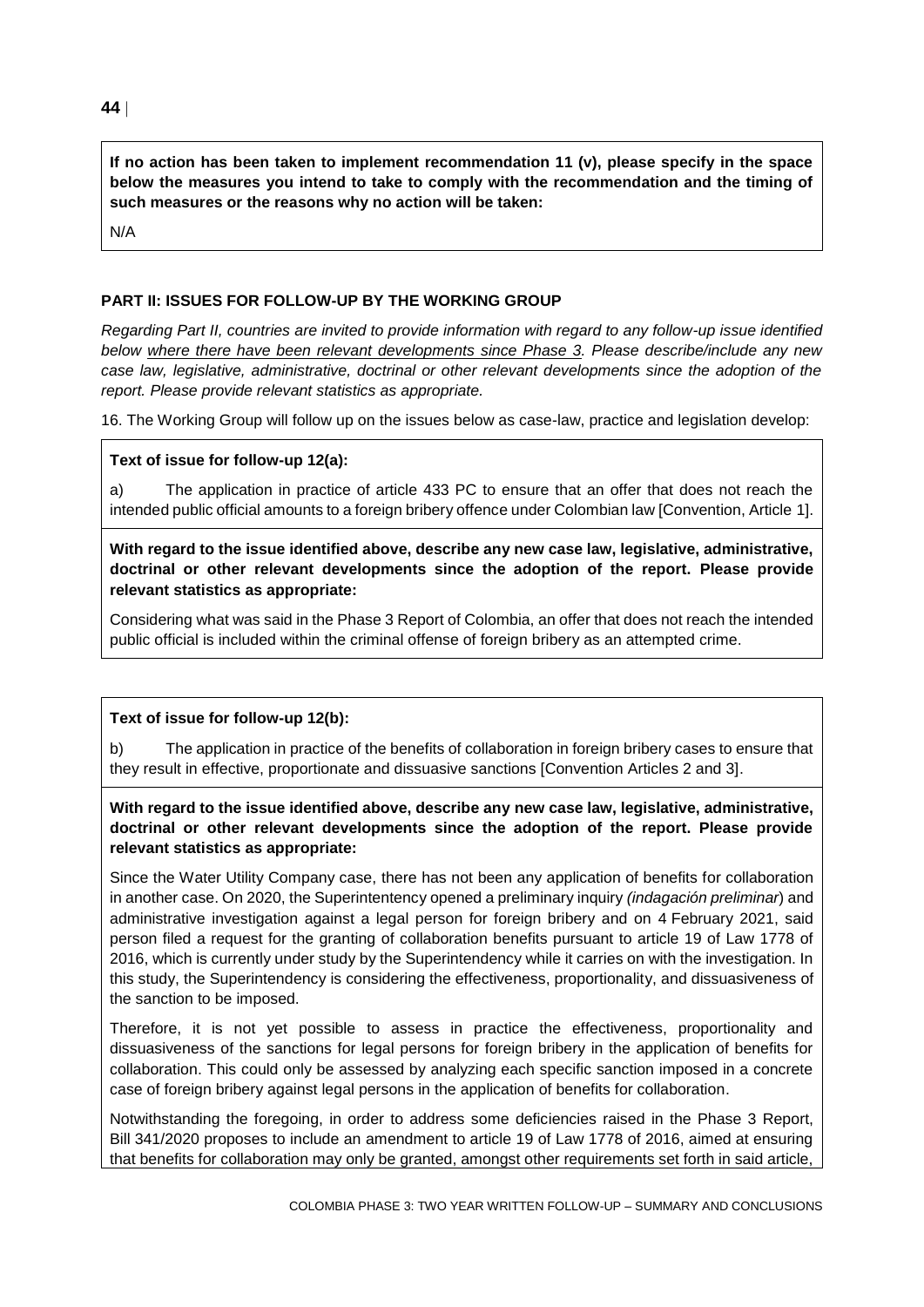when the information disclosed is not previously known by the Superintendency, nor has been communicated by other means, or the conduct has not been subject of any investigation by other national or foreign authorities. Additionally, self-reporting must be accompanied by appropriate remedial actions ordered by the Superintendency of Corporations.

**Relevant Legal Provisions from the Bill 341/2020:**

**Artículo 31. Modifíquese el artículo 19 de la Ley 1778 de 2016, el cual quedará así:** 

**Artículo 19. Beneficios por colaboración.** La Superintendencia de Sociedades podrá conceder beneficios a participantes en las infracciones descritas en esta ley, siempre y cuando los mismos la pongan en conocimiento de la Superintendencia y colaboren oportunamente con la entrega de información y pruebas relacionadas con dicha conducta conforme a las siguientes reglas:

- 1. Los beneficios podrán incluir la exoneración total o parcial de la sanción. En todo caso, cualquiera sea la modalidad de exoneración, la Superintendencia deberá tener en cuenta los siguientes criterios para conceder dichos beneficios:
	- a. La calidad y utilidad de la información suministrada a la Superintendencia para el esclarecimiento de los hechos, para la represión de las conductas y para determinar la modalidad, duración y efectos de la conducta ilegal, así como la identidad de los responsables, su grado de participación y el beneficio que hubiera obtenido con ella.
	- b. La oportunidad en que la Superintendencia reciba la colaboración.
	- c. La información suministrada a la Superintendencia de Sociedades no ha sido previamente conocida por ella, o no ha sido difundida por otros medios, o la conducta no ha sido objeto de alguna investigación por otras autoridades nacionales o extranjeras.
	- d. La persona jurídica ha adoptado las acciones remediales o las medidas correctivas adecuadas que establezca la Superintendencia de Sociedades.
	- e. La exoneración total de la sanción podrá ser concedida siempre que de manera previa a que se hubiere iniciado la correspondiente actuación administrativa, la persona jurídica: (i) haya puesto en conocimiento de la Superintendencia, las infracciones de que trata esta ley y (ii) no se hayan ejercido las obligaciones y derechos que surgieren de un contrato originado en un negocio o transacción internacional conforme lo menciona esta ley, según sea el caso.
- 2. La exoneración parcial de la sanción podrá ser concedida cuando la información haya sido entregada de manera posterior a la iniciación de la actuación administrativa. En todo caso, la disminución de la sanción, en lo que respecta a la multa, no podrá exceder del 50% de la misma.

#### **Text of issue for follow-up 12(c):**

c) The application of Law 1778 of 2016 to ensure that a legal person cannot avoid responsibility for foreign bribery by using related legal persons [Convention Article 2 and 2009 Recommendation, Annex I.C].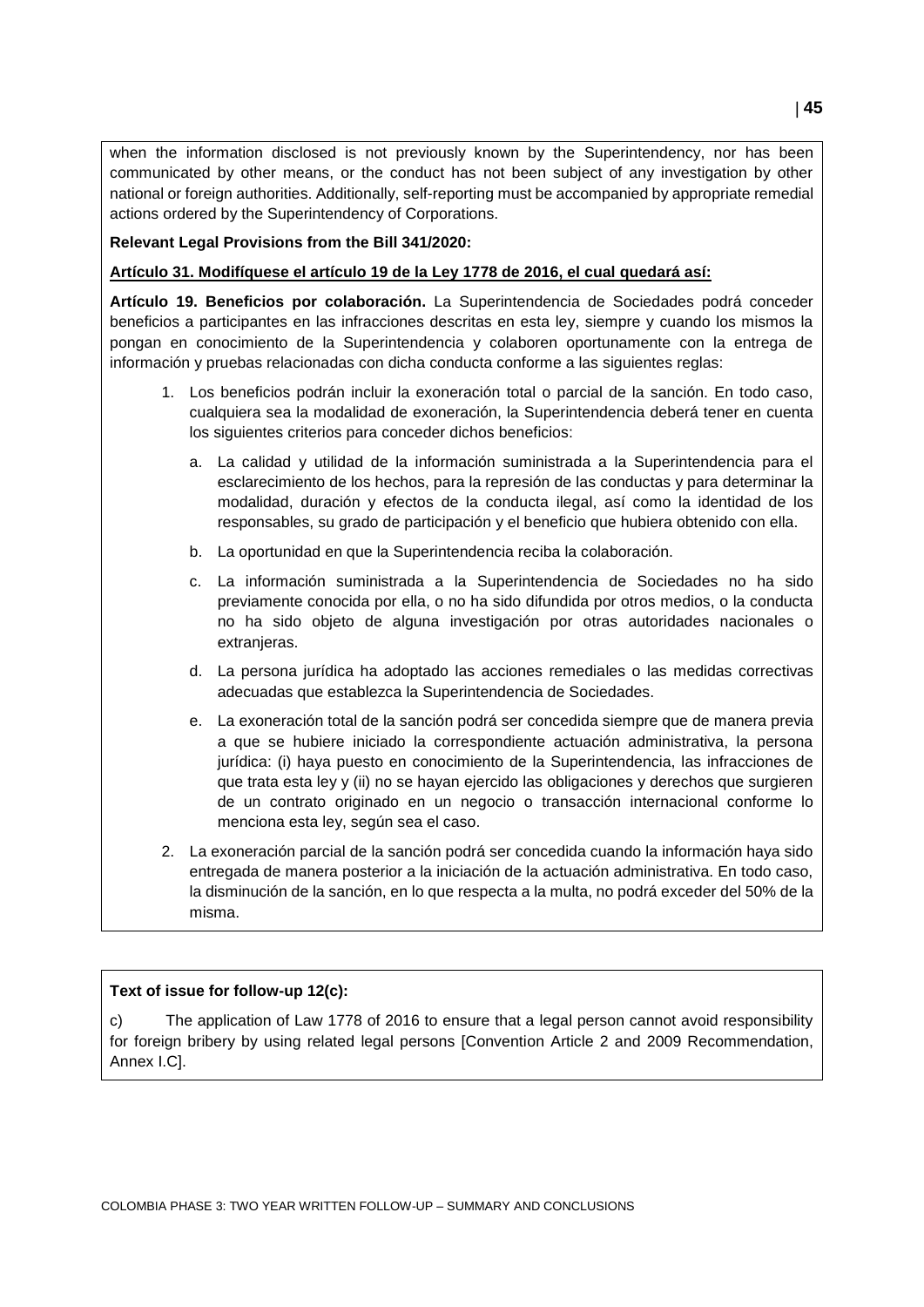#### **With regard to the issue identified above, describe any new case law, legislative, administrative, doctrinal or other relevant developments since the adoption of the report. Please provide relevant statistics as appropriate:**

To date, there is no case law regarding this issue.

Although, Colombia considers that article 2 of Law 1778 of 2016 addresses responsibility for foreign bribery by using related legal persons, in Bill 341/2020 an amendment to said article was included to add expressly that a subsidiary may be held liable where the parent company or any other legal person that is part of the same business group or that is directly or indirectly controlled by the parent company, commits foreign bribery, for the benefit of its subsidiaries.

#### **Relevant Legal Provisions from the Bill 341/2020:**

#### **Artículo 28. Modifíquese el artículo 2 de la Ley 1778 de 2016, el cual quedará así:**

**Artículo 2°. Responsabilidad administrativa de las personas jurídicas.** Las personas jurídicas que por medio de uno o varios: (i) empleados, (ii) contratistas, (iii) administradores, o (iv) asociados, Propios o de cualquier persona jurídica subordinada: (i) den, (ii) ofrezcan, o (iii) prometan, A un servidor público extranjero, directa o indirectamente: (i) sumas de dinero, (ii) cualquier objeto de valor pecuniario u (iii) otro beneficio o utilidad, A cambio de que el servidor público extranjero: (i) realice, (ii) omita, (iii) o retarde,

Cualquier acto relacionado con el ejercicio de sus funciones y en relación con un negocio o transacción internacional.

Dichas personas serán sancionadas administrativamente en los términos establecidos por esta ley.

Las entidades que tengan la calidad de matrices, conforme al régimen previsto en la Ley 222 de 1995 o la norma que la modifique o sustituya, serán responsables y serán sancionadas, en el evento de que una de sus subordinadas incurra en alguna de las conductas enunciadas en el inciso primero de este artículo, con el consentimiento o la tolerancia de la matriz.

También serán responsables y sancionadas las subordinadas cuando su (i) matriz o (ii) cualquier otra persona jurídica que sea parte del mismo grupo empresarial o que sea controlada directa o indirectamente por la matriz, incurra en alguna de las conductas enunciadas en el inciso primero de este artículo, en beneficio de las subordinadas.

**Parágrafo 1.** Para los efectos de lo dispuesto en el presente artículo, se considera servidor público extranjero toda persona que tenga un cargo legislativo, administrativo o judicial en un Estado, sus subdivisiones políticas o autoridades locales, o una jurisdicción extranjera, sin importar si el individuo hubiere sido nombrado o elegido.

También se considera servidor público extranjero toda persona que ejerza una función pública para un Estado, sus subdivisiones políticas o autoridades locales, o en una jurisdicción extranjera, sea dentro de un organismo público, o de una empresa del Estado o una entidad cuyo poder de decisión se encuentre sometido a la voluntad del Estado, sus subdivisiones políticas o autoridades locales, o de una jurisdicción extranjera.

Igualmente, se entenderá que ostenta la referida calidad cualquier funcionario o agente de una organización pública internacional.

**Parágrafo 2.** Lo previsto en esta ley para las personas jurídicas se extenderá a las sucursales de sociedades que operen en el exterior, así como a las empresas industriales y comerciales del Estado, sociedades en las que el Estado tenga participación y sociedades de economía mixta.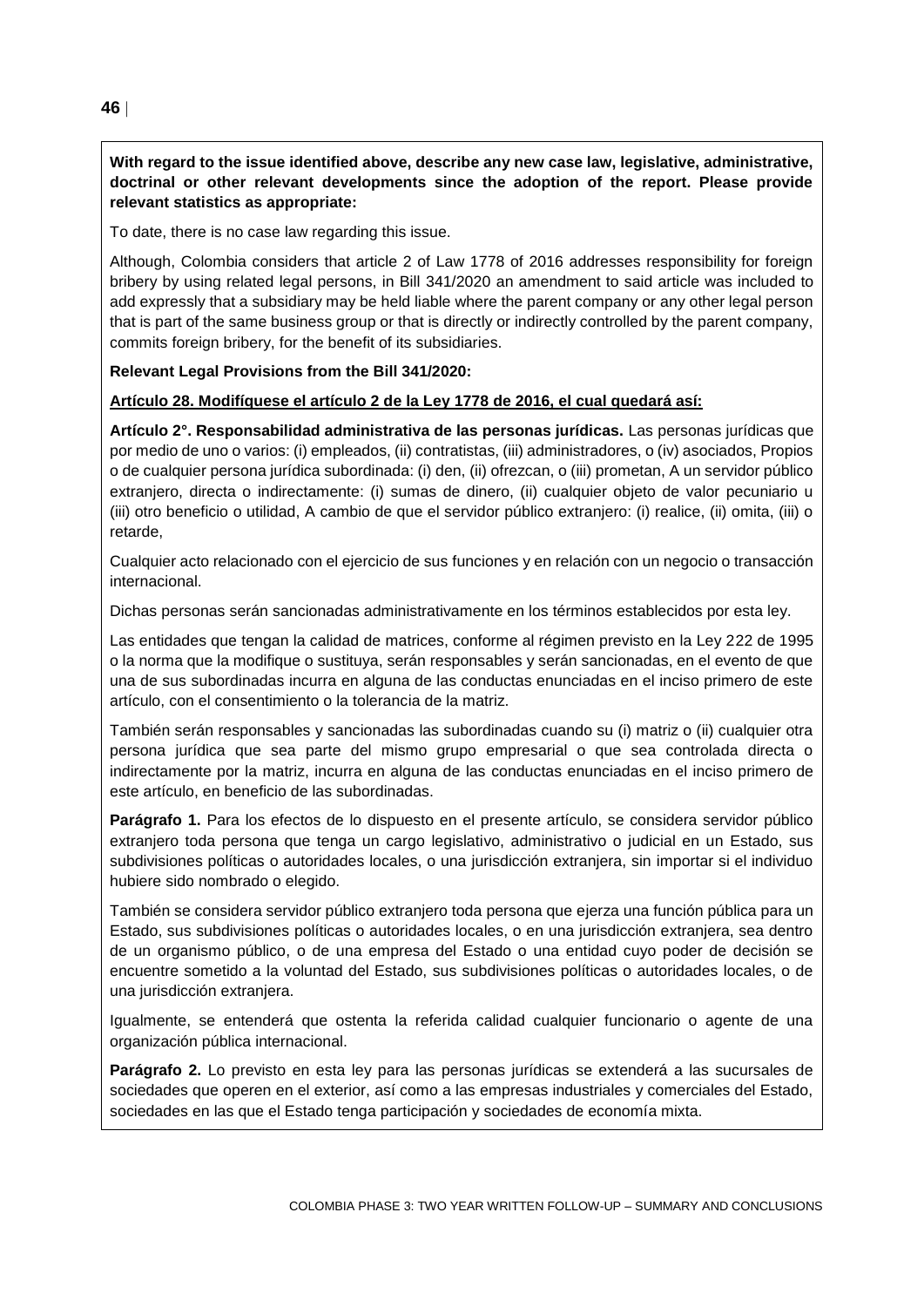**Parágrafo 3.** Lo previsto en el presente artículo no se aplica cuando la conducta haya sido realizada por un asociado que no detente el control de la persona jurídica.

#### **Text of issue for follow-up 12(d):**

d) The effective, proportionate and dissuasive nature of sanctions imposed against natural persons [Convention Articles 1 and 3].

**With regard to the issue identified above, describe any new case law, legislative, administrative, doctrinal or other relevant developments since the adoption of the report. Please provide relevant statistics as appropriate:**

At this moment, in the PGO, 5 cases are being advanced for the crime of foreign bribery.

#### **Text of issue for follow-up 12(e):**

e) Whether access to the necessary financial information is possible in the context of foreign bribery investigations concerning legal persons, even in the absence of prosecution of a natural person [Convention Articles 2 and 5].

**With regard to the issue identified above, describe any new case law, legislative, administrative, doctrinal or other relevant developments since the adoption of the report. Please provide relevant statistics as appropriate:**

In the context of a specific foreign bribery case under preliminary inquiry *(indagación preliminar)*, in October 2020 the Superintendency regarding the legal person under investigation, requested, (i) to the Colombian Superintendency of Finance, financial information, and (ii) to the Central Bank, information on clearing accounts, foreign investment filings, Colombian investment abroad and lending operations. This information was successfully provided to the entity without any obstacle in November 2020.

Regarding, access to information covered by secrecy, in Bill 341/2020, it is proposed to add a paragraph to article 20 of Law 1778 of 2016 so that secrecy does not prevent information being provided to the Superintendency in order for said authority to carry out its activities provided by law regarding foreign bribery investigations and that such secrecy is transferred when the information is provided to the Superintendency.

#### **Relevant Legal Provisions from the Bill 341/2020:**

#### **Artículo 32. Adiciónese dos (2) parágrafos al artículo 20 de la Ley 1778 de 2016, así:**

**Parágrafo 1.** La Superintendencia de Sociedades podrá acceder a información de carácter reservado cuando la solicitud se efectúe para efecto de lo previsto en el artículo segundo de esta ley y en el ejercicio de las facultades conferidas para el efecto. Corresponderá a la Superintendencia de Sociedades mantener la reserva de la información con carácter reservado que llegue a conocer.

**Parágrafo 2.** Las competencias previstas deben ejercerse a la luz de lo dispuesto en el Código de Procedimiento Administrativo y de lo Contencioso Administrativo y en el Código General del Proceso, y no comprenden la realización de interceptaciones o registros ni otras actividades probatorias que, según la Constitución, se encuentran sometidas a reserva judicial de conformidad con lo consagrado en la Constitución y la Ley 1581 de 2012.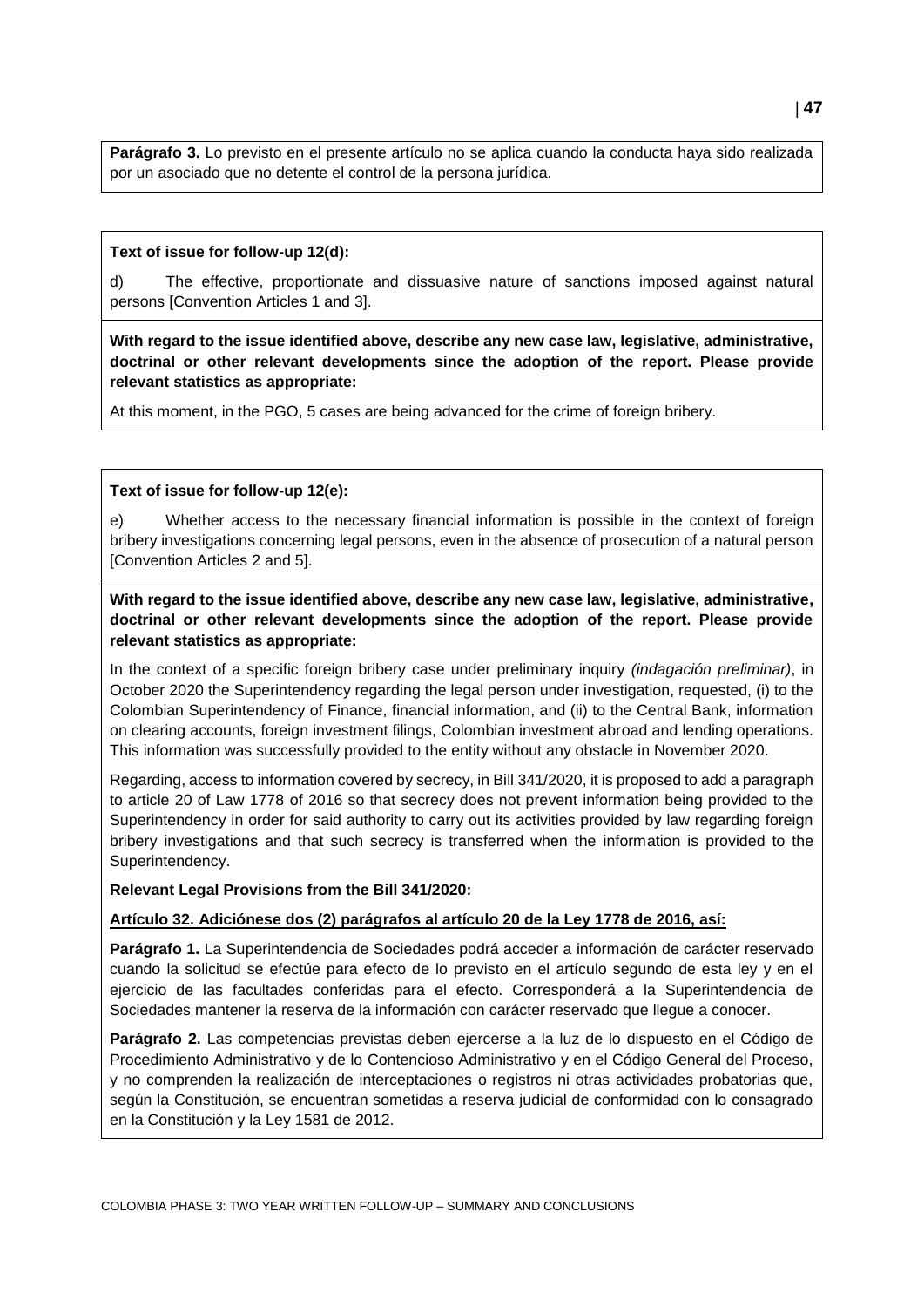## **Text of issue for follow-up 12(f):**

f) The independence of the Superintendence of Companies to ensure it cannot be subject to improper influence by concerns of a political nature and factors prohibited by Article 5 of the Convention [Convention Articles 2 and 5].

## **With regard to the issue identified above, describe any new case law, legislative, administrative, doctrinal or other relevant developments since the adoption of the report. Please provide relevant statistics as appropriate:**

The Superintendency is an independent technical agency in charge of inspection, oversight, and control of legal persons. Its decisions cannot be altered by the government, but only judicially reviewed.

On 14 May 2020, the Colombian State Council declared the partial nullity of Decree 1817 of 2015, which modified the conditions related to the period, retirement and replacement of the Superintendents of Industry and Commerce, Corporations and Finance. The procedure established in article 2.2.34.1.3 contained in article 1 of the Decree 1817 of 2015 will continue to apply, therefore, the President of the Republic appoints the Superintendents of Industry and Commerce, Finance and Corporations, prior public invitation, amongst the candidates applying to the position that comply with the requirements and conditions established to occupy the respective position (article 2.2.34.1.2. of Decree 1817 of 2015). This ensures that superintendents are technical public officials instead of political officials. However, these superintendents do not have any more a fixed term nor a term that coincides with that of the respective presidential term. The superintendents, having a position of "free appointment and removal", may be removed at the discretion of the President of the Republic. Nevertheless, the decision to remove any superintendent must be in accordance with the criteria of rationality, reasonableness and proportionality (article 44 of Law 1437 of 2011).

## **Text of issue for follow-up 12(g):**

g) The effectiveness in practice of the agreement concluded between the Superintendence of Companies and DIAN to ensure it allows for the necessary sharing of information in relation to foreign bribery cases [Convention Articles 2 and 5; 2009 Tax Recommendation].

**With regard to the issue identified above, describe any new case law, legislative, administrative, doctrinal or other relevant developments since the adoption of the report. Please provide relevant statistics as appropriate:**

On 11 February 2021, the Superintendency and DIAN signed a framework co-operation MoU in the digital area and information exchange. Based on said MOU, the parties are currently negotiating a complementary agreement on foreign bribery co-operation, including in general, information exchange and training on foreign bribery. Once this agreement is signed and becomes operational, its effectiveness can be measured.

To reinforce the collaboration between the Superintendency and other public entities (including DIAN), in Bill 341/2020, an amendment to article 22 of Law 1778 of 2016 on collaboration and disclosure of information was proposed so that the DIAN and other public entities have the obligation to inform to the Superintendency any report of suspicious activity or fact that indicates an alleged foreign bribery and collaborate with said entity so that it can perform its functions of detection, investigation and sanction of foreign bribery of legal persons.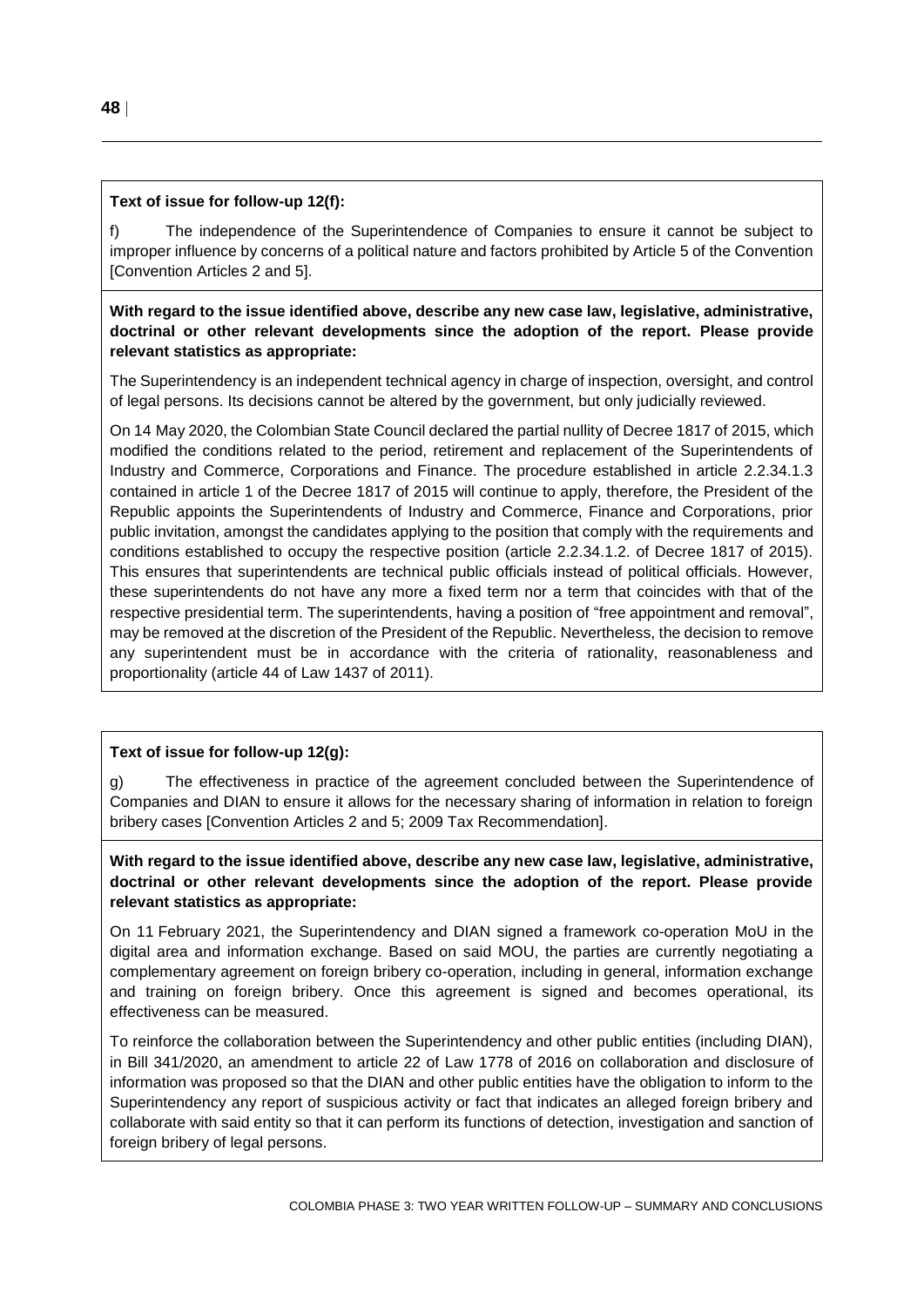#### **Text of issue for follow-up 12(h):**

h) Efforts to raise awareness of sanctions imposed in foreign bribery cases [Convention Article 3; 2009 Recommendation III(i)].

**With regard to the issue identified above, describe any new case law, legislative, administrative, doctrinal or other relevant developments since the adoption of the report. Please provide relevant statistics as appropriate:**

Sanctions imposed for foreign bribery of legal persons are published on the Superintendency's website at: [https://www.supersociedades.gov.co/delegatura\\_aec/Paginas/Decisiones\\_en\\_firme.aspx.](https://www.supersociedades.gov.co/delegatura_aec/Paginas/Decisiones_en_firme.aspx)

In addition, in all the awareness- raising activities on foreign bribery performed by the Superintendency, the sanctions so far imposed on foreign bribery are mentioned to explain foreign bribery, its actors and the way to prevent or report it.

Additionally, the Superintendency has included in its educational material in its website (Virtual Course on Foreign Bribery, Info- graphic- "Superintendency´s role regarding Foreign Bribery" and "Practical Guide to Understand the Fight against Foreign Bribery ") visible links to access the sanctions imposed to legal persons for foreign bribery.

Furthermore, within the framework of the Business Integrity Route, the Transparency Secretariat has been carrying out training sessions for unions, companies, and the Chamber of Commerce at the national level.

Within the institutional offer of the Transparency Secretariat for the strengthening of capacities of the private sector in the fight against corruption, two essential themes are incorporated in these knowledge spaces: the use and appropriation of the Integrity App as a tool for self-evaluation of the compliance program in corporate integrity management; and the fight against Foreign Bribery from the Colombian private sector in collaboration with the Superintendency [https://youtu.be/8QEFQc\\_TVxI.](https://youtu.be/8QEFQc_TVxI)

Likewise, through the signing of the Integrity Pact signed with Confecámaras and the Transparency Secretariat, the process of promoting a culture of legality and integrity with the Chambers of Commerce at the territorial and national level begins.

In the process of implementing the Integrity Pact with the Chambers of Commerce, events have been held with its collaborators, members and affiliates, where information about Integrity App and Transnational Bribery has been shared.

To date, they have worked with 7 Chambers of Commerce and the following senior-level employees:

- 1. Santa Marta Chamber of Commerce: 13 employees of the Chamber of Commerce and 30 affiliated companies.
- 2. Cali Chamber of Commerce: 3 collaborators of the Chamber of Commerce.
- 3. Tunja Chamber of Commerce: 1 collaborator of the Chamber of Commerce and 14 affiliated companies. In addition, an event was co-ordinated on 29 July with 104 companies affiliated to the Chamber of Commerce.
- 4. Chamber of Commerce of Bucaramanga: 12 employees of the Chamber of Commerce and 1 member of the Regional Competitiveness Commission. In addition, an event was co-ordinated on 28 July with companies affiliated to the Chamber of Commerce.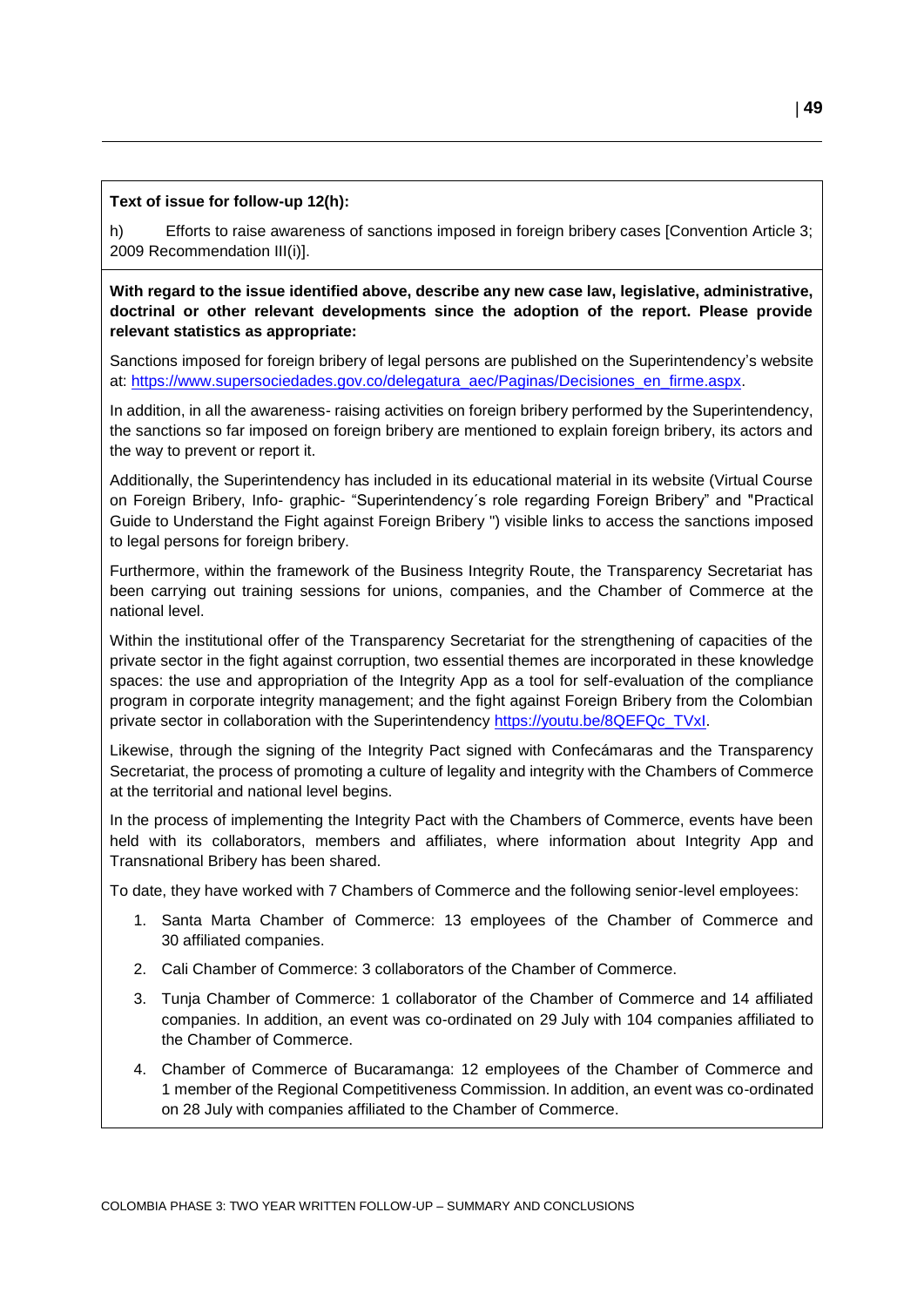- 5. Chamber of Commerce of Medellín and Antioquia: Members and more than 203 companies affiliated to the Chamber of Commerce of Medellín, Urabá, Aburra Sur, Oriente Antioqueño and Magdalena Medio and Nordeste Antioqueño.
- 6. Ipiales Chamber of Commerce: Members and 78 companies affiliated to the Chamber of Commerce.
- 7. Bogotá Chamber of Commerce: 20 companies affiliated to the Chamber of Commerce.

Management with the Guilds and companies:

Within the framework of the institutional strategy to fight corruption in the private sector, 12 integrity pacts have been signed with different economic sectors and the Transparency Secretariat, that bring together 56 unions in the country, that group approximately 37,670 companies that represent sectors that involve an important percentage of the Gross Domestic Product of Colombia.

In the process of implementing the Integrity Pact with the unions and companies along with the Transparency Secretariat, spaces for dialogue and knowledge have been developed with their collaborators and associated / affiliated companies, where information on Integrity App and Transnational Bribery has been shared.

During 2021, the Transparency Secretariat has held meetings with unions and companies where the issue of the fight against Transnational Bribery and Integrity App is socialized: 12 unions which include the Collective Action of the Electricity Sector and the Grupo Soluciones Business Group and the following senior-level employees:

- 1. ASOMEDIOS: 2 employees of the union. (General Secretary and Sector Coordinator).
- 2. Chamber of Digital Industry and Services –ANDI: 4 employees of the union (President, Deputy Director, Coordinator of Economy and intern).
- 3. PORKCOLOMBIA National Pig Farming Fund: 4 employees of the union. (Administrative and Financial Directorate, Directorate of the technical area and Sub directorate of environmental management and CSR).
- 4. ASOGRASAS: 1 employee of the union (Lawyer).
- 5. Acoplastics: 1 collaborator of the union (President).
- 6. FENALCO Agricultural Sector: 1 collaborator of the Guild Director Guild.
- 7. FENALCO Security and Surveillance Sector: 1 collaborator (Union Director).
- 8. Fedetranscarga: 1 employee of the union and 28 associated companies.
- 9. Colombian private security chamber: 1 union member (General Director) and 5 companies associated with the union.
- 10. ASTIEMPO Timeshare Association: 1 employee of the union (President).
- 11. Collective Action Electricity Sector: 2 collaborators of the Collective Action (Technical Secretariat of Collective Action).
- 12. Grupo Soluciones: 1 collaborator of the Group (CEO).

Likewise, different training spaces have been developed on the Business Integrity Route with unions in which the Transparency Secretariat has participated through webinars: Camacol, Fedesoft, Asociación Colombiana de la Industria de la Cobranza, COLCOB, Alquería, Sector de Servicios Públicos Domiciliarios.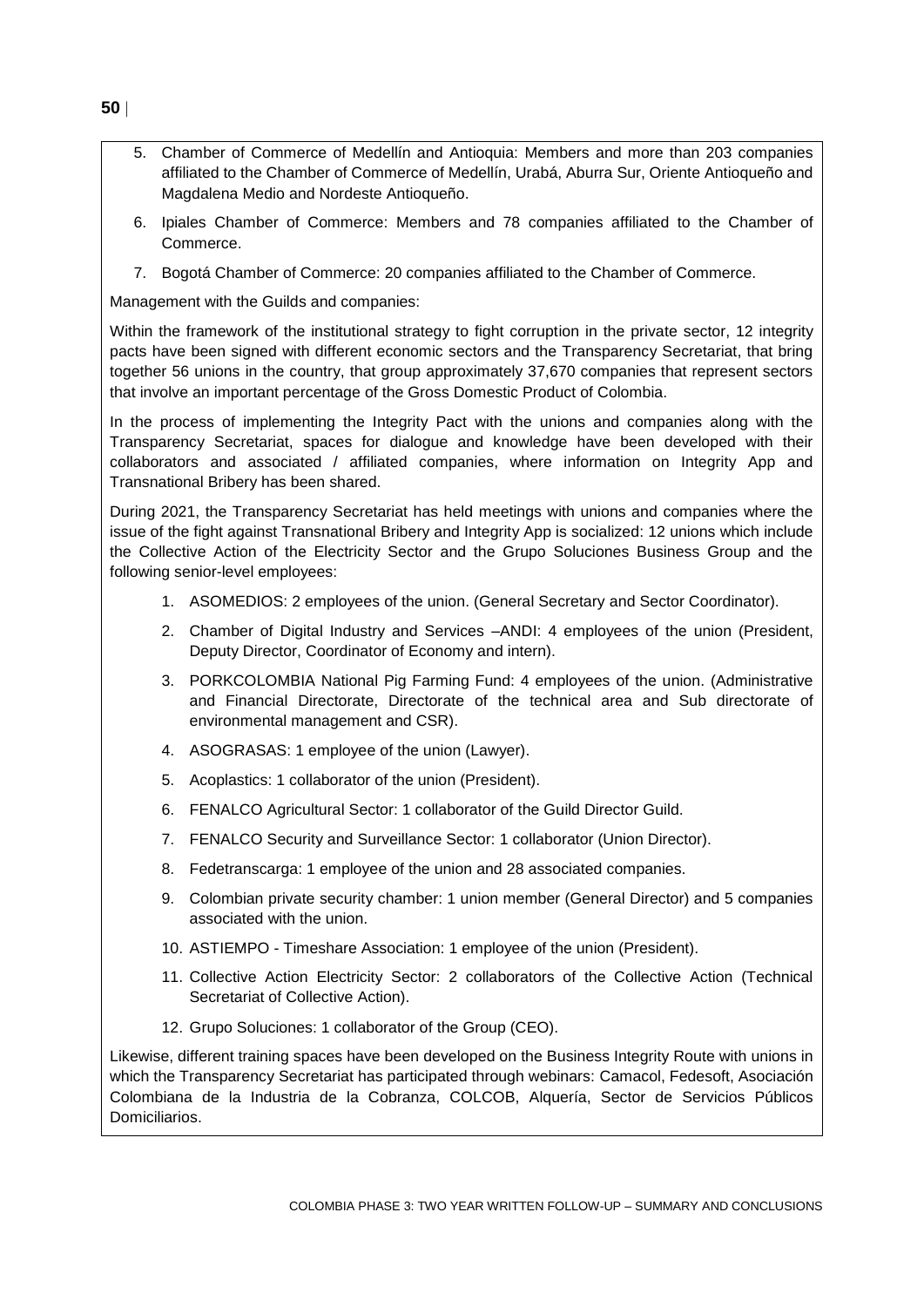#### **Text of issue for follow-up 12(i):**

i) The PGO's capacity to ensure clear and stable arrangements for the allocation of foreign bribery cases, so that expertise can be built in relation to such cases [Convention Article 5; 2009 Recommendation III(ii), V and Annex I.D].

**With regard to the issue identified above, describe any new case law, legislative, administrative, doctrinal or other relevant developments since the adoption of the report. Please provide relevant statistics as appropriate:**

The PGO, through Resolution No. 0-0985 of 15 August 2018, established the criteria for the distribution of cases, regulated the redistribution of workload, among other aspects.

Within the aforementioned resolution it is established that the distribution of criminal cases that reaches the entity will be done to the prosecutors, according to their administrative competences, specialties and particularities of the workload. The distribution of cases will also consider territorial division.

Additionally, the Attorney General of the Nation issued Resolution No. 00720 of 15 April 2021, in it, it is delimited that the crime of foreign bribery will be assigned to prosecutors who are part of the Specialized Directorate against Money Laundering.

And, within this framework, the Specialized Directorate against Money Laundering implemented in the entity's information system (SPOA) some questions that allow to know the facts, the crimes (including foreignl bribery) and information of the criminal cases, in order for prosecutors to, according to their profile and experience, take these cases and have the best possible results.

**Text of issue for follow-up 12(j):**

**j) The application of the principle of opportunity (article 324(18) CPC) to ensure it does not hinder the enforcement of the foreign bribery offence [Convention Article 5; 2009 Recommendation III(ii), V and Annex I.D].**

**With regard to the issue identified above, describe any new case law, legislative, administrative, doctrinal or other relevant developments since the adoption of the report. Please provide relevant statistics as appropriate:**

To date, the principle of opportunity has not been applied in any of the cases pending before the PGO.

However, Colombia is one of a few countries who has the principle of opportunity in its legal framework (article 250 of the Political Constitution, and Law 906 of 2004, modified by Law 1312 of 2009 and Law 1474 of 2011, based on articles 321 and following), which do not represent a hinder for the fight against foreign bribery. The latter because the law does not allow it, due to the establish procedure that obligates that a judge must take part on the process.

#### **Text of issue for follow-up 12(k):**

k) Whether foreign bribery cases are preserved from undue influence and large-scale corruption in the judicial police [Convention Article 5; 2009 Recommendation III(ii), V and Annex I.D].

**With regard to the issue identified above, describe any new case law, legislative, administrative, doctrinal or other relevant developments since the adoption of the report. Please provide relevant statistics as appropriate:**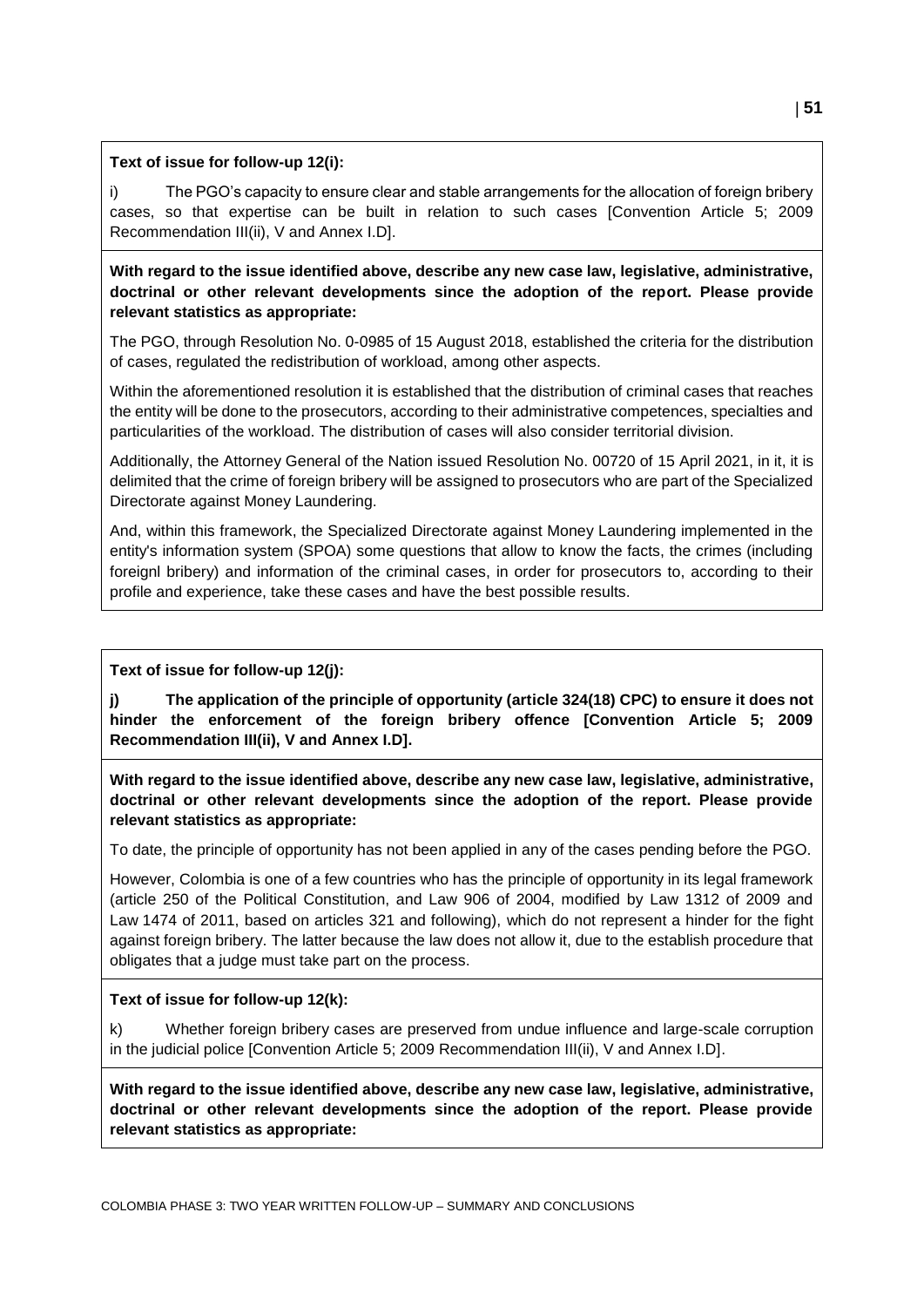The PGO, DEIF's judicial police are trained to process foreign bribery crimes, for which the corresponding training has been carried out.

In addition, there are also control systems in both the investigation procedure, and in the follows up on the work through the reservation and security formats of the information that must be maintained in the face of the investigations in charge. The reports must be delivered, and follow-up is done by their superior in the PGO DEIF's judicial police, there is a culture of risk of awareness of management of sensitive information on which servers are constantly trained.

#### **Text of issue for follow-up 12(l):**

l) The existence of delays in the administration of criminal justice in complex cases and the appropriateness of time limits for prosecution, to ensure they do not impede the effective enforcement of the foreign bribery and related offences [Convention Article 5; 2009 Recommendation III(ii), V and Annex I.D].

**With regard to the issue identified above, describe any new case law, legislative, administrative, doctrinal or other relevant developments since the adoption of the report. Please provide relevant statistics as appropriate:**

In Phase 2, the Working Group noted that the statute of limitations for criminal investigations into foreign bribery (a minimum of 15 years; 20 years if initiated or committed abroad) appeared appropriate. Pursuant to article 175 CPP (*Código de Procedimiento Penal ,* Law 906 of 2004), formal investigations into foreign bribery should not exceed two years (four years in case the investigation involves at least three persons or three offences). As clarified by the Constitutional Court (C-893/12), the time limit was introduced to encourage the PGO to conduct investigations in a diligent and effective manner.

The Constitutional Court mentions that, when the time limit is reached, the investigation "may" be filed, if the conditions set out in article 79 CPP are met, and should resume where new evidence is found, pursuant to article 79 CPP.

When the prosecutor expects more information to be collected (for example, if MLA from a foreign country is pending), the investigation would not be filed. The PGO establishes that the person being prosecuted cannot retroactively challenge a decision to extend the investigation beyond the legal limit. The time limit as set out in article 175 CPP does not seem to constitute a possible obstacle to the conduct of investigations into complex crimes, since it can be extended according to the needs of the investigation.

#### **Text of issue for follow-up 12(m):**

m) The PGO's handling of foreign bribery components in larger money laundering cases, in particular to assess whether all persons responsible for foreign bribery are effectively prosecuted and sanctioned [Convention Articles 5 and 7; 2009 Recommendation III(ii), V and Annex I.D].

**With regard to the issue identified above, describe any new case law, legislative, administrative, doctrinal or other relevant developments since the adoption of the report. Please provide relevant statistics as appropriate:**

The Criminal Finance Department of the PGO gave instructions to open parallel investigations, regarding money laundering and foreign bribery, which are carried out by the same prosecutor.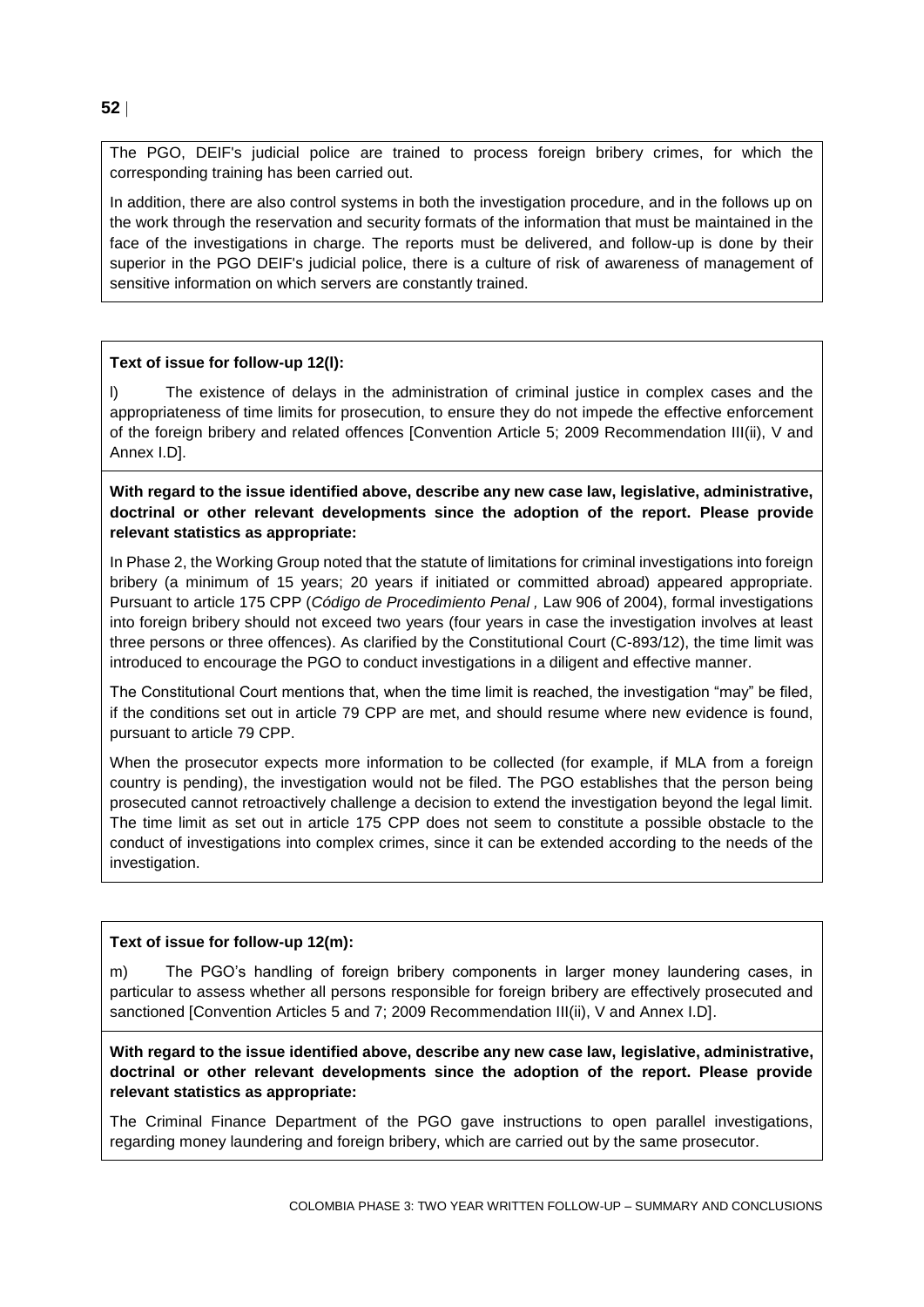#### **Text of issue for follow-up 12(n):**

n) The UIAF's capacity to proactively build solid cases for dissemination to the PGO, in particular where indications of foreign bribery have been identified [Convention Article 7; 2009 Recommendation III(iv)].

**With regard to the issue identified above, describe any new case law, legislative, administrative, doctrinal or other relevant developments since the adoption of the report. Please provide relevant statistics as appropriate:**

During May 2020 to date, the UIAF had jointly developed with the PGO two high-impact transnational bribery cases involving, one of them, a former public official and the other a Colombian company**.**

Additionally, working groups have been held between the PGO and UIAF, and the DEIF has requested information from related third parties.

#### **Text of issue for follow-up 12(o):**

o) Clarification of the central authority functions in Colombia for handling MLA in foreign bribery cases, and appropriate communication to the OECD and WGB [Convention Articles 9 and 11; 2009 Recommendation III(ix)].

**With regard to the issue identified above, describe any new case law, legislative, administrative, doctrinal or other relevant developments since the adoption of the report. Please provide relevant statistics as appropriate:**

We updated the Responsible Authorities of Colombia following the instructions of the WGB, in June 2021.

#### **Text of issue for follow-up 12(p):**

p) The capacity of the Superintendence of Companies to effectively seek MLA in foreign bribery proceedings against legal persons (including in the absence of prosecution against a natural person), as well as the effectiveness of co-ordination and co-operation between the PGO and the Superintendency in seeking evidence from third countries where both institutions carry out parallel foreign bribery investigations [Convention Articles 2 and 9; 2009 Recommendation III(ix)].

**With regard to the issue identified above, describe any new case law, legislative, administrative, doctrinal or other relevant developments since the adoption of the report. Please provide relevant statistics as appropriate:**

The Superintendency is not recognized as a central authority for making MLA´s. In case it requires to make a formal MLA to a foreign authority, it should be channeled through the Ministry of Justice and Law, Direction for International Affairs, as indicated in the OECD´s Table of Responsible Authorities.

Notwithstanding the foregoing, the Superintendency has the power to directly request from foreign authorities and international organizations any information or evidence or to carry out the necessary procedures within the scope of its powers, as contemplated in article 24 of Law 1778 of 2016. The Superintendency has continued to contact different foreign authorities in order to enter into agreements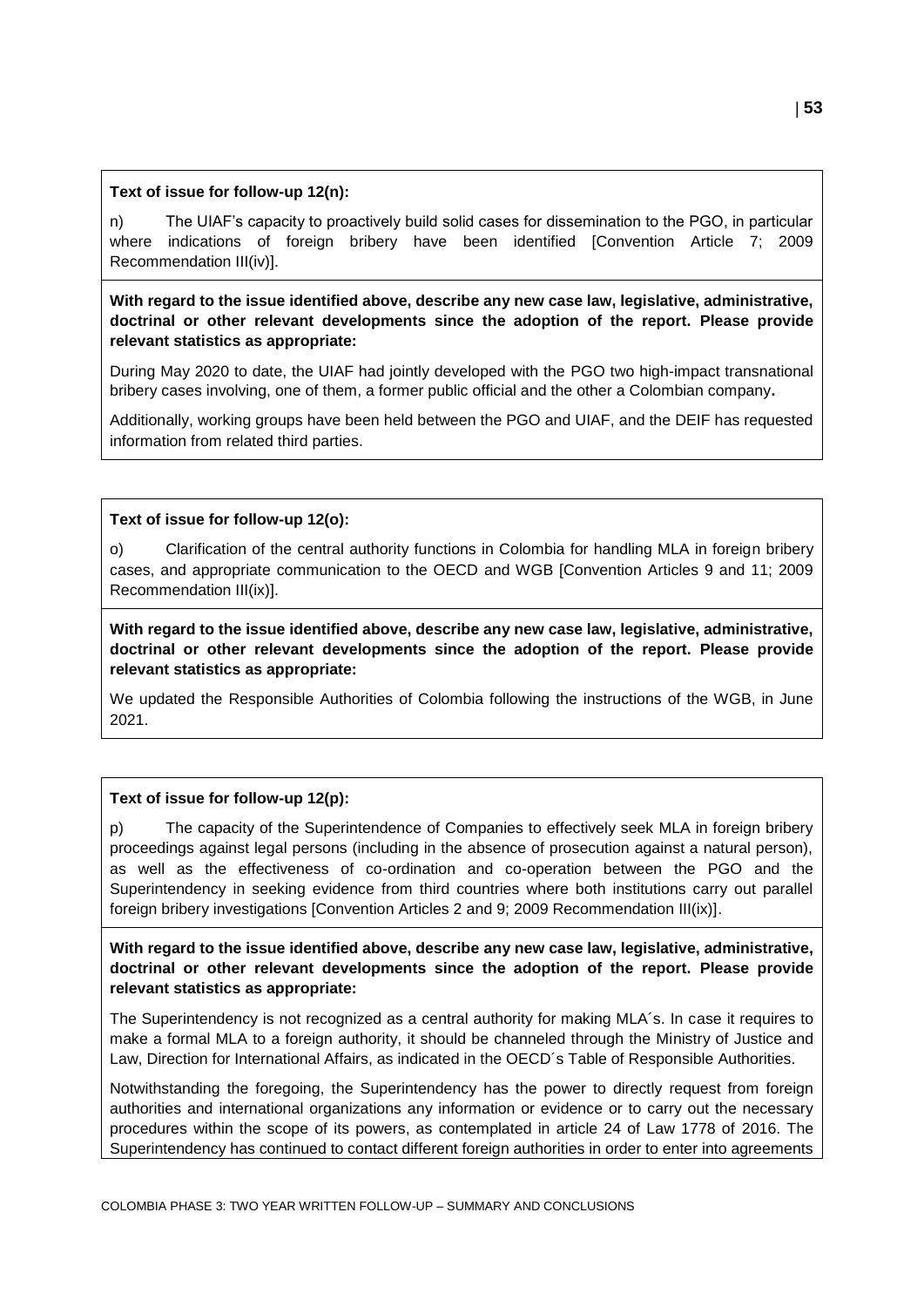that allow this entity to obtain co-operation in relation to foreign bribery. On 13 August 2020, the Superintendency signed an agreement on direct information exchange on foreign bribery investigations with the Council for Citizen Participation and Social Control of the Republic of Ecuador *(Consejo de Participación Ciudadana y Control Social de la República de Ecuador)* who is in charge of investigating reports on corruption in the Republic of Ecuador, and as result it issues a report on the existence of evidence of responsibility for corruption that is then sent to the Ecuadorian PGO or Comptroller´s Office.

Within an ongoing investigation on foreign bribery, the Superintendency in August 2021 channelled an MLA request through the Colombian PGO addressed to the PGO of the Republic of Ecuador. This is still pending to be filed at the PGO of the Republic of Ecuador.

#### **Text of issue for follow-up 12(q):**

q) Efforts to promote the adoption of effective compliance programmes, notably by SMEs active in foreign markets [2009 Recommendation III(v), X.C and Annex II].

**With regard to the issue identified above, describe any new case law, legislative, administrative, doctrinal or other relevant developments since the adoption of the report. Please provide relevant statistics as appropriate:**

On 2 October 2020, the Superintendency issued Resolution 100-006261, by means of which it defined the new criteria to determine the companies that must adopt business ethics and transparency programs (the "Programmes"). This Resolution revokes in its entirety, as of its effective day (1 January 2021), the preceding Resolutions No. 100- 002657 of 25 July 2016, and 200-000558 of 19 July 2018. The new criteria include more companies as it added surveilled companies surveilled that engages in international business or transactions directly (not only through third parties), eliminates the criteria by sectors, lowers the thresholds for total income or assets, establishes a value for international business or transactions and eliminates the threshold of direct employees. Thus, the new criteria include companies under surveillance by the Superintendency that, during the previous year, engaged in international business or transactions (directly or through third parties) with foreign natural or legal persons in excess of 100 minimum current legal monthly wages ("MCLMW") (Approx. USD 24 000) and have had incomes or total assets equal to or greater than 40,000 MCLMW (Approx. USD 10 000 000).

Later on, on 9 August 2021, the Superintendency issued Circular 100-000011 of 2021 which integrally modified External Circular No.100- 000003 of 26 July of 2016 ("Guide to implement business ethical programs for the prevention of foreign bribery"), providing new instructions and administrative recommendations for legal persons aimed at the preparation and implementation in a mandatory manner or as a good practice of good corporate governance of effective Programs, allowing entities subject to the supervision of the Superintendency, to be in a better position to mitigate the risk of foreign bribery and corruption.

These recommendations modifies again the criteria to determine the companies that must adopt a Program to mitigate the foreign bribery risk, broadening the range of obligated companies, by lowering the thresholds for total income or assets to 30,000 MCLMW (Approx. USD 7 000 000), but maintaining all the other requirements (surveilled companies, that during the previous year, engaged in international business or transactions (directly or through third parties) with foreign natural or legal persons, of public or private nature, exceeding 100 MCLMW (Approx. USD 24 000).

Moreover, the recommendations provide guidance on Programmes´ design and approval procedures, compliance audit procedures, communication of Programmes (including awareness-raising and training), internal reporting channels, role of the board of directors or the highest corporate body, the legal representative, compliance officers and external auditors, stages of Programmes (risks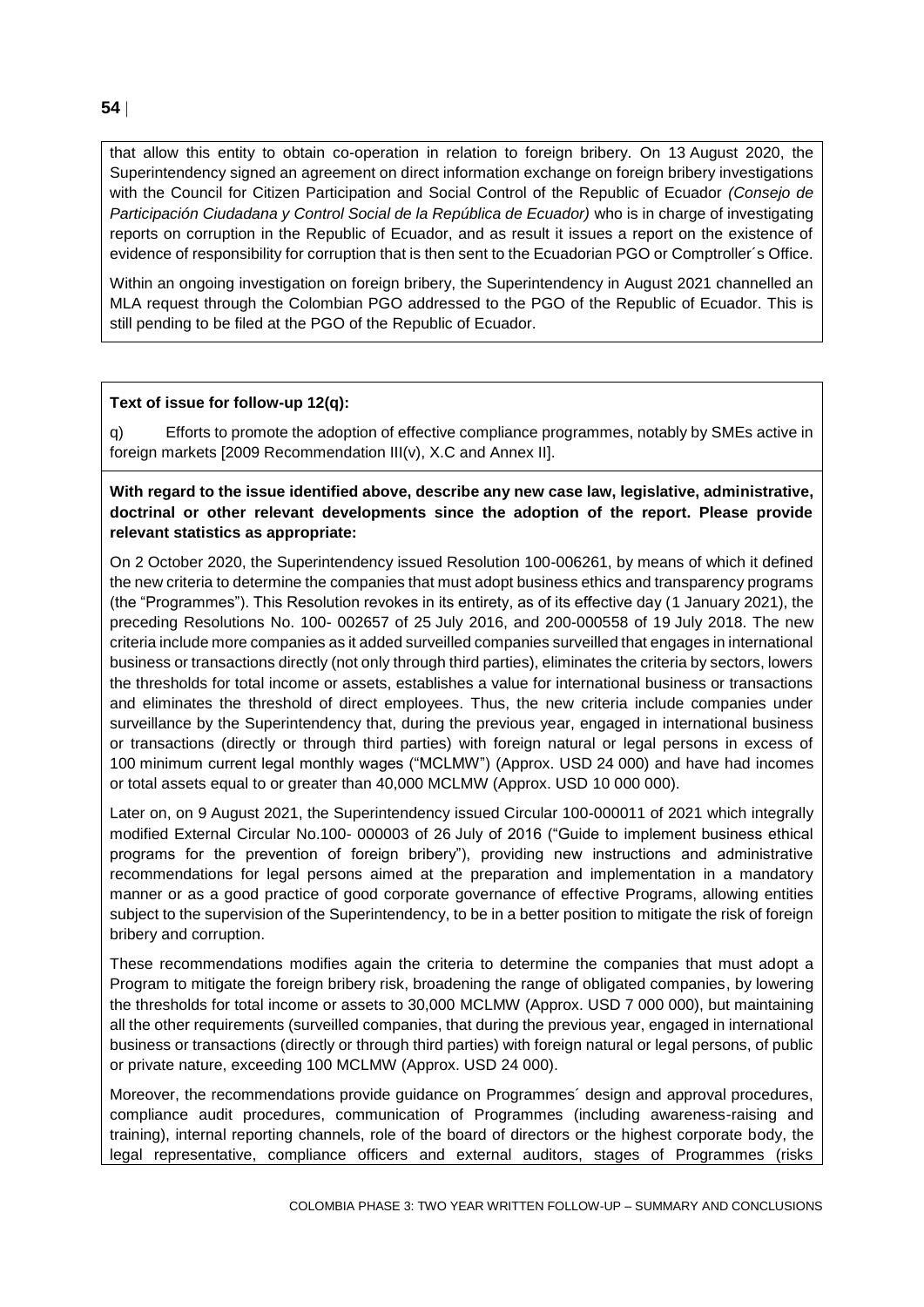identification, risk factors identification, assessment or evaluation of risks, control and monitoring of compliance policies and Programmes); due diligence measures, red flags, reports on foreign bribery within the Superintendency´s reporting channel, etc.

Under the Circular, the Superintendency may verify a company's compliance with these obligations at any time and impose fines for non-compliance of up to 200 MCLMW (approx. USD 45 000) to companies, compliance officers, external auditors, or administrators.

It is important to mention that the Superintendency may give the instruction at any time to any company subject to its supervision, not obliged to adopt a Program under the criteria in the Circular, to implement the measures indicated in said regulation, including implementing a Program.

This new Circular on Programmes will come into effect on 1 January 2022 and revokes preceding Circular No. 100-000003 of 2016; thus companies that meet the criteria established therein as of 31 December 2021, will have until 31 May 2022 to implement a Program under the guidelines of said Circular. For its part, Resolution 100-004237 of 9 August 2021 revokes Resolution 100-006261 of 2 October 2020, as of 1 January 2022; thus companies that meet the criteria under this resolution as of 31 December 2020, will have until 30 April 2021 to implement a Program.

Furthermore, on the same date, the Superintendency issued Circular 100-000012 of 2021 which sets forth the supervision policy on Programmes that aims to ensure a more effective supervision and provide operational guidance and follow up to companies. This policy is based on three fundamental pillars: (i) education; (ii) regulatory compliance and (iii) timely and early actions.

Regarding education, the Superintendency will focus its efforts on promoting, informing, communicating, educating, guiding and providing feedback to the obligated companies, their administrators, compliance officers, external auditors and, in general, businessmen in the real sector, about the risks of foreign bribery and corruption and on the characteristics, periodicity and controls in relation to the information that must be reported to the Superintendency.

The regulatory compliance is aimed at obligated companies to implement and adopt Programmes, in accordance with the Superintendency´s regulation. For this purposes, the Superintendency may conduct in- site and extra- site supervision inspections to assess whether programs are in place and adequate, verifying several factors (having a risk matrix, that compliance programs are approved by the board of directors or equivalent body and designed pursuant to risk levels, having segmentation methodologies and classification of risk factors, having mechanisms for identification, measurement, evaluation, control and monitoring of risks, having a compliance officer with resources, independence and decision-making capacity, having adequate and sufficient due diligence procedures, effectively communicating compliance programs, etc.). If as a result of the regulatory compliance verification, there is an alleged violation of any of the obligations on Programmes by the obligated companies, its administrators, compliance officer, external auditor and other bodies and persons responsible for implementing them, the Superintendency may (i) issue orders to correct minor and non-repeated noncompliance and if the obligated company does not proceed to correct the irregularities, under the established terms and conditions, initiate an administrative sanctioning process, and (ii) initiate an administrative sanctioning process for an alleged regulatory breach. Sanctions are essentially fines, successive or not, up to two hundred (200) MCLMW (Approx. USD 45 000).

As to early and timely actions, the Superintendency designed Report 52, which will allow to have an overview of the regulatory compliance as to the implementation of Programmes and take timely and early actions to correct defaults. This information collected, every year, within each annual exercise, is processed and analyzed by the Superintendency with the purpose of generating a statistical report on compliance, allowing to identify the positive results, as well as shortcomings in the implementation and execution of Programmes and, to contribute to the decision-making process in matters of public policy and legislative process related to supervision.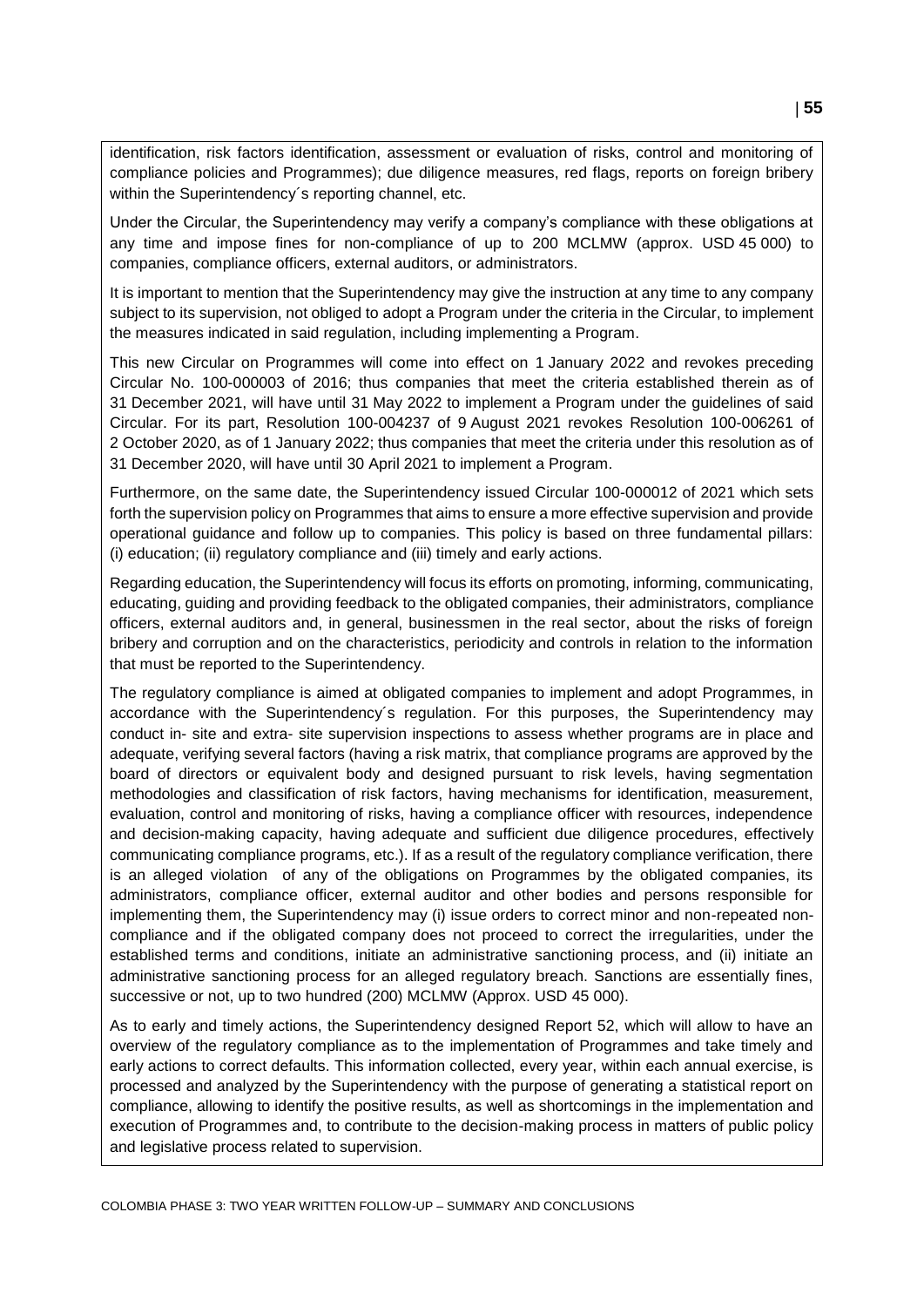Additionally, in Bill 341/2020 an amendment to article 23 of Law 1778 of 2016 was proposed so that the Superintendency is responsible for promoting the adoption of business ethics programs for preventing foreign bribery not only in companies under its surveillance (that meet certain thresholds and requirements, mainly assets or income) but in all companies under its supervision. This will expand even more the scope of companies obliged to adopt a Program.

As to the supervisory role, in 2020 and 2021, the Superintendency initiated 4 administrative sanctioning proceedings against legal persons for non-compliance of the Superintendency´s regulation on Programmes, 2 of which have been concluded and with sanctions against legal persons. Said sanctions included monetary fines of up to COL \$10.902.312 (Approx. US\$2,839) individually, and jointly totalling COL\$21.804.624 (Approx. USD 5 678), correction orders and the order to read the sanction before the board of directors or shareholders' meeting.

As well, the training given to the different private actors by the Secretariat of Transparency, it incorporates the awareness and appropriation of the Integrity App. In fact, one step of the structure of the Business Integrity Route is to use this tool as a starting measure to provide support and generation of good business practices in the fight against corruption and made corporate integrity.

On the other hand, according to the report sent by the Alliance for Integrity, as of 21 July 2021, there is an increase of 105 new users compared to that reported in December 2020. Below is a table of the number of The Integrity App users:

| Date           | Until<br>23 June<br>2020 | Until<br>10 July<br>2020 | Until<br>6 August<br>2020 | Until<br>10 September<br>2020 | Until<br>2 December<br>2020 | Until<br>21 July<br>2021 | New (Dic/20 a<br>July/21) |
|----------------|--------------------------|--------------------------|---------------------------|-------------------------------|-----------------------------|--------------------------|---------------------------|
| Total<br>users | 100                      | 107                      | 110                       | 117                           | 148                         | 253                      | 105                       |

**Relevant Legal Provisions from the Bill 341/2020:**

#### **Artículo 34. Modifíquese el artículo 23 de la Ley 1778 de 2016, el cual quedará así:**

**Artículo 23. Programas de ética empresarial.** La Superintendencia de Sociedades promoverá en las personas jurídicas y sucursales de sociedades extranjeras sujetas a su supervisión, la adopción de programas de transparencia y ética empresarial, de mecanismos internos anticorrupción, de mecanismos y normas internas de auditoría, promoción de la transparencia y de mecanismos de prevención de las conductas señaladas en el artículo 2° de la presente ley. La Superintendencia determinará las personas jurídicas y sucursales de sociedades extranjeras sujetas a este régimen, teniendo en cuenta criterios tales como el monto de sus activos, sus ingresos, el número de empleados y objeto social.

#### **Text of issue for follow-up 12(r):**

The allocation of sufficient resources to the Superintendence of Companies to allow it to effectively carry out preventive inspections as well as foreign bribery enforcement [Convention Article 2 and 2009 Recommendation III(v) and X.C].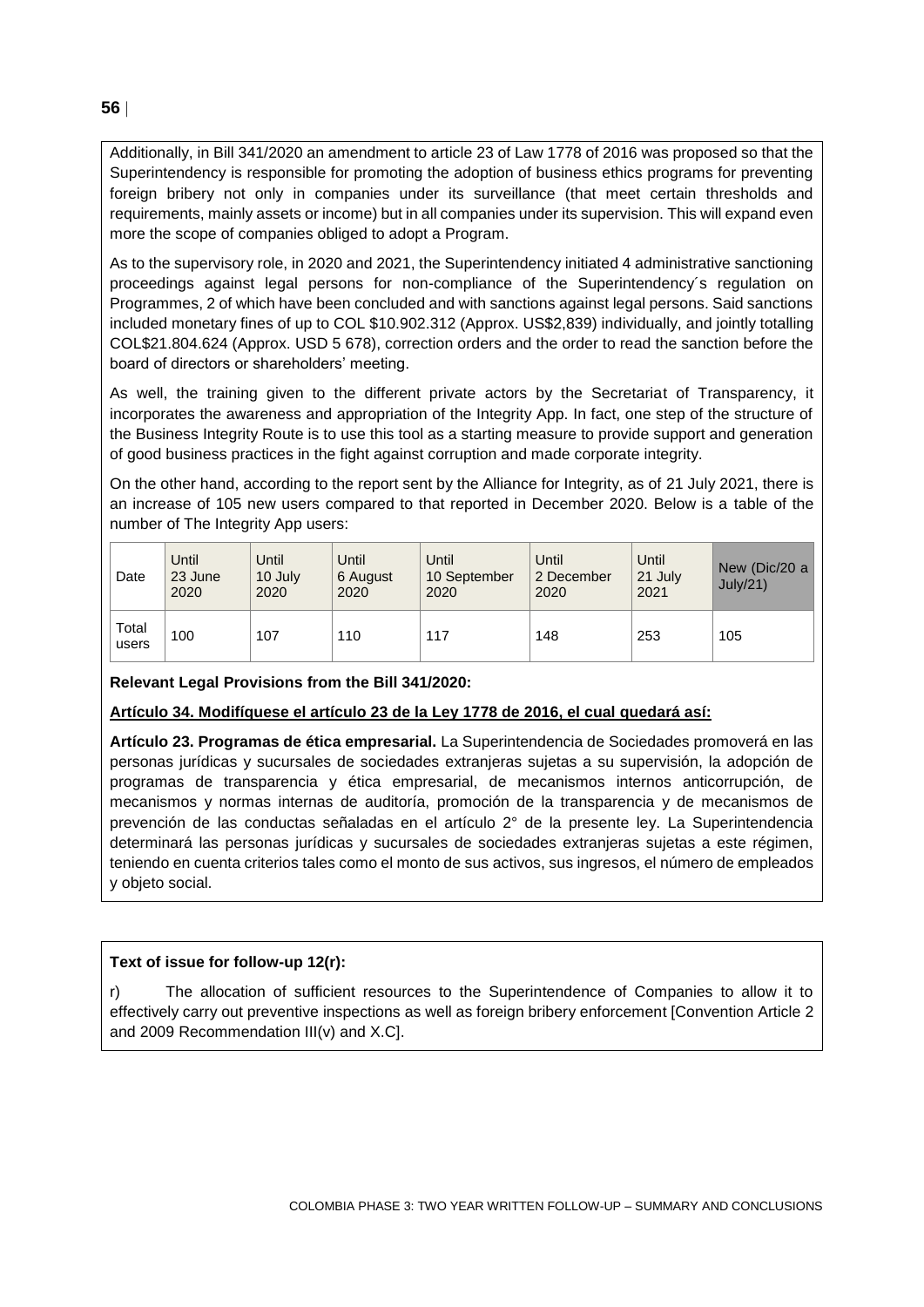#### **With regard to the issue identified above, describe any new case law, legislative, administrative, doctrinal or other relevant developments since the adoption of the report. Please provide relevant statistics as appropriate:**

Regarding preventive inspections, based on the criteria to determine the obligated companies to implement Programmes, together with a thorough risk-based analysis by the Superintendency, said entity will identify the companies, which could be the subject of administrative visits (extra and in situ visits) to verify the compliance on Programmes in order to target their resources more effectively and apply preventive measures that are commensurate to the nature of risks, in order to focus their efforts in the most effective way.

As to the dual role of the Superintendency– enforcement and prevention, by Decree 1736 of 22 December 2020, the general structure of the Superintendency was modified and the Compliance Directorate *(Dirección de Cumplimiento)* was created, whose functions, among others, are to carry out investigations to determine the administrative liability of legal persons for foreign bribery. On the other hand, the Superintendent of Corporations was given the function to propose the supervision and compliance policy related to Programmes, as well as the control, monitoring and compliance verification of Programmes. Moreover, by Resolution 100-000040 of 8 January 2021, that establishes the assignment of functions and defines the internal work groups within the Superintendency, the Supervision for Programmes and Special Risks Group *(Grupo de Supervisión de Programas y Riesgos Especiales)* and the Foreign Bribery and Other Crimes Investigation Group *(Grupo de Investigaciones de Soborno Transnacional y Otros Delitos)* were created. The first of them is in charge of monitoring and implementing the supervision policy approved by the Superintendent of Corporations related to Programmes and the second one is in charge of investigations and administrative sanctioning processes against legal persons for foreign bribery. Therefore, the prevention of foreign bribery is performed by different group and personnel to those engaged in investigations and sanctioning of foreign bribery, avoiding potential conflicts of interest.

The Superintendency's restructuring implied an increase of the personnel in charge of the prevention, as well as of the personnel in charge of the investigation of foreign bribery.

#### **Text of issue for follow-up 12(s):**

s) Whether Colombia engages in the future in the provision of official development assistance, and, if so, measures taken by Colombia to prevent, detect, report and sanction foreign bribery in line with the 2016 ODA Recommendation [2009 Recommendation XI(ii) and 2016 ODA Recommendation].

**With regard to the issue identified above, describe any new case law, legislative, administrative, doctrinal or other relevant developments since the adoption of the report. Please provide relevant statistics as appropriate:**

APC-Colombia does not present changes or updates regarding this point. Since the provision of ODA by Colombia is a scenario that has not yet been contemplated. Colombia is not a provider of Official Development Assistance (ODA) and, with a per capita income of USD 6,580 in 2019<sup>5</sup>, it is still far from exceeding the threshold of USD 12,535 per capita required to enter the category of high-income country. Due to the Covid-19 pandemic, all economic indicators declined. According to the National

<sup>5</sup> World Bank, Data, Colombia. Web source: <https://data.worldbank.org/country/CO>.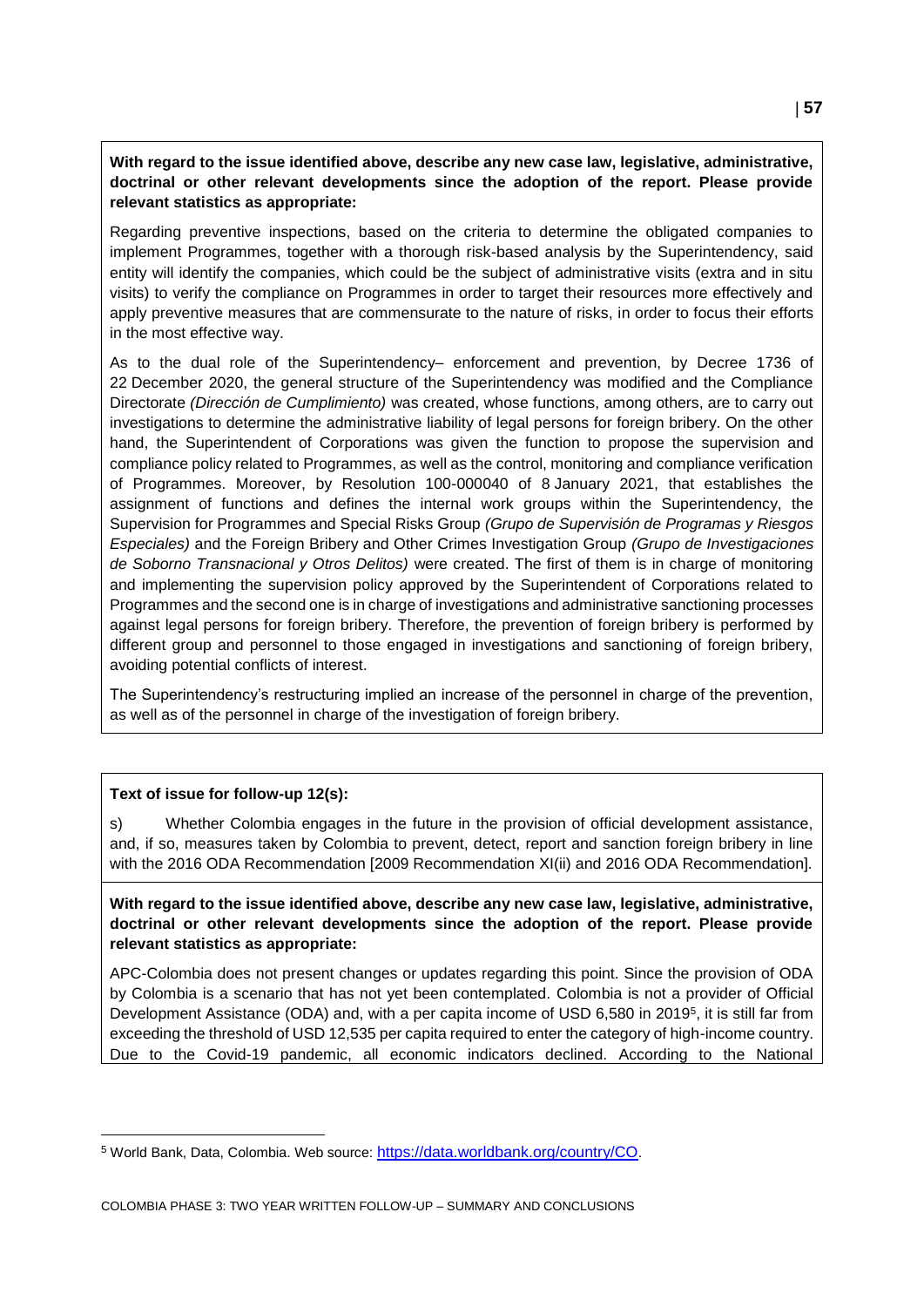## Administrative Statistical Department in 2020 the Colombian economy contracted by 6,8%<sup>6</sup> and based on the official projection of the Colombian Ministry of Finance the midterm economic growth path will be between 3,2% and 4,3%<sup>7</sup> .

Taking into account the latest economic prospect given by the World Bank, in 2021 Colombia's economy will grow 5,9%<sup>8</sup>. Under an optimistic scenario, assuming that the economy had a sustained economic growth at that average annual rate in the subsequent years, Colombia would reach the graduation zone in the year 2033. In that case, in 2035 the OECD would be warning Colombia that, if it continues with a growing income, it would graduate in the year 2038. Bearing in mind the above considerations, the scenario of Colombia as an ODA provider country, even with a positive economic growth, is not plausible within the next 17 years.

#### **58**

<sup>6</sup> National Administrative Statistical Department DANE, National Accounts, GDP 2020. February 2021. Web source: [https://www.dane.gov.co/files/investigaciones/boletines/pib/cp\\_PIB\\_IVtrim20.pdf.](https://www.dane.gov.co/files/investigaciones/boletines/pib/cp_PIB_IVtrim20.pdf)

 $7$  Colombian Ministry of Finance and Public Credit, Medium term fiscal framework 2021, Graphic 73, page 227. Web source:

[https://www.minhacienda.gov.co/webcenter/ShowProperty?nodeId=%2FConexionContent%2FWCC\\_CLUSTER-](https://www.minhacienda.gov.co/webcenter/ShowProperty?nodeId=%2FConexionContent%2FWCC_CLUSTER-165808%2F%2FidcPrimaryFile&revision=latestreleased)[165808%2F%2FidcPrimaryFile&revision=latestreleased.](https://www.minhacienda.gov.co/webcenter/ShowProperty?nodeId=%2FConexionContent%2FWCC_CLUSTER-165808%2F%2FidcPrimaryFile&revision=latestreleased)

<sup>8</sup> World Bank, Data, Colombia, Global economic prospects, Annual GDP Growth (%). Web source: [https://data.worldbank.org/country/CO.](https://data.worldbank.org/country/CO)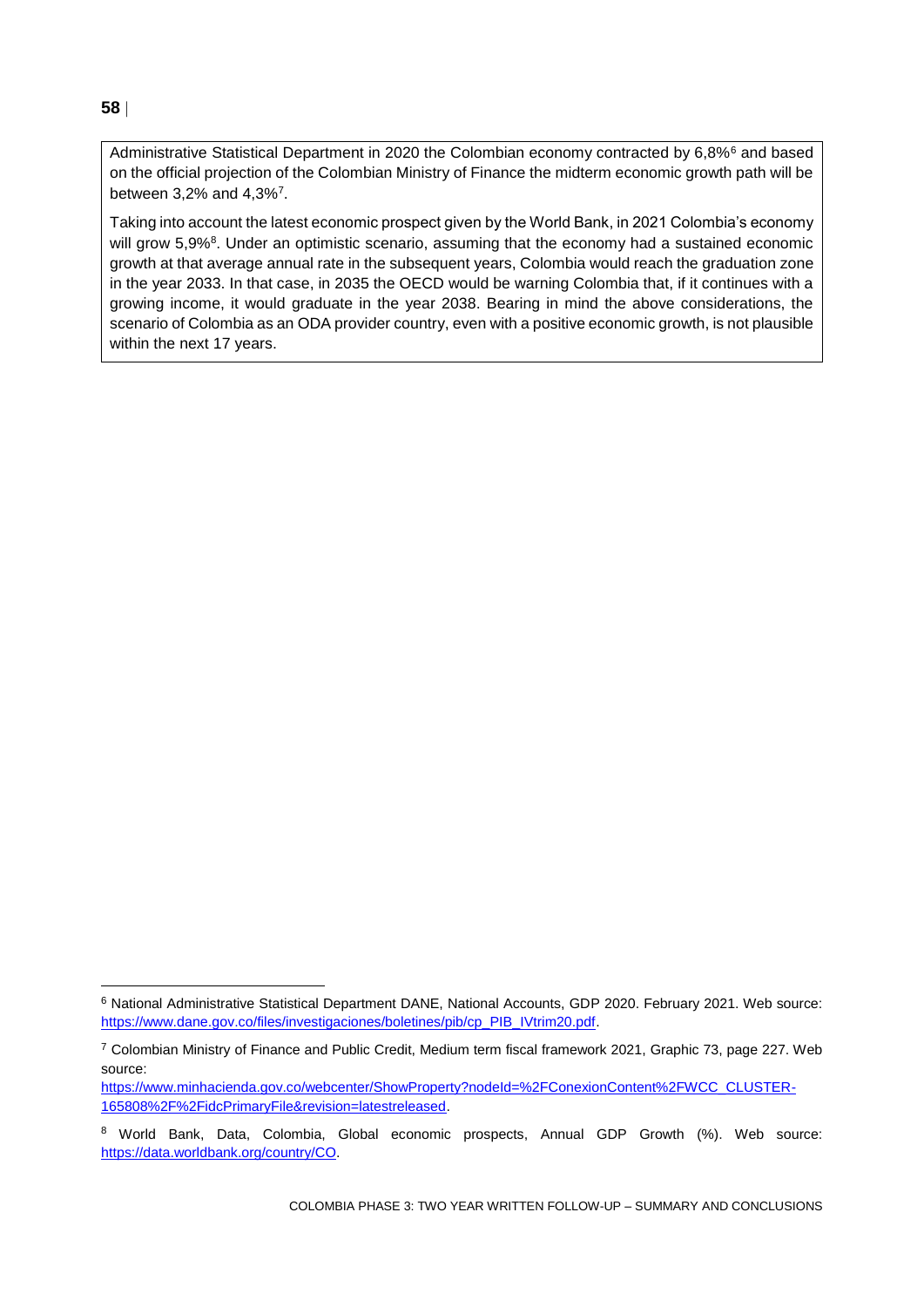#### **PART III: ADDITIONAL ISSUES FOR INFORMATION**

**Efforts made to publicise and disseminate the Colombia Phase 3 Report**, for example, through public announcements, press events, sharing with relevant stakeholders, particularly those involved in the on-site visit *[Phase 3 Monitoring Information Resources, para. 49].*

#### **Action taken as of the date of the follow-up report:**

- Semester meetings in relation to these issues with public entities involved have been taking place with the Secretariat of Transparency since 2019, but because of the pandemic they were interrupted.
- In the website of the Secretariat of Transparency it is shown that we are in Phase 3 and the matrix with the recommendations and the actions taken by the different entities has been published since 2020: [http://www.secretariatransparencia.gov.co/internacional/organizacion](http://www.secretariatransparencia.gov.co/internacional/organizacion-para-la-cooperacion-y-el-desarrollo-economicos)[para-la-cooperacion-y-el-desarrollo-economicos.](http://www.secretariatransparencia.gov.co/internacional/organizacion-para-la-cooperacion-y-el-desarrollo-economicos)
- Timely responses have been given to the requirements made by International Transparency.
- Reports made by Colombian media:

| Media                                                 | Date       | Headline                                                                                                                            | Link                                                                                                                                                                                                 |
|-------------------------------------------------------|------------|-------------------------------------------------------------------------------------------------------------------------------------|------------------------------------------------------------------------------------------------------------------------------------------------------------------------------------------------------|
| W Radio                                               | 20/12/2019 | The Organisation for<br>Economic Development<br>recognizes the efforts of the<br>SuperSociedades in the fight<br>against this crime | https://www.wradio.com.co/noticias/actuali<br>dad/la-ocde-hizo-un-llamado-para-que-en-<br>colombia-siga-la-lucha-contra-el-soborno-<br>transnacional/20191220/nota/3994007.asp<br>$\pmb{\mathsf{x}}$ |
| El Nuevo Siglo                                        | 19/12/2019 | Greater toughness against<br>bribery asks OECD to<br>Colombia                                                                       | https://www.elnuevosiglo.com.co/articulos/<br>12-2019-mayor-dureza-contra-el-soborno-<br>internacional-pide-ocde-colombia                                                                            |
| Ambito Jurídico<br>Columna de<br>SuperSociaedade<br>s | 17/01/2020 | Results of Phase 3 of the<br>implementation of the OECD<br><b>Transnational Bribery</b><br>Convention                               | https://www.ambitojuridico.com/noticias/me<br>rcantil/administrativo-y-<br>contratacion/resultados-de-la-fase-3-de-la-<br>implementacion-de-la                                                       |
| Eafit                                                 |            | Colombia targets<br>transnational bribery                                                                                           | https://www.eafit.edu.co/investigacion/revis<br>tacientifica/edicion-168/Paginas/colombia-<br>pone-mira-al-soborno-transnacional.aspx                                                                |
| Infolaft                                              |            | OECD calls for more<br>co-operation between<br>Supersociedades and UIAF                                                             | https://www.infolaft.com/ocde-pide-mas-<br>cooperacion-entre-supersociedades-y-uiaf                                                                                                                  |
| Superintendencia<br>de Sociedades                     | 20/12/2019 | OECD recognizes efforts of<br>Supersociedades in the fight<br>against Transnational<br><b>Bribery</b>                               | https://www.supersociedades.gov.co/Notici<br>as/Paginas/2019/OCDE-reconoce-<br>esfuerzos-de- Supersociedades-en-lucha-<br>contra-Soborno-Transnacional-.aspx                                         |
| <b>Risk Global</b><br>Consulting                      | 06/01/2021 | <b>OECD Evaluation Report:</b><br>Preventing corruption and<br>impact for companies in<br>Colombia                                  | https://www.riskglobalconsulting.com/blog/i<br>nforme-de-evaluacion-de-la-ocde-prevenir-<br>la-corrupcion-e-impacto-para-las-<br>empresas-en-colombia                                                |